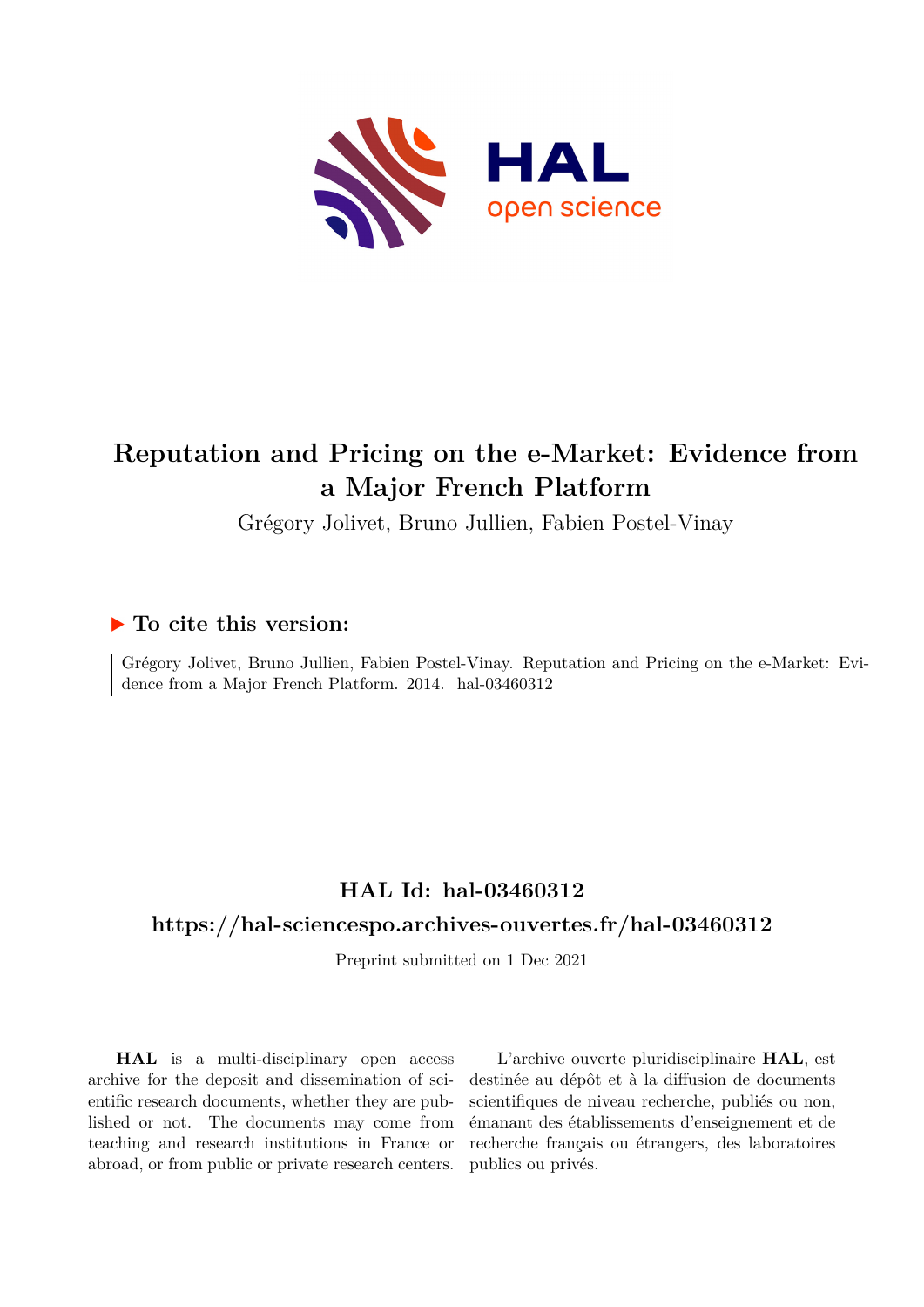# Reputation and Prices on the e-Market: Evidence from a Major French Platform<sup>∗</sup>

Grégory Jolivet<sup>†</sup> University of Bristol Bruno Jullien ‡ Toulouse School of Economics

> Fabien Postel-Vinay § University College London and Sciences Po

> > May 2014

#### Abstract

We use an exhaustive data set from one of France's largest e-commerce platforms, PriceMinister.com, to estimate a statistical causal effect of a seller's reputation (and size) on transaction prices for a large range of product categories (books, CDs, video games or DVDs), product conditions (used or new) and seller types (individual or professional sellers). We go beyond the results currently available by tackling the issue of seller unobserved heterogeneity and the dynamics of reputation (and size) in price equations. Our results show large-scale empirical evidence of a significant, positive and strong effect of seller reputation on prices.

<sup>∗</sup>We thank Heski Bar-Isaac, Yinghua He, Ginger Zhe Jin, Edwin Leuven, Steve Tadelis for useful discussion and comments as well as seminar participants at Univeristy of Bristol, UCL, CREST, University of Mannheim, University of Oslo, Sciences Po Paris, Stockholm, Toulouse School of Economics, University of Warwick, VU Amsterdam, and at the Workshop on Reputation in Organizations and Markets in Mannheim. Special thanks to Sebastien Mitraille who helped us start this project. We are deeply grateful to [PriceMinister.com](http://www.priceminister.com/) for giving us access to their data.

<sup>†</sup>Address: Department of Economics, University of Bristol, 8 Woodland Road, Bristol BS8 1TN, UK. E-mail: Gregory.Jolivet@bristol.ac.uk.

<sup>&</sup>lt;sup>‡</sup>Address: Université des Sciences Sociales de Toulouse I, Manufacture des Tabacs, Aile Jean-Jacques Laffont, 21 allée de Brienne, 31000 Toulouse, France. E-mail: bruno.jullien@tse-fr.eu.

<sup>§</sup>Address: Department of Economics, University College London, Drayton House, 30 Gordon Street, London WC1H 0AX, UK. E-mail: f.postel-vinay@ucl.ac.uk. Postel-Vinay is also affiliated with CEPR (London), IZA (Bonn), IFS (London), and CfM (London).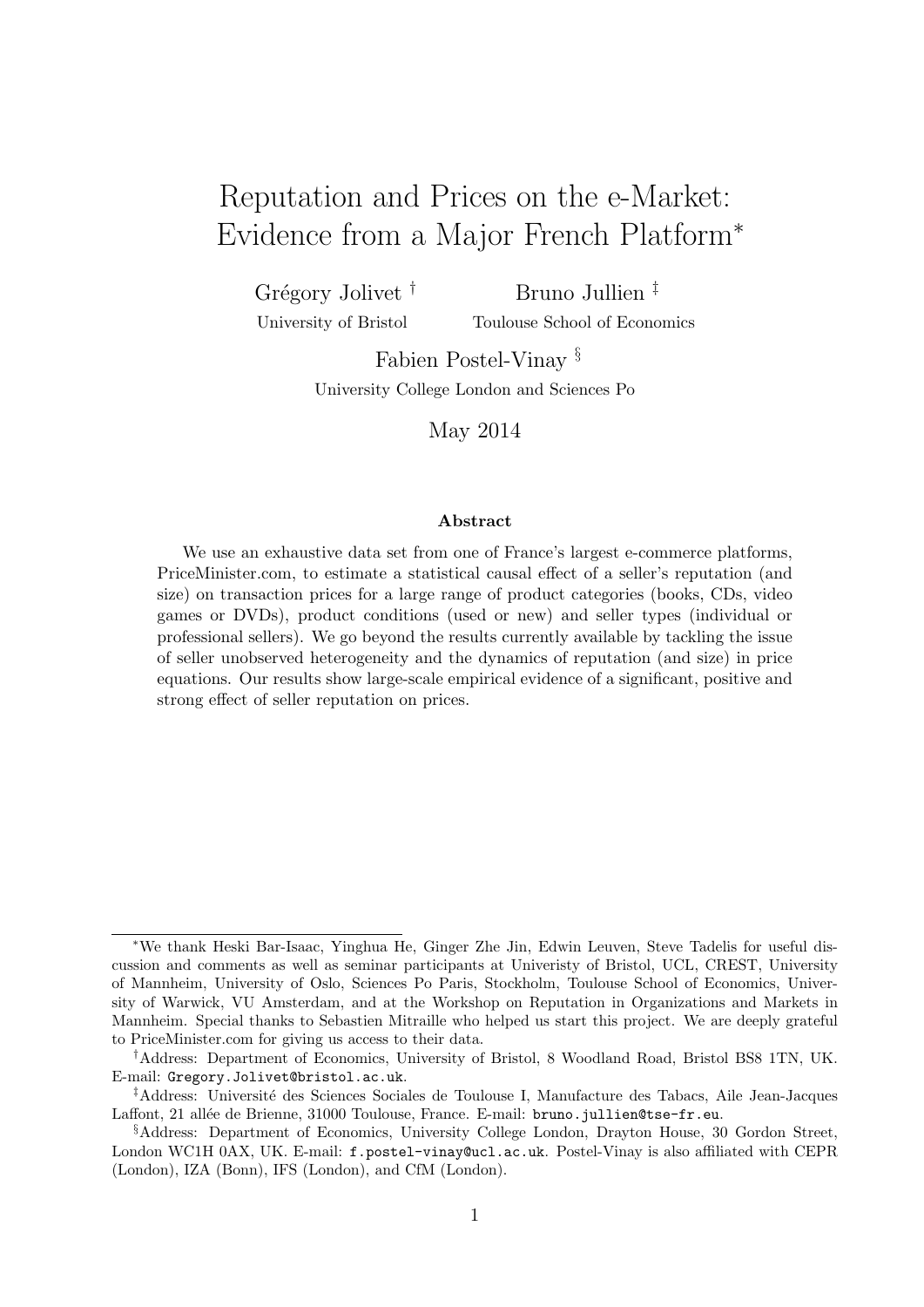# 1 Introduction

Over the past fifteen years, e-commerce has evolved from a marginal and sporadic medium of trade involving small numbers of IT enthusiasts into an economy-wide phenomenon. One of the biggest challenges e-commerce web sites are faced with is to design mechanisms that address fraud and seller misbehavior (such as poor delivery service or misrepresentation). One of the main responses to this challenge has been to develop online feedback procedures as a "technology for building trust and fostering cooperation" (Dellarocas, 2006). These procedures aim to alleviate adverse selection and moral hazard problems by providing a publicly observable measure of seller reputation. The empirical importance of these reputation indicators is the focus of a burgeoning literature in economics, that has arisen from the expansion of e-commerce and increasing data availability. The objective of this paper is to conduct an empirical analysis of the effect of seller reputation on transaction prices that contributes to this literature on at least two dimensions. First, the scale of our analysis is larger than that of previous papers as we can document the effect of reputation for a wide range of product categories, seller types and product conditions. The second contribution is methodological as we account for unobserved heterogeneity and we highlight and address issues related to the dynamics of seller reputation (and size) arising from the feedback mechanism.

We use a unique and exhaustive data set from one of France's largest e-commerce platforms, PriceMinister (www.priceminister.com) to study the relation between a seller's average feedback score and its prices for different categories of products, product conditions and types of sellers. Like other e-commerce web sites, PriceMinister implements a rating system where buyers grade their transactions. A seller's reputation is defined as the (running) mean score over all transactions completed by that seller, and it is displayed at all times on the seller's web page. Our main findings are the following:

- − We estimate a statistically significant, positive and large causal effect of reputation on transaction prices.
- − The effect of reputation differs across products and seller categories (professional sellers or private individuals).
- − The effect of reputation increases with the number of past transactions (size) and decreases with the advertised condition of the good.
- − We also find a positive effect of recent feedback scores on prices, but of a small magnitude.

Identifying and understanding the effects of feedback mechanisms on transactions is a key step in the economic analysis of online markets. Our work confirms that reputation effects are significant, and thus that due care should be taken in the design of feedback systems.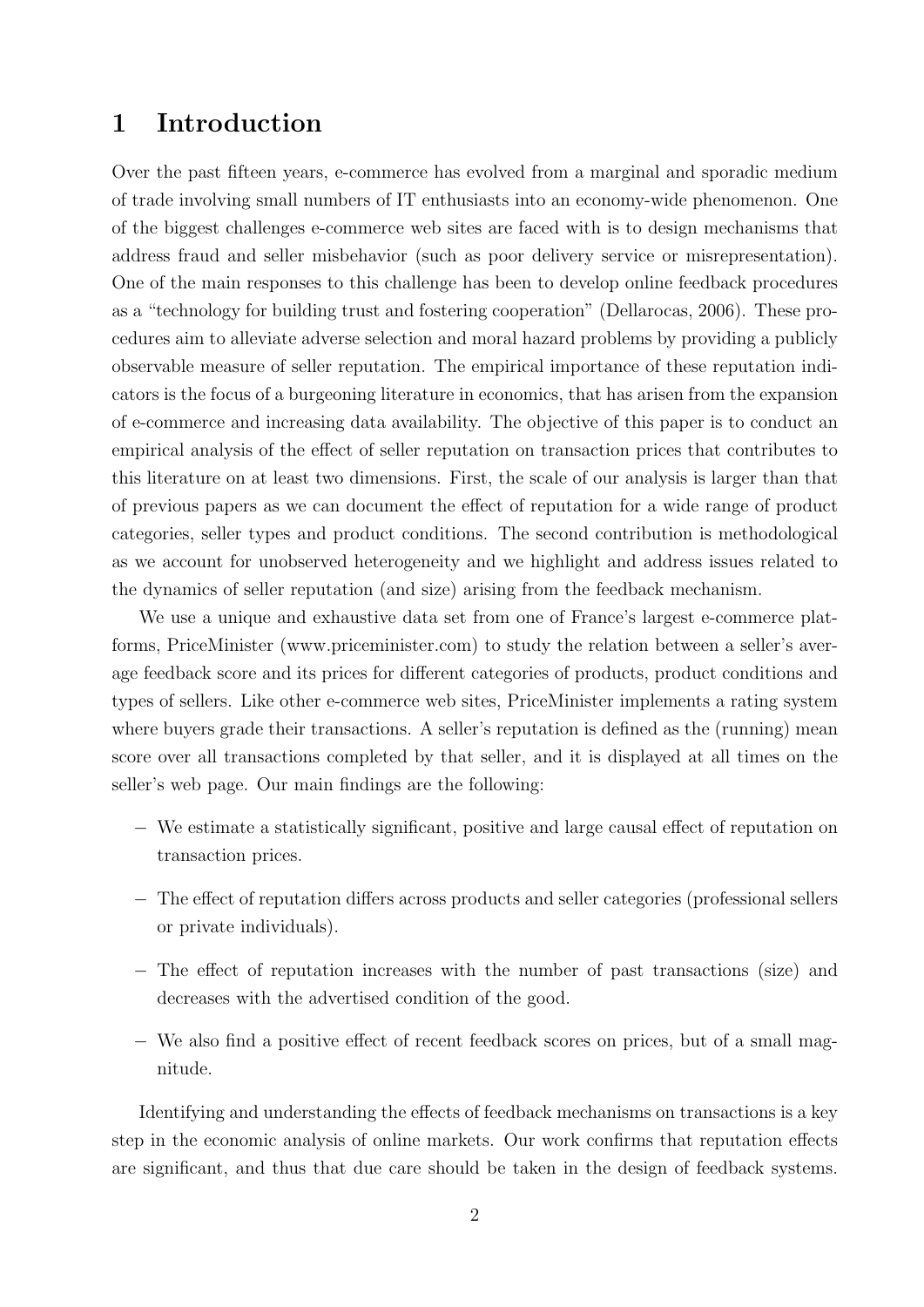Our results also confirm the importance of information in online trading, and suggest that variation in buyers' information may partly explain why the Internet does not seem to have caused the substantial reduction in price dispersion that was initially expected (see Baye, Morgan, and Scholten, 2004).

More generally, our work provides evidence of reputation effects at work. Economic theory has identified several channels through which public information about buyer satisfaction may improve trade efficiency (see MacLeod, 2007 or Bar-Isaac and Tadelis, 2008 for a review), but the empirical evidence remains scarce and often inconclusive. Rating systems whereby one or both trading parties can report to the community of traders about their level of satisfaction with any transaction they were involved in are interesting for at least two reasons: they apply to a large set of agents who can be tracked across time and transactions, and the information transmitted is directly observable. These features provide economists with new opportunities to analyze reputation effects.

While a number of contributions have already taken steps in that direction, efforts to exploit these features have been constrained by data availability (see Bajari and Hortaçsu,  $2004$  or Cabral,  $2012$  for a recent review).<sup>1</sup> Our rich data set allows us to overcome several of the difficulties previously encountered in this emerging domain of research.

PriceMinister has several specific features that distinguish it from eBay, which has been the focus of most of the extant literature. First, PriceMinister has a unilateral rating system in which only buyers rate sellers, which avoids the sophisticated gaming between buyers and sellers that arises on eBay's bilateral rating mechanism. Also, PriceMinister uses a pure price-posting mechanism, as opposed to auctions, and it serves as an intermediary for payment in all transactions. Importantly, PriceMinister makes the completion of any transaction conditional on the buyer acknowledging receipt of the item and rating the seller. These features arguably make the data from PriceMinister better suited to the analysis of reputation mechanisms.

Another interesting feature of our data set is that, in an effort to help sellers set their prices, PriceMinister records the list price of each product, that is the suggested retail price of the product when it was released. For books, the list price would then be the price set by the publisher. An important aspect of our analysis is that we can control for this variable, which will facilitate comparisons across products.

Most studies of feedback systems rely on data downloaded directly from a web site using a spider software (a prominent example is Cabral and Hortaçsu, 2010), which inevitably makes the resulting information limited in time and in product space. In this paper, we use an exhaustive data set obtained directly from PriceMinister. This data set allows us

<sup>&</sup>lt;sup>1</sup>The earlier literature includes Dewally and Ederington (2006), Dewan and Hsu (1995), Houser and Wooders (2006), Livingston (2005), Lucking-Reiley, Bryan, Prasad, and Reeves (2007), McDonald and Slawson (2002), Melnick and Alm (2002), Resnick and Zeckhauser (2002).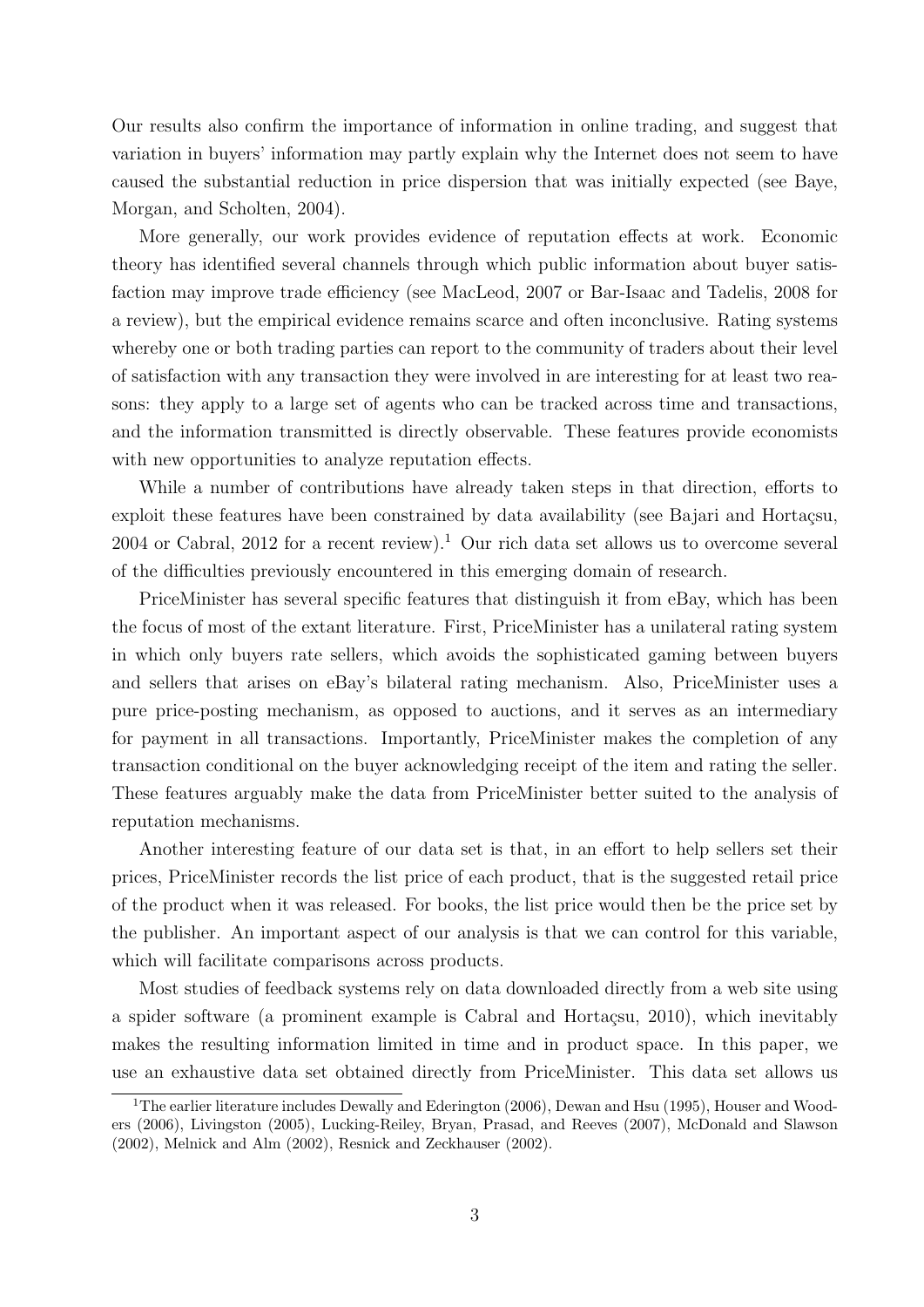to overcome many of the issues attached to the use of observational Internet data, from seller heterogeneity to limited product ranges.<sup>2</sup> To our knowledge, ours is the first study that estimates reputation effects for different types of product categories, advertised product conditions, and sellers. We show that the impact of reputation on prices varies across product categories, as suggested by Resnick, Zeckhauser, Swanson, and Lockwood (2006).

Our data allow to track the full transaction and feedback rating history of sellers (including items sold), objective measures of the products' value (mainly, their list price) and condition (as advertised by the seller). This enables us to control for seller unobserved heterogeneity which has been identified as a major limitation in existing work (Resnick, Zeckhauser, Swanson, and Lockwood, 2006 or Cabral, 2012). This issue has be addressed in the literature by relying on field experiments (see Durham, Roelofs, and Standifird, 2004 or Resnick, Zeckhauser, Swanson, and Lockwood, 2006) or natural experiments (Cabral and Hortaçsu, 2010). An alternative strategy adopted by Lei  $(2011)$  is to focus on one specific product (Gmail invitations), for which there is little heterogeneity, and further including well chosen measures of seller quality. Klein, Lambertz, and Stahl (2013) exploit a natural experiment and multiple feedback on eBay to provide evidence that the feedback mechanism affects seller behavior, but their data do not allow to measure effects on transaction prices.

More recent papers have been using richer data sets from e-commerce web sites. For instance Fan, Ju, and Xiao (2013) follow a group of sellers on a large Internet platform in China for 14 months and estimate the effect of reputation measures on sellers' monthly revenue and sales. Another recent paper by Cai, Jin, Liu, and Zhou (2013) uses a panel of online sellers from a Chinese e-commerce web site with similar features as eBay. Its focus and approach are different from ours as these authors study both theoretically and empirically how buyer protection may affect trust between buyers and sellers. In a recent contribution using a rich data set from eBay, Elfenbein, Fisman, and Mcmanus (2012) study how charity donations can be used as a substitute for reputation.

Due the exhaustive nature of our data, we are able to address the issue of unobserved heterogeneityusing more standard panel data methods and thus draw inference for a varied set of product categories, product conditions and seller types. In so doing, we also highlight another substantive issue that was not investigated before: feedback ratings given by buyers depend on the prices set by a seller, thereby introducing a dynamic relationship between prices and reputation that needs to be taken into account in the estimation strategy.

The empirical evidence on the effect of reputation on the Internet is not solely based on data from e-commerce web sites. Two recent papers, Anderson and Magruder (2012) and Luca (2011), use data from Yelp.com, a web site providing reviews of restaurants. An

<sup>&</sup>lt;sup>2</sup>A detailed discussion of these issues is conducted in Einav, Kuchler, Levin, and Sundaresan (2013). These authors also use a rich data set from eBay to study the effect of listing characteristics on prices and other outcomes.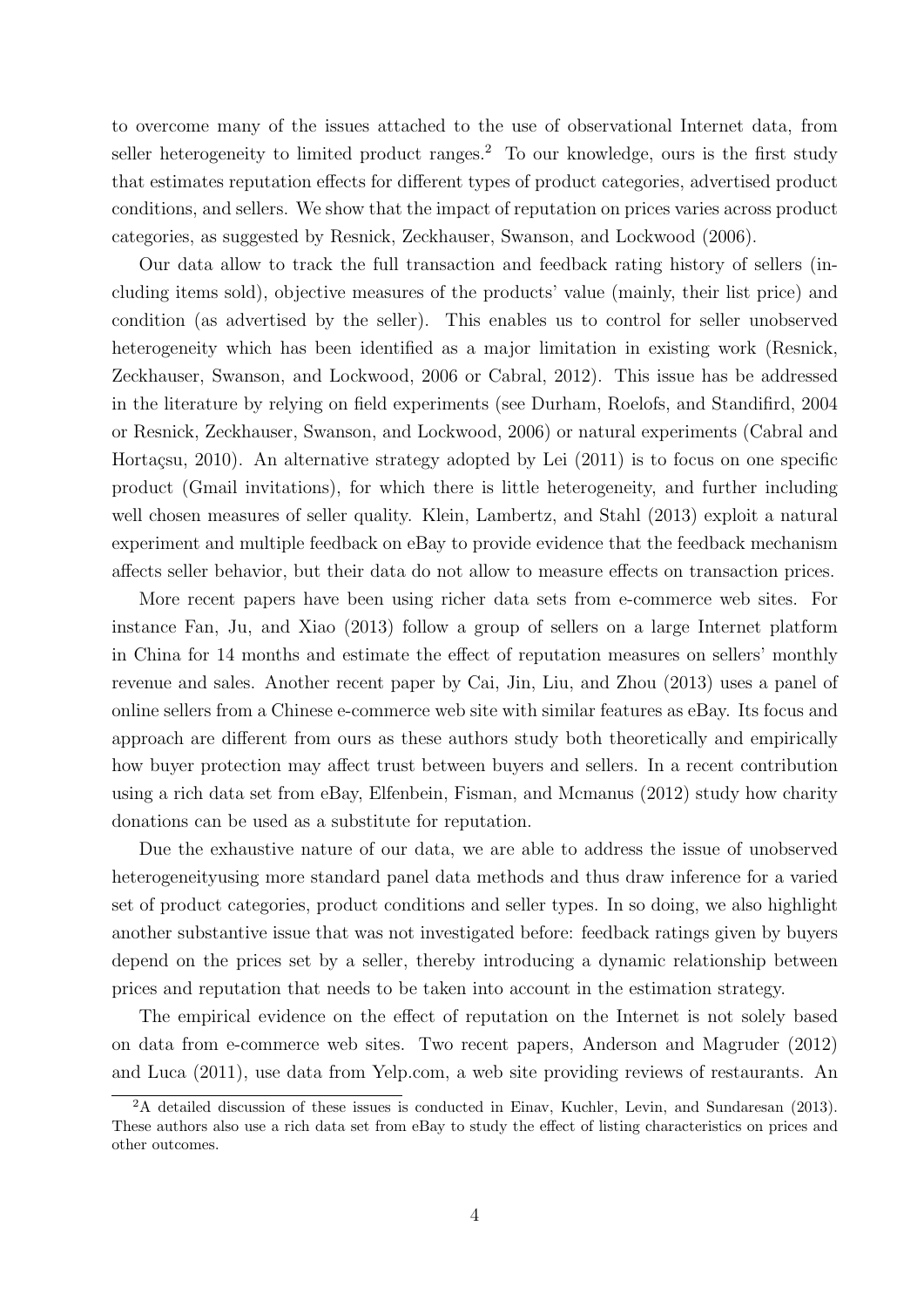interesting feature of these studies is that they exploit a discontinuity in restaurant scores to estimate the effect of a change in a restaurant's reputation on its bookings (Anderson and Magruder, 2012) or its revenues (Luca, 2011). Our paper is different in at least two dimensions. First, our outcome variable is the transaction price and we control for the value of the item (through its suggested retail price). We thus have a direct measure of the effect of reputation on prices. Secondly, each feedback rating on PriceMinister.com is associated with one and only one transaction, while anyone can post a review on Yelp.com. We will discuss the existing literature at the end of our paper, after having presented our estimates, and compare our results with those of related papers.

The paper is organized as follows. We first describe the PriceMinister.com platform and the content of our data in Section 2. In Section 3 we lay out our statistical model, discuss the underlying theory and describe our identification and estimation strategy. Results are then presented and discussed in Section 4. Section 5 concludes.

# 2 The PriceMinister.com data

### 2.1 A short description of PriceMinister.com

Our data come from PriceMinister.com, a French company organizing on-line trading of firsthand or second-hand products between buyers and professional or non-professional sellers through their web site (www.priceminister.com).3 The PriceMinister web site opened in 2001 with a business model emphasizing the fight against fraud and counterfeit, as well as price recommendations for sellers. It is now one of France's biggest e-commerce web sites, claiming 11 million registered members in 2010.4 There were over 120 million products for sale in 2010, from books to television sets, shoes to motorbikes and computers to paintings.

In this paper, we focus on four categories of so-called 'cultural' goods: books, CDs, video games (games thereafter) and DVDs (videos thereafter).<sup>5</sup> In 2004, these products represented more than 80% of the transactions on the web site and more than 60% of the transaction value (defined as the sum of all transaction prices). These numbers decrease over time but remain large even at the end of our observation period (still more than 60% of the transactions in 2007). We thus find it relevant to conduct our analysis on a set of goods that represent such a large share of the trade on a major e-commerce platform.6

The web site is a platform where sellers post adverts and buyers choose what products

<sup>3</sup>This company also runs a similar a web site in Spain, and had another one in the UK for a time. In this paper, we focus exclusively on the French web site.

<sup>&</sup>lt;sup>4</sup>It was ranked first among e-commerce web sites in terms of ratings in a survey conducted by Mediamétrie in March 2010. The other main e-commerce web sites in France are Amazon, eBay and fnac.

<sup>&</sup>lt;sup>5</sup>The 'video' category in fact also covers VHS, although the fraction of VHS in total sales in that category is likely to be negligible, as VHS were practically extinct in 2001, when PriceMinister started.

 ${}^{6}$ In 2012, the categories 'books and magazines' and 'music and videos' accounted for 10% of US e-commerce sales (source: US Census).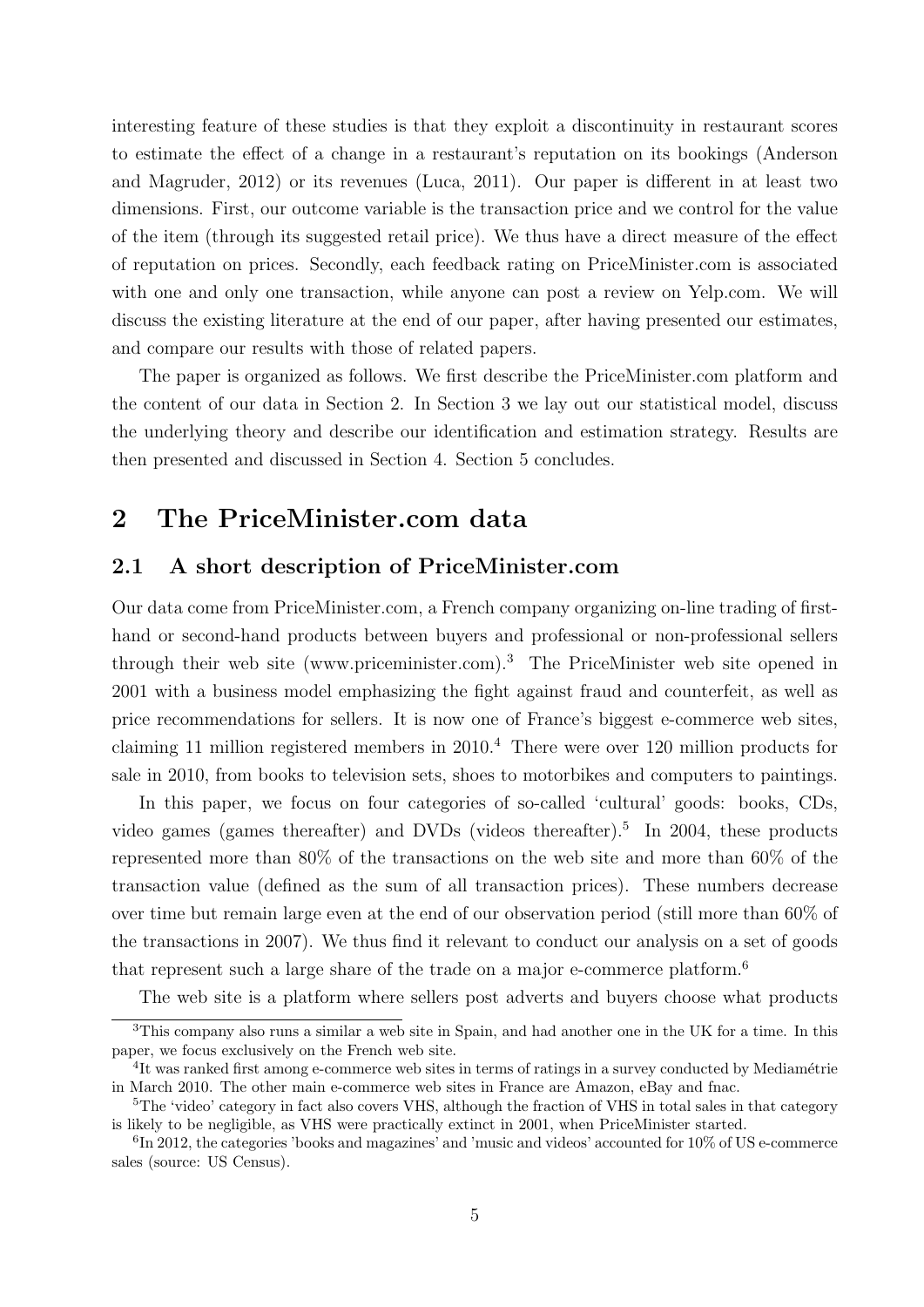to purchase and which sellers to buy from. PriceMinister does not charge a sign-on fee, and posting an advert is free of charge. However for each completed transaction, sellers have to pay a variable fee to PriceMinister.7 Sellers can be professional (registered businesses) or non professional (private individuals). Goods can be new or used. Used goods have been sold since the web site opened in 2001 whereas new goods have only been sold since 2003. Only professional sellers can sell new goods (they can also sell used goods).

Three specific features make PriceMinister different from other e-commerce web sites that are studied in the economic literature. First, PriceMinister itself does not sell any products: it is a platform (unlike, e.g., Amazon). Second, prices are posted by sellers, there are no auctions (unlike eBay). Lastly, PriceMinister also uses a specific feedback and transaction control mechanism that makes it particularly well suited to our study.

Every time a seller wants to sell an item, she must enter the product characteristics (bar code or detailed description), and then receives a price recommendation from PriceMinister based on the list price and the condition of the item (the recommendation also factors in prices charged for the same item by other sellers on the platform). She then chooses a price and creates the advert.

A buyer looking for a given product at a given date will be taken through a sequence of web pages. On the first page, he will see all live adverts for this product. Each advert conveys information on the price, the seller's name and country, the different shipping options, whether the product is new or used and, in the latter case, its advertised condition. For used products, sellers have to state whether the good's condition is 'as new', 'very good', 'good' or 'fair'. Buyers also observe the seller's size, equal to the number of completed transactions to date, and the seller's average feedback score over all completed transactions, rounded to the nearest multiple of  $0.1$  — what we define as the seller's reputation (more on this below). There is also a link to the seller's web page on PriceMinister (the seller's 'showcase'). The buyer may then select an advert, obtain more detailed information about the item and make a purchase.

In a typical transaction, where a buyer purchases a given product from a given seller, the buyer's payment first goes to PriceMinister.8 This initiates the transaction. At this point the seller is informed that a buyer has chosen her product and ships the item to the buyer. In any transaction, the choice of shipping mode (essentially, standard or registered mail) is up to the buyer, subject to a fixed shipping cost scale imposed by PriceMinister.9 Sellers thus cannot compete on shipping fees.10

<sup>&</sup>lt;sup>7</sup>The fee scale is posted on the PriceMinister.com web site. For example the fee for a  $\in$ 10 transaction would be  $\in 2.1$ .

<sup>8</sup>Buyers may use a credit card or hold a virtual account credited with other means of payment.

<sup>&</sup>lt;sup>9</sup>Specifically, the buyer chooses a particular shipping option at the time of purchase and the corresponding fee on the shipping cost scale is added to the bill and transferred to the seller by PriceMinister. It is then up to the seller to minimize its costs, subject to complying with the buyer's specific choice of shipping mode.

<sup>&</sup>lt;sup>10</sup>Some non-standard shipping options can be offered by some sellers but not by others, always at a fixed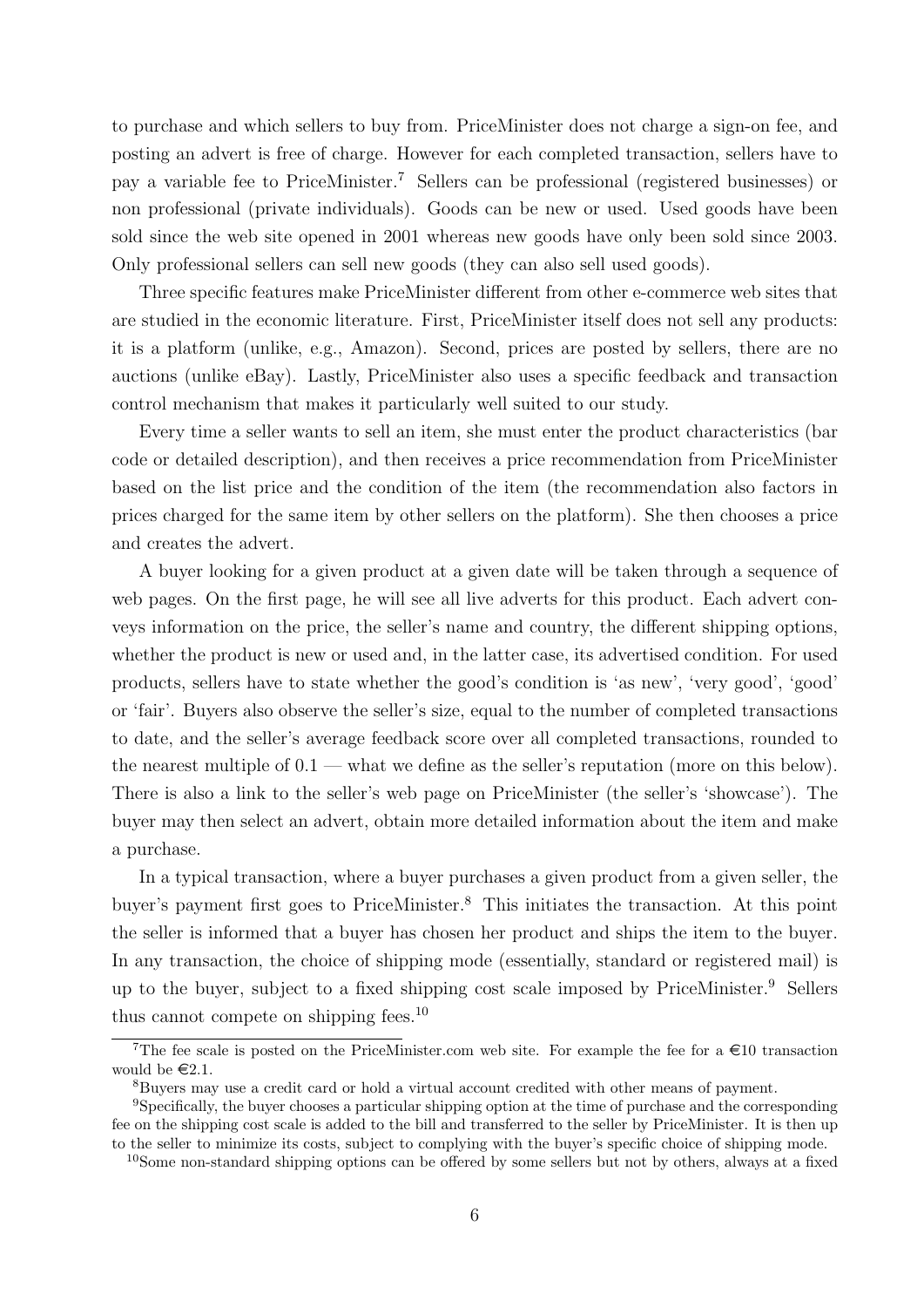Once the buyer has received the product, he has to go to the web site to finalize the transaction and at the same time give his feedback. PriceMinister then closes the transaction and pays the seller.<sup>11</sup> The buyer's feedback consists of a grade, or rating, which by default is equal to 5. The buyer can change it to any integer between 1 (very disappointed) and 5 (very satisfied), using a pull-down menu. Buyers can also leave a textual comment in addition to the numerical rating but we do not use that information in this paper.

Issues that have been identified as problematic for online reputation mechanisms include the low propensity of buyers to provide feedback, and the possibility for a seller to change identity (see Dellarocas, 2006 or Cabral, 2012). As the payment process is secured by PriceMinister, there is little scope for buyer moral hazard. Besides, PriceMinister does not allow sellers to grade buyers. Since feedback is given at the time when the buyer validates the transaction, there is little risk of retaliation on the seller's part. Moreover, the fact that buyers must give feedback in order to validate the transaction ensures a high feedback rate (above 90% for transactions with individual sellers, 15 to 20% of feedback ratings being strictly below 5).

PriceMinister has at least three ways of identifying a seller: the seller's IP address, the seller's bank details and, for professional sellers, an identifier from the official register of French firms (SIRET). This leaves little scope for strategic changes of identity on the part of sellers. Also, since PriceMinister holds payments until the buyer confirms receipt of the item, the risk of seller fraud is reduced. However, there is still scope for inaccurate description of the product or poor service delivery. This motivates the feedback mechanism and the scoring system.

Lastly, we should emphasize that by default adverts for a given product are listed by increasing order of price. Hence the effect of reputation that we will recover cannot be attributed to a prominence effect created by a better ranking for better score (see Armstrong and Zhou, 2011). More precisely, adverts are first sorted by price but the buyer then has the option to sort them by seller score or by product condition. There may well be some prominence effect once the buyer has asked for a ranking by score but this would result from a deliberate choice of the consumer and hence could be attributed to a reputation effect.

### 2.2 The data

Our initial data set contains information about all the transactions that took place on PriceMinister since the web site started (in 2001) until the first week of December 2008. For each transaction, we know the seller's identifier, her status (professional or not), the product identifier, the transaction price, the advertised condition of the good, the type of

fee set by PriceMinister.

<sup>11</sup>When a buyer files a complaint, PriceMinister investigates and puts the payment on hold. If the buyer does not contact PriceMinister within 6 weeks, he is sent a reminder e-mail. If he does not respond, PriceMinister closes the transaction and pays the seller.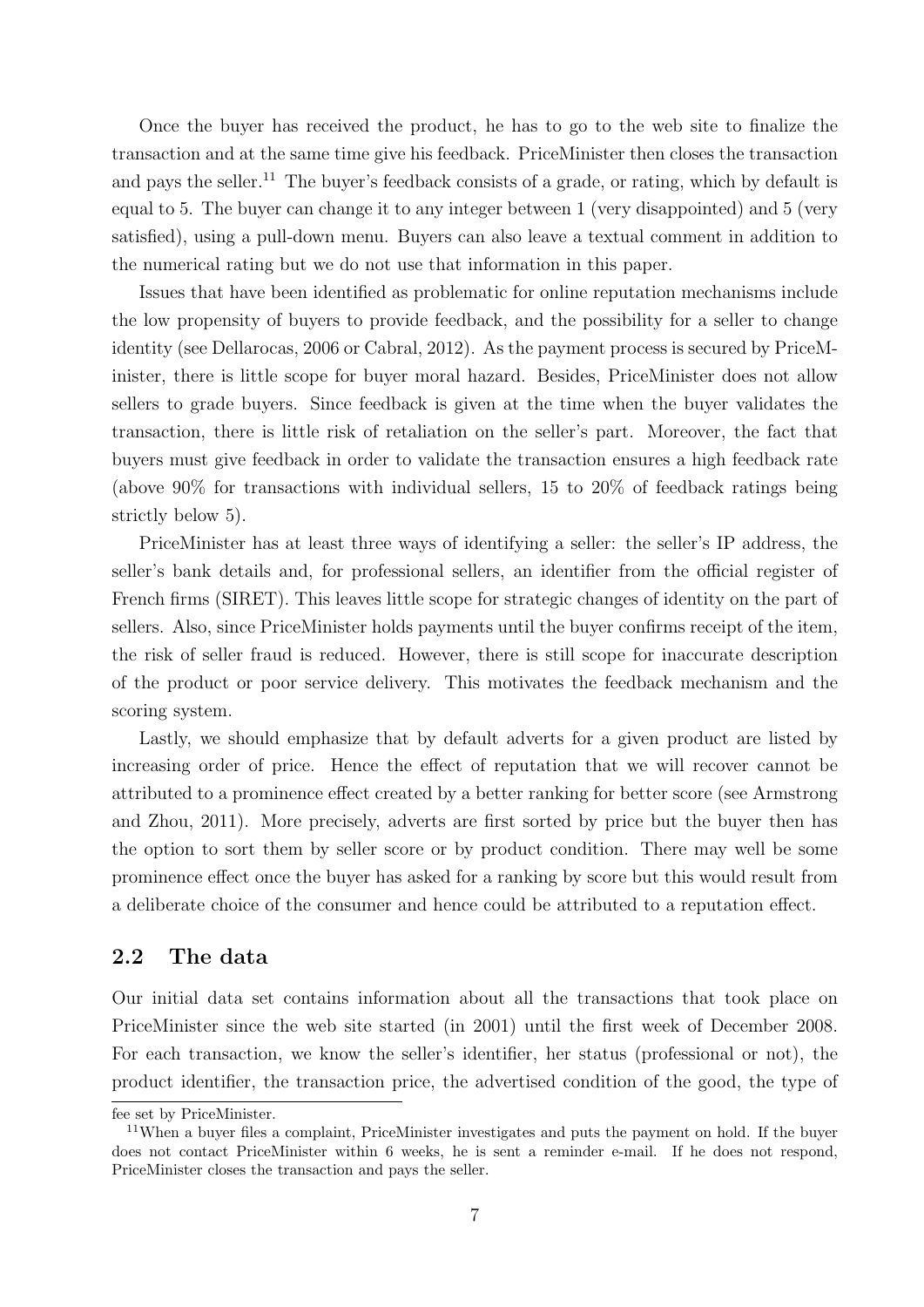shipping, the dates when the transaction was initiated (when the payment went to PriceMinister, recorded to the millisecond), and completed (when PriceMinister pays the seller), and the buyer's feedback rating. Products are precisely defined, for instance the product identifier for a book is similar to its ISBN code. Used products are heterogenous with respect to their advertised condition (as new, very good, good or fair), whereas all new products have by definition the same condition.<sup>12</sup>

We observe the product list price. For each product this variable is documented once when the item is first introduced for sale on the web site. The list price is the suggested retail price set by the publisher for books, by the record company for CDs, etc. It is thus fixed for each product. Notice that it differs from the price recommendation that PriceMinister gives to sellers when they post an advert. This variable will be important to account for product heterogeneity as well as for sorting on seller/product characteristics. We discuss this issue in section 3.2.

The price variable that we use throughout the analysis is the advert price net of shipping costs. This is a way of making all prices comparable, as shipping costs are rigidly set by PriceMinister.

Then, from the initial data set, we can construct the following two variables for every transaction:

- $-$  the seller's reputation r defined as the average feedback score over all completed transactions (at the date when the transaction was initiated)
- − the seller's size s equal to the number of completed transactions.

These two pieces of information are immediately available to the buyer, together with the advert price, for each advert on the first page seen by the buyer. Intuitively size should matter because the consumer may take market performance as reflecting part of the seller's quality. The size may also affect the weight given by the buyer to the reputation index.

Buyers further have access to any seller's full feedback history. By browsing that history, it is relatively easy for buyers to see at least a few of the most recent feedback ratings received by a seller. We will therefore investigate the separate effect of recent feedback.

Our empirical analysis focuses on four product categories (books, CDs, games and videos) although we use all transactions to compute a seller's size and reputation. Since we observe all transactions for all sellers, both of those variables are available at all dates for all sellers.

Finally , for each transaction we construct the "age" of the article as the length of time between the date at which the product was first sold on the web site and the transaction

 $12$ The condition variable can be strategically manipulated by sellers. Modelling the seller's decision to advertise a genuine or misleading product's condition is a challenging and interesting problem (see Jullien and Park, 2011) but beyond the scope of this paper. We will show estimation results for all used goods but also for each product condition. We will also present additional results on new goods which are immune from sellers' decisions to cheat on the condition.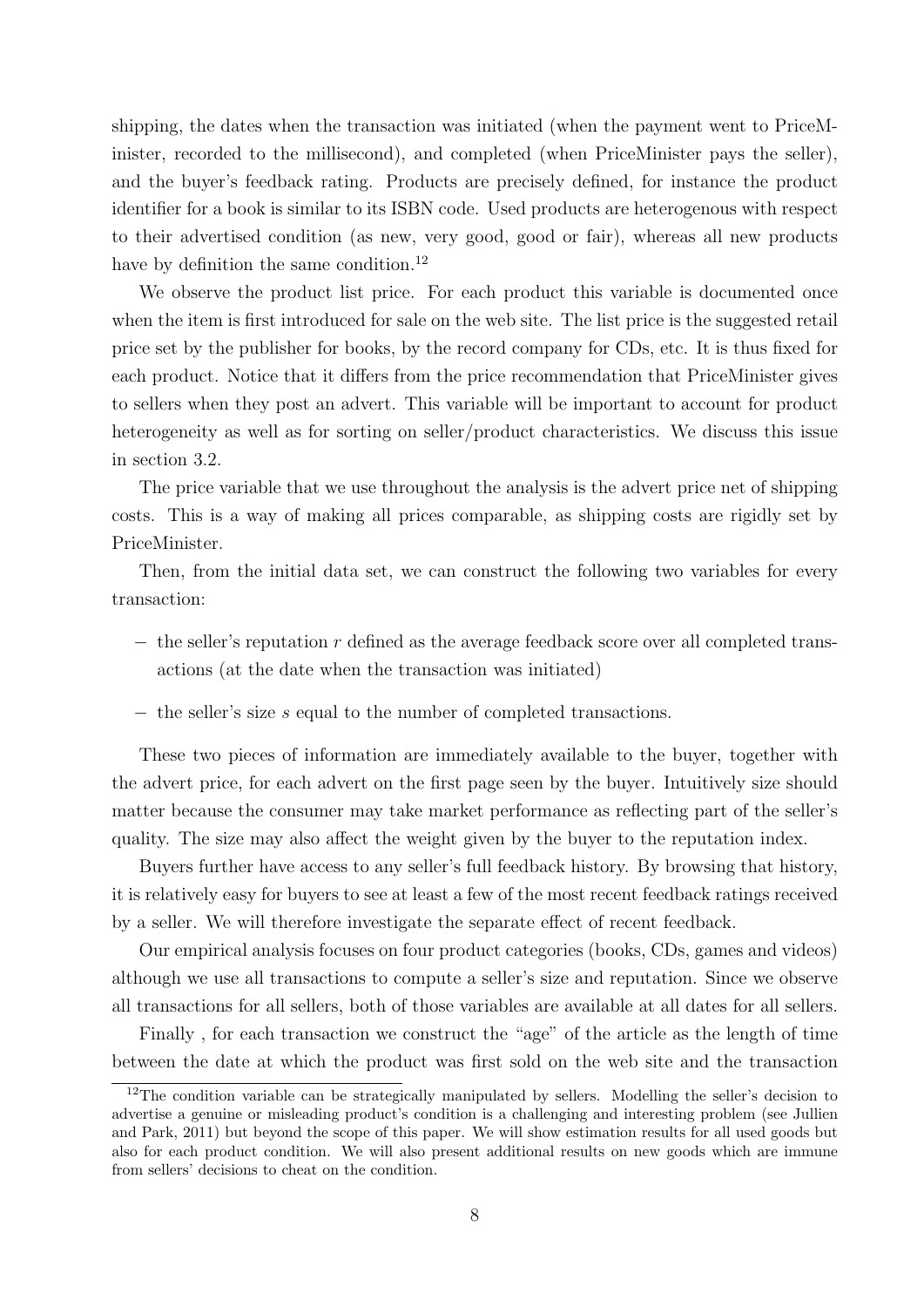date.

The main focus of this paper is on individual sellers and used goods. However, we also present results for professional sellers and new or used goods. This allows us to gauge whether reputation is more important for individual sellers, which would be the case if professional status was interpreted by customers as an indicator of quality and thus as a substitute for reputation.

The four product categories we focus on (books, CDs, video games and videos) are the products most commonly sold on PriceMinister. They account for 12,241,317 of the 15,003,376 transactions made by individual sellers (81.6%) and 4,033,490 of the 6,337,838 transactions involving professional sellers (63.6%).

### 2.3 Descriptive statistics

We now present some descriptive statistics for individual sellers and used goods. Descriptive statistics for professional sellers and used or new goods are in the Appendix. We start with Figure 1 which presents general trends for the four product categories we are considering. The top row shows the total number of transactions over time, at a monthly frequency. We observe a strong increasing pattern reflecting the increasing activity in e-commerce in France during the past decade, as well as the success of PriceMinister as a platform. The middle row of Figure 1 presents the evolution of average transaction prices (in  $\epsilon$ ) throughout the observation period. The price fluctuations at the very beginning of each series probably reflect the small number of transactions in the few months following the opening of the platform. If we look at these series from 2002 onwards, we observe a strong increasing trend in book prices whereas transaction prices for games, videos and (after 2006) CDs decline steadily. Note that the volume and price series both exhibit strong seasonality.

Table 1 reports a series of descriptive statistics on sellers and goods. We start with the top panel. A seller is in the 'books' column if she sells at least one new book (the same goes for the other product categories) over the observation window. In each product category there are hundreds of thousands of individual sellers and used products, and millions of transactions. As one may expect with individual sellers, comparison of the third and fourth rows shows that very few products are sold more than once by the same seller.

The middle panel of Table 1 shows that the distribution of product condition among transactions of used goods is non-uniform, and varies across product categories. For individual sellers, most transactions involve products in a condition advertised as 'very good' or 'as new' , but there is still a large number of products sold in a 'good' or 'fair' condition.

The bottom panel shows quantiles of the distribution of seller size (the number of completed transactions) in January 2008. To compute these quantiles, we consider sellers who are 'active' in January 2008. Since we do not observe seller exit, we assume that a seller is active at a given date t if she created her account before t and makes at least one transaction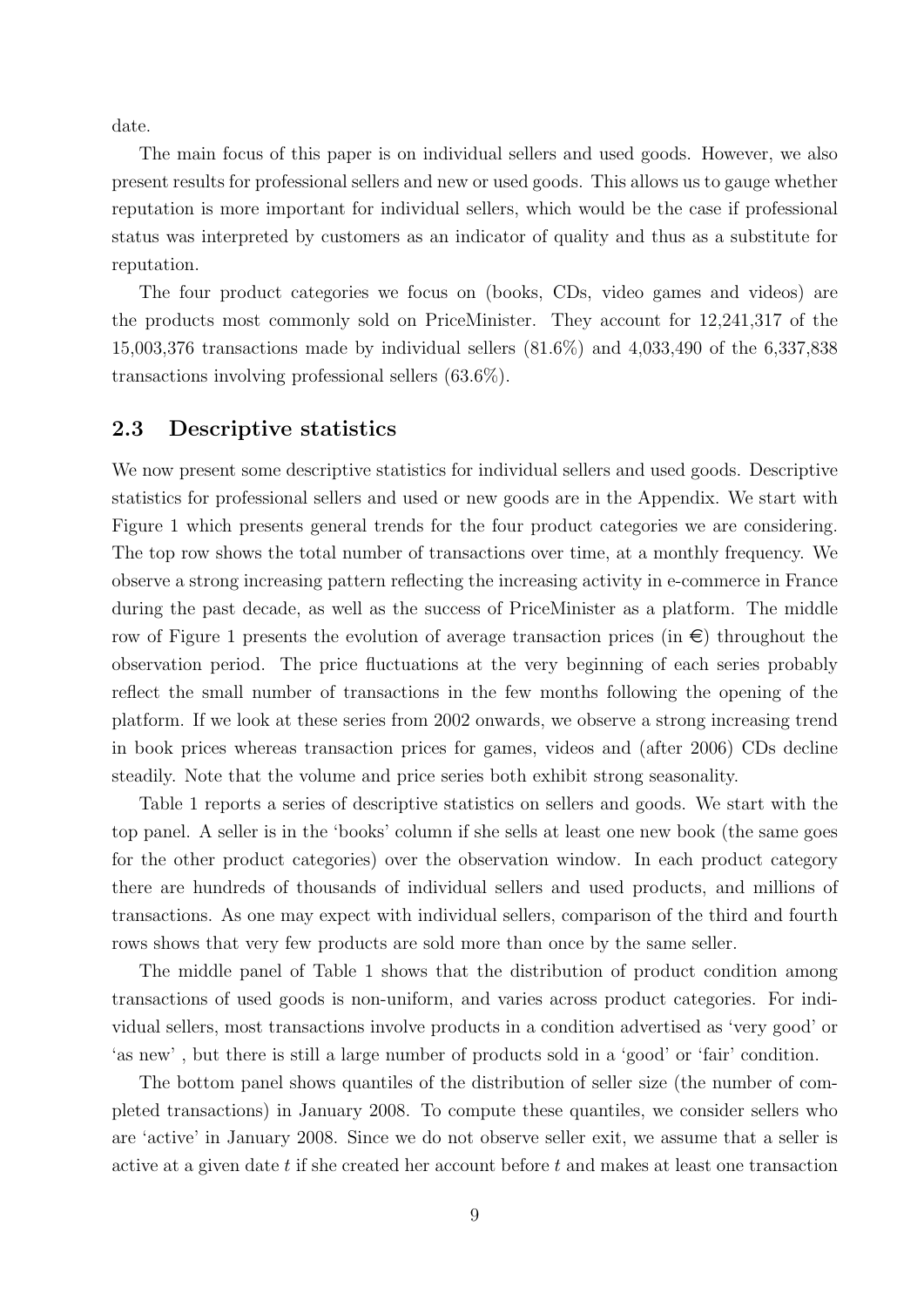

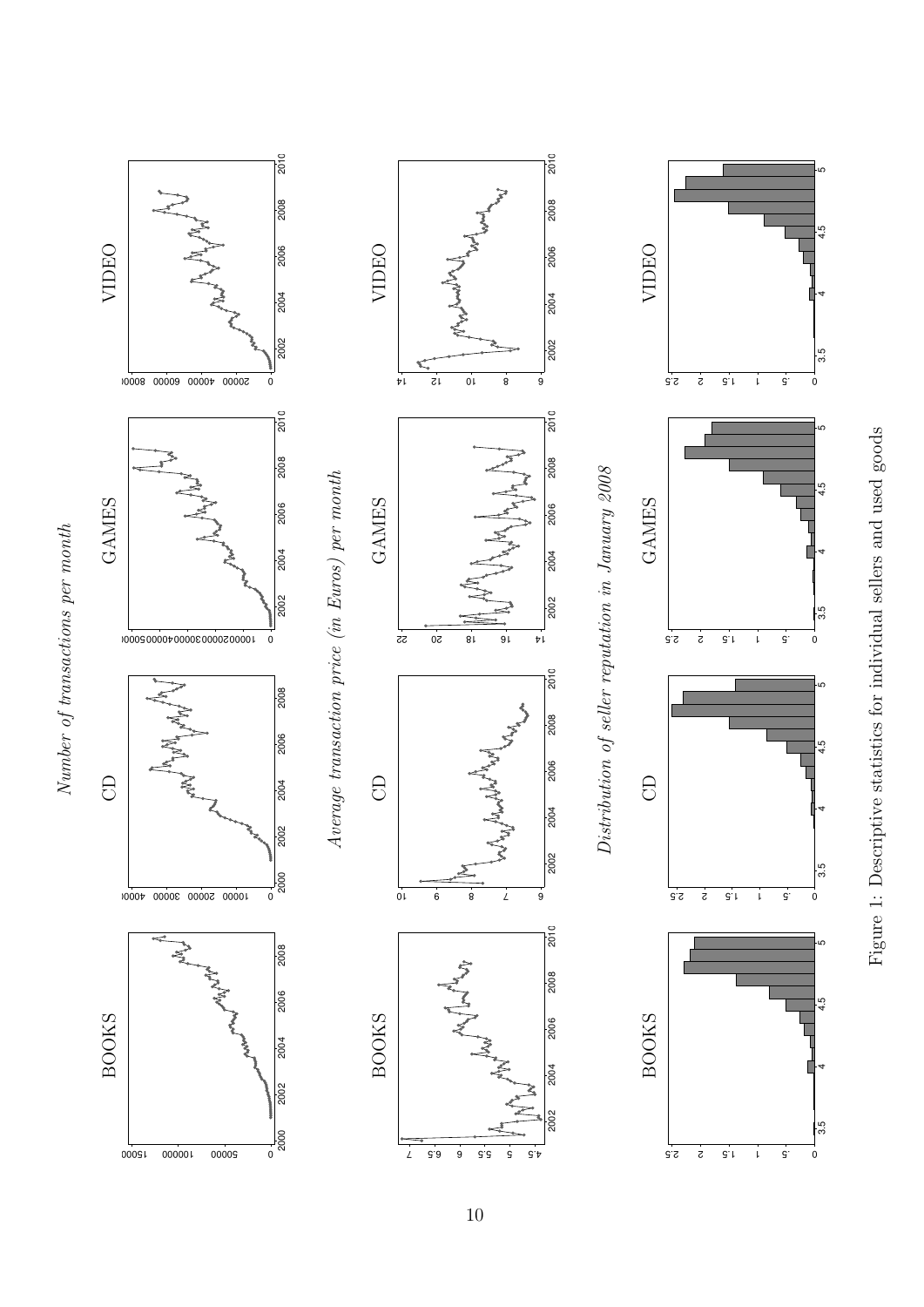| Number of                                   | <b>Books</b>                                      | CD             | Games          | Video<br>sellers |  |  |  |  |  |  |
|---------------------------------------------|---------------------------------------------------|----------------|----------------|------------------|--|--|--|--|--|--|
| sellers                                     | 152 894                                           | 88 366         | 164 706        | 131 111          |  |  |  |  |  |  |
| products                                    | 767 209                                           | 270 189        | 31 500         | 123 789          |  |  |  |  |  |  |
| seller/product                              | 3 820 354                                         | 1 812 987      | 1 586 264      | 2 445 400        |  |  |  |  |  |  |
| transactions                                | 3 981 429                                         | 1 948 637      | $1\ 759\ 572$  | 2 9 27 38 6      |  |  |  |  |  |  |
|                                             | Number of transactions per used product condition |                |                |                  |  |  |  |  |  |  |
| fair                                        | 249 363                                           | 40 134         | 45 827         | 29 022           |  |  |  |  |  |  |
| good                                        | 723 313                                           | 218 625        | 200 243        | 180 752          |  |  |  |  |  |  |
| very good                                   | 1712632                                           | 1 038 310      | 962 373        | 2 054 480        |  |  |  |  |  |  |
| as new                                      | 1 296 121                                         | 651 568        | 551 129        | 663 132          |  |  |  |  |  |  |
| Distribution of seller size in January 2008 |                                                   |                |                |                  |  |  |  |  |  |  |
| 5\% quantile                                | $\overline{2}$                                    | $\overline{4}$ | $\overline{2}$ | 3                |  |  |  |  |  |  |
| $50\%$ quantile                             | 29                                                | 48             | 28             | 38               |  |  |  |  |  |  |
| $95\%$ quantile                             | 328                                               | 424            | 321            | 372              |  |  |  |  |  |  |
| $99\%$ quantile                             | 879                                               | 1 0 9 7        | 877            | 968              |  |  |  |  |  |  |
|                                             |                                                   |                |                |                  |  |  |  |  |  |  |

Table 1: Descriptive statistics: individual sellers and used goods

<u> 1989 - Johann Stein, markin film yn y brenin y brenin y brenin y brenin y brenin y brenin y brenin y brenin y</u>

 $\equiv$ 

 $\overline{\phantom{a}}$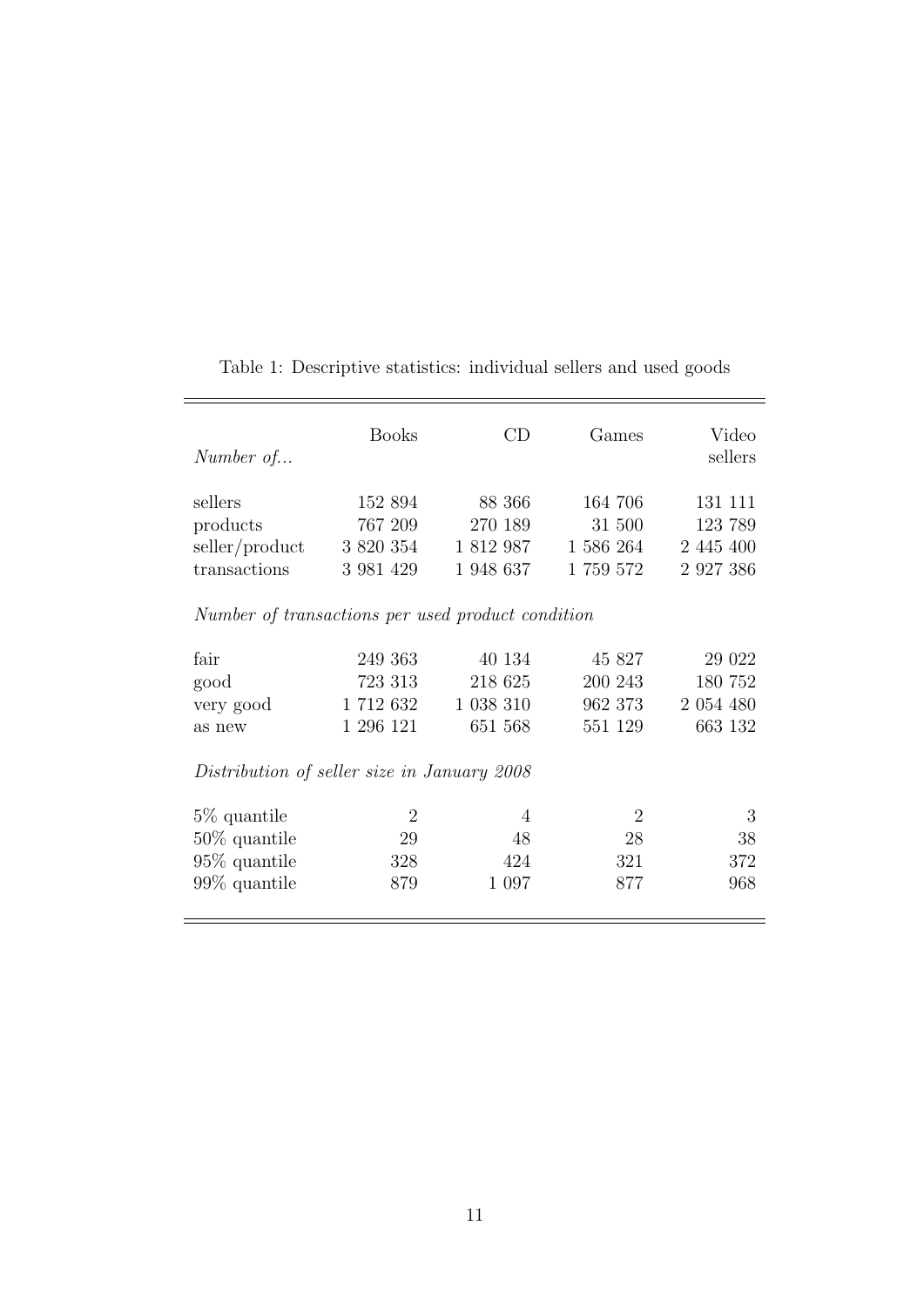| feedback        | <b>BOOKS</b> |                       | CD                                                   |                         | <b>GAMES</b>            |                       | <b>VIDEO</b>       |                       |
|-----------------|--------------|-----------------------|------------------------------------------------------|-------------------------|-------------------------|-----------------------|--------------------|-----------------------|
| $\mathbf{1}$    |              | $23\,310\quad(0.6\%)$ |                                                      | $16\ 293\quad(0.9\%)$   |                         | $23\,886\quad(1.5\%)$ |                    | $28\;252\quad(1.1\%)$ |
| $\overline{2}$  |              | $27\;267\quad(0.8\%)$ |                                                      | $16937 \quad (0.9\%)$   |                         | $18\,569\quad(1.2\%)$ | 23 831             | $(0.9\%)$             |
| 3               | 85 540       | $(2.4\%)$             |                                                      | $53\;123\quad(2.9\%)$   |                         | $51\,912\quad(3.3\%)$ | 70 679             | $(2.6\%)$             |
| $\overline{4}$  | 361 208      | $(9.9\%)$             |                                                      | $202\;048\quad(11.1\%)$ | $211\;422\quad(13.4\%)$ |                       | 288 556 $(10.7\%)$ |                       |
| $5\overline{)}$ | 3 142 420    |                       | $(86.3\%)$ 1 525 239 $(84.1\%)$ 1 269 008 $(80.6\%)$ |                         |                         |                       | 2 279 299          | $(84.7\%)$            |
|                 |              |                       |                                                      |                         |                         |                       |                    |                       |

Table 2: Distribution of feedback

after t. Table 1 shows that there is substantial dispersion in seller size and that some sellers are relatively big, even though they are not officially registered as businesses. Another feature of the data is that individual sellers do not seem to just occasionally sell a few products on PriceMinister: more than half of the sellers make around 30 transactions or more.

Table 2 shows the distribution of feedback ratings for each category. While it is highly concentrated on the default grade of 5, 15 to 20% of feedback ratings are below 5. Because 5 is the default, a feedback score equal to 5 only means that the buyer is satisfied enough with the transaction that he does not feel the urge to actively enter a strictly lower score.<sup>13</sup>

The important conclusion from Table 2 is that there is sufficient variation in feedback grades to induce variation in the reputation of sellers. In the last panel of Figure 1 we show the distribution of reputation for sellers who are 'active' in January 2008. As expected, very few sellers have a reputation below 4 (around 1%). In the interest of readability, we do not show these sellers on the graphs. Most reputation levels are above 4.5 and the mode of the distribution is at 4.8 for all product categories. It is important to note that while most sellers have a reputation between 4 and 5, there is substantial variation across the sample between these two bounds. Our analysis will show that a 0.1 difference in reputation will have a strong effect on the transaction price and, given the dispersion of seller reputation between 4 and 5 (4.6, 4.7, etc.) this will result in substantial variation in prices.

To end this section, we show evidence of price dispersion within product. The relevant descriptive statistics are in Table 3. Looking at the first panel of Table 3, we see that on average there are at least 3 different transaction prices for a given book and up to 25 different

<sup>&</sup>lt;sup>13</sup>Suppose that some consumers always grade actively while others leave the default unchanged. If the mass of the former type of consumers is small, a grade of 5 is not very informative while a grade of 4 could be interpreted as positive feedback.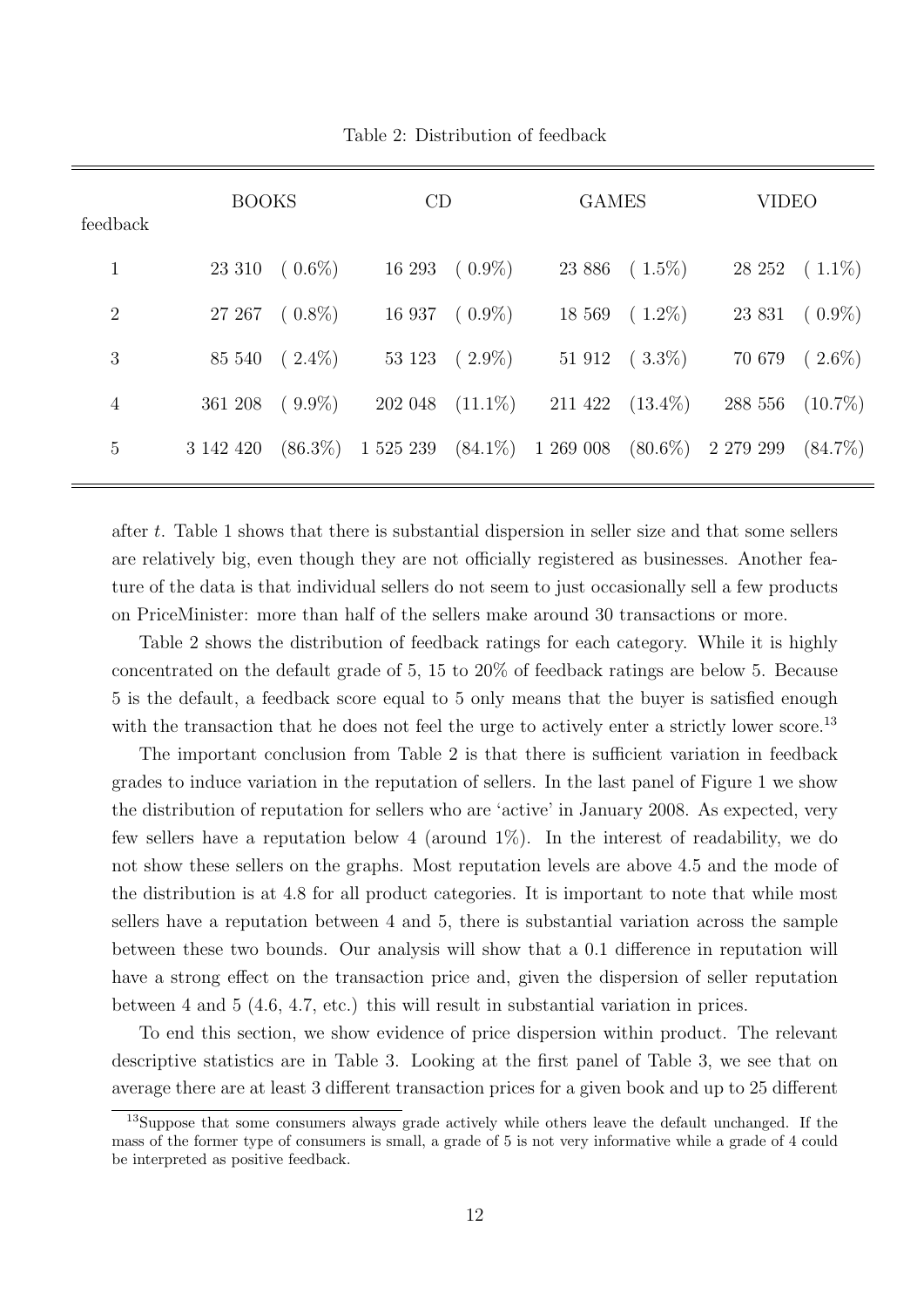|                                             | <b>BOOKS</b>                                           | CD                          | <b>GAMES</b> | VIDEO          |  |  |  |  |  |  |
|---------------------------------------------|--------------------------------------------------------|-----------------------------|--------------|----------------|--|--|--|--|--|--|
|                                             | No. of distinct transaction prices for a given product |                             |              |                |  |  |  |  |  |  |
| - mean                                      | 3.5                                                    | 5.0                         | 25           | 13             |  |  |  |  |  |  |
| - median                                    | $\overline{2}$                                         | $\mathcal{D}_{\mathcal{L}}$ | 8            | $\overline{4}$ |  |  |  |  |  |  |
| If no. of distinct transaction prices $> 1$ |                                                        |                             |              |                |  |  |  |  |  |  |
| - $\text{pmax}/\text{pmin}$ (mean)          | 3.31                                                   | 3.98                        | 8.78         | 5.67           |  |  |  |  |  |  |
| - $\text{pmax}/\text{pmin}$ (median)        | 1.98                                                   | 2.04                        | 4.63         | 3.11           |  |  |  |  |  |  |
| $- p10/p50$ (mean)                          | 0.73                                                   | 0.71                        | 0.60         | 0.64           |  |  |  |  |  |  |
| $-$ p90/p50 (mean)                          | 1.55                                                   | 1.54                        | 1.92         | 1.73           |  |  |  |  |  |  |
| If no. of transactions $\geq 10$            |                                                        |                             |              |                |  |  |  |  |  |  |
| - No. of prices (mean)                      | 15                                                     | 21                          | 47           | 31             |  |  |  |  |  |  |
| - No. of prices (median)                    | 11                                                     | 14                          | 26           | 19             |  |  |  |  |  |  |
| - $\text{pmax}/\text{pmin}$ (mean)          | 6.62                                                   | 8.40                        | 12.24        | 8.70           |  |  |  |  |  |  |
| - $\text{pmax}/\text{pmin}$ (median)        | 3.98                                                   | 4.43                        | 7.47         | 5.56           |  |  |  |  |  |  |
| $-p10/p50$ (mean)                           | 0.65                                                   | 0.60                        | 0.55         | 0.58           |  |  |  |  |  |  |
| $-$ p90/p50 (mean)                          | 1.77                                                   | 1.73                        | 2.03         | 1.85           |  |  |  |  |  |  |

Table 3: Price dispersion

prices for a given video game. The distribution is very asymmetric as the median number of distinct transaction prices is between 2 and 8, depending on the product category. It should be noted that that these moments are taken over the whole population of products, including the very large number of products that are sold only once.

If we focus on products with at least 2 different transaction prices, and thus look at the middle panel of Table 3, we see that the maximum price is on average 3 (books) to 8 (video games) times larger than the minimum price. The median ratio of highest to lowest price is also large (2 to 4.6). Hence, transactions for a single product take place at a very wide range of prices. This range seems to be wider above the median as the 10% price quantile is 60 to 73% smaller than the median while the 90% price quantile is 154% to 192% times higher than the median.

A natural explanation for this price dispersion within product lies in changes in demand over time. The price of, say, a music album may be high just after its release but will decrease over time as the demand for this particular product falls. We will account for this feature in our analysis by controlling for the age of a product. For this section however, since we take a first descriptive pass at the data, we just look at the overall distribution of prices within

Note: pmax (pmin) is the maximum (minimum) price observed for a given product. p10 (p50, p90) is the  $10\%$  price quantile (50%, 90%) for a given product.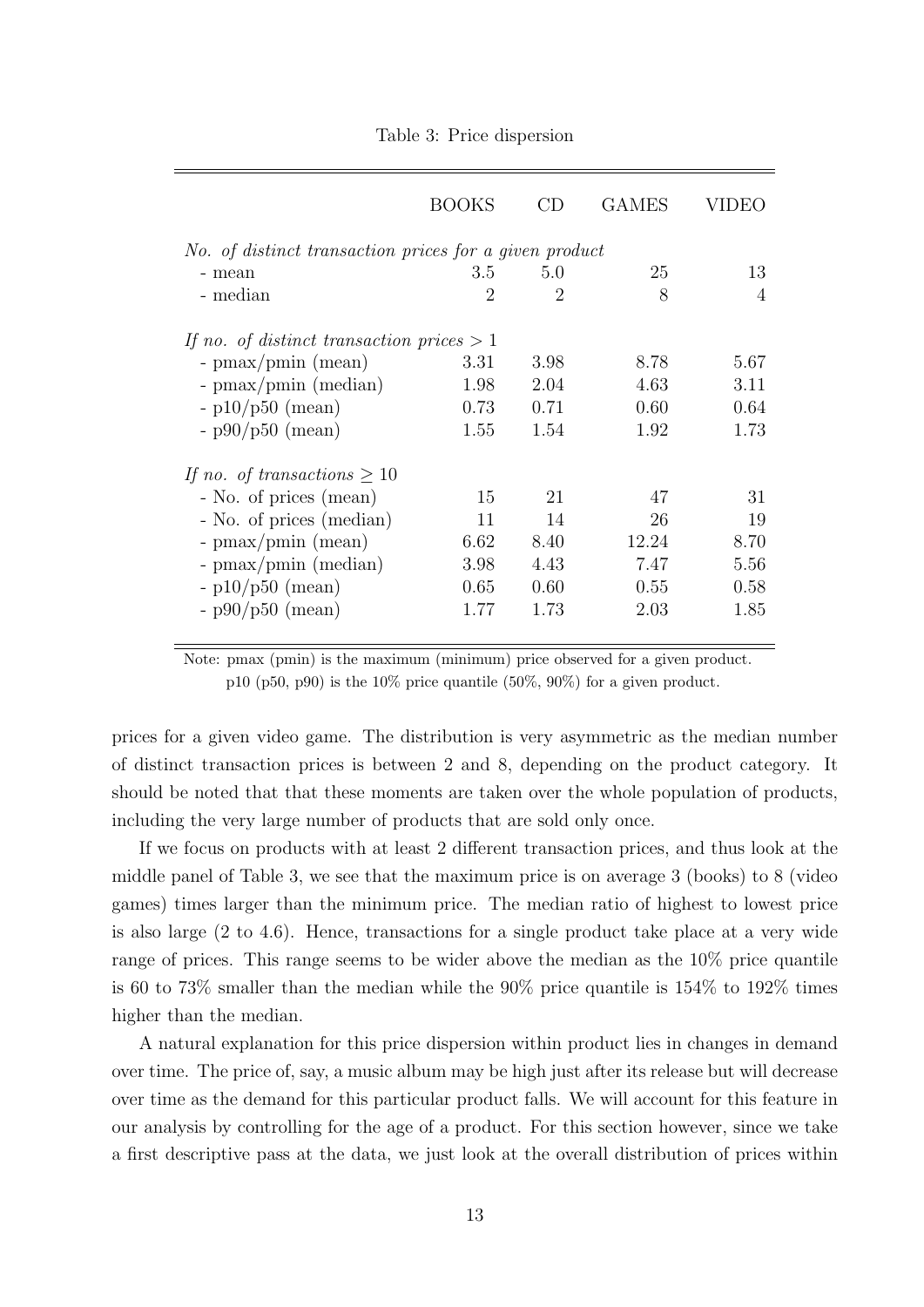product.

The bottom panel of Table 3 zooms in on the group of products that are sold at least 10 times. We see that these products have on average 15 (books) to 47 (video games) different transaction prices and, whether we look at the mean or the median ratio, the maximum price is at least 4 times higher than the minimum price.

We thus observe a large amount of within-product price dispersion in our data. The same CD can be sold at prices that differ by a factor 4 on average. These price differences could result from changes in demand over time, from seller differentiation (and thus reflect differences in reputation or size) or from market imperfections such as search frictions. We will control for the dynamics of the demand side (accounting for product age and for product category-specific trends) and study the effect of two seller characteristics, reputation and size, on transaction prices.

# 3 Empirical framework

A vast theoretical literature is devoted to seller reputation, a complex concept as it may encompass different phenomena depending on the information unavailable to market participants (sellers' hidden characteristics or hidden actions) and on the equilibrium concept (Markov or Bayesian Perfect).<sup>14</sup> Another difficulty is that most theoretical models are solved under extreme assumptions about the environment, in particular about hidden characteristic and the distribution of observables. In section 3.1, we present the econometric model used for our analysis and discuss its link with existing theory. Section 3.2 shows how we address the identification issues arising from the dynamics of reputation and section 3.3 is devoted to estimation.

### 3.1 The econometric model

#### 3.1.1 Prices

Let  $p_{iid}$  be the (logarithm of the) price set by seller i for product j at time d (time is discrete). We consider the following price equation:

$$
p_{ijd} = g(r_{id}, s_{id}) + \beta x_{ijd} + \alpha_i + \mu_j + \varepsilon_{ijd}, \tag{1}
$$

where  $r_{id}$  denotes seller is reputation at date d and  $s_{id}$  denotes her size. The effect of these two variables, formally defined below, is modeled as a function g which we will specify momentarily. The vector  $x_{ijd}$  contains the seller/product characteristics observed by the econometrician at date d while  $\alpha_i$  and  $\mu_j$  respectively denote seller and product fixed characteristics that are unobserved by the econometrician. Finally,  $\varepsilon_{ijd}$  is a scalar unobserved

 $14A$  tentative unifying framework is provided by Bar-Isaac and Tadelis (2008)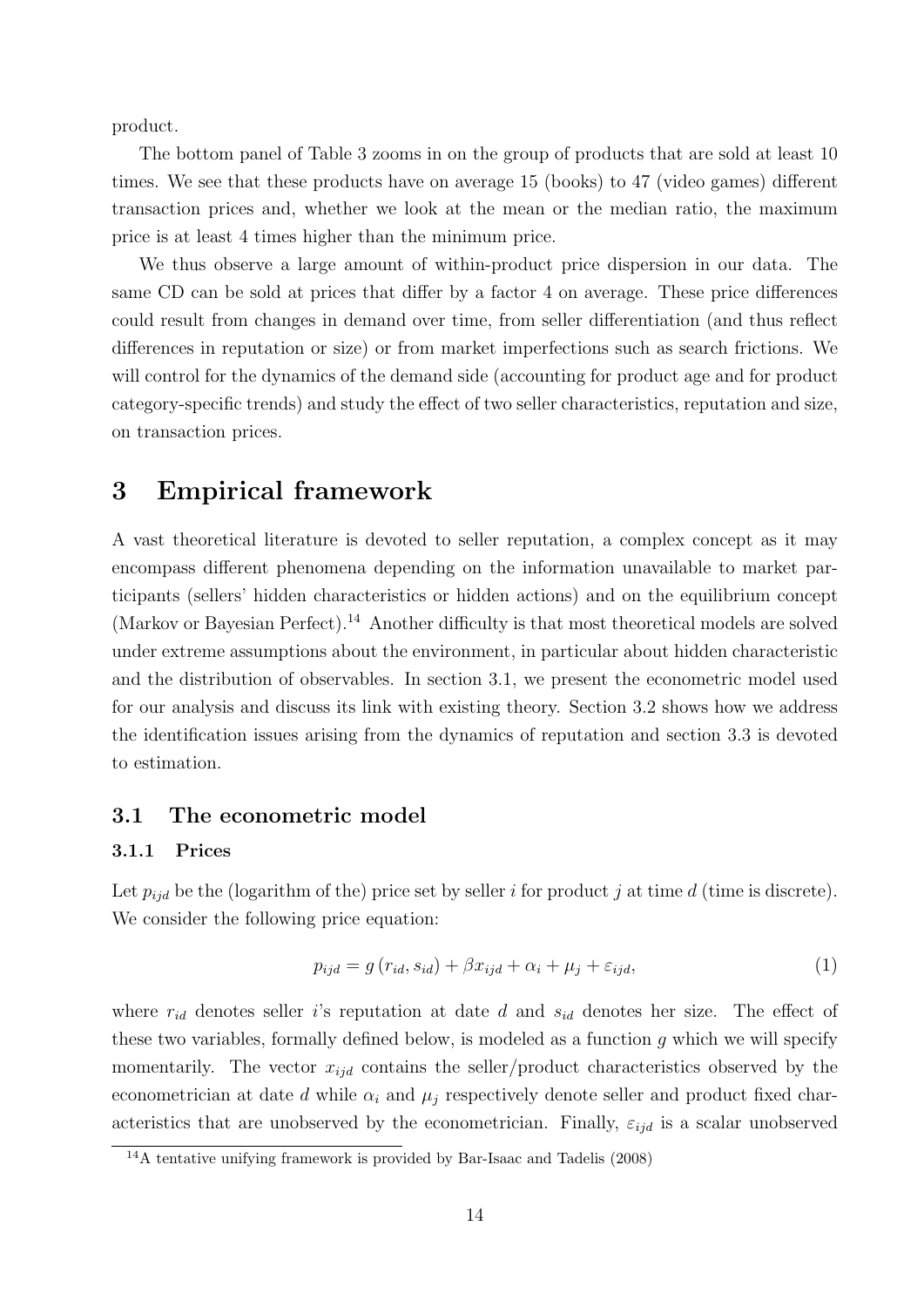seller/product-specific shock capturing market conditions for  $(i, j)$  at date d. It is assumed mean-independent of any of the other contemporaneous right-hand side variables. Apart from  $\alpha_i$ , all the variables on the right-hand side of (1) are observed by buyers. The seller fixed effect  $\alpha_i$  may or may not be observed by the buyer (see the discussion below).

Our main outcome of interest is the transaction price. We cannot study advert prices or purchase probabilities because, whilst we have exhaustive information on transactions, we only have limited information on adverts.<sup>15</sup> Our analysis will thus aim at estimating a causal statistical effect of reputation on transaction prices but not at delving into consumers' preferences for reputation or sellers' pricing decisions. Still, the next section discusses the links between the reduced-form equation (1) and economic theory.

#### 3.1.2 Discussion: Theoretical underpinnings

The price equation (1) contains the main ingredients present in most theoretical models of reputation with non-competing sellers.<sup>16</sup> The main substantive assumption underlying our statistical model is that contemporaneous reputation and size are the only relevant endogenous state variables on which strategies are made contingent. One may describe the situation using the following basic model. Each seller has an unknown type  $\alpha_i$ , and sells a sequence of items over time. Transaction dates  $d$  and item characteristics  $z_{id}$  follow exogenous processes. At any date, all buyers observe the characteristics  $z_{id}$  of the item (if any) as well as the same public information  $\mathcal{I}_{id}$  about past transactions and in particular the experience of past buyers. For each completed transaction, the final quality  $q_{id}$  is observed by the buyer only upon consumption. This quality is random and its distribution depends on  $z_{id}$  and the type  $\alpha_i$  of the seller. After observing  $q_{id}$ , the buyer passes on information about his experience to the market through the feedback system.

This set-up is quite flexible as it allows  $z_{id}$  to include current characteristics of the market as well as of the item, and  $\mathcal{I}_{id}$  to vary from full information to coarse information. In our main specification, we summarize the information available to buyers by the seller's reputation (mean feedback) and size,  $\mathcal{I}_{id} = \{r_{id}, s_{id}\}\)$ , because obtaining more information, while possible on the PriceMinister web site, requires pro-active search by buyers. We will also consider alternative specifications that allow the most recent feedback ratings to have a separate impact on prices.

Our model is consistent with the assumption of a Markov equilibrium being played. Under the assumption of common prior beliefs about the types of sellers and public information, all buyers hold the same beliefs about the distribution of the type  $\alpha_i$  of the seller, resulting from the Bayesian updating of the prior distribution based on the information  $\{\mathcal{I}_{id}, z_{id}\}$  available

<sup>&</sup>lt;sup>15</sup>As shown by Elfenbein, Fisman, and Mcmanus (2012), seller quality signals may affect their probability of selling. Unfortunately, our data does not allow us to tackle the resulting selection effect.

<sup>16</sup>See Bar-Isaac and Tadelis (2008) for a review.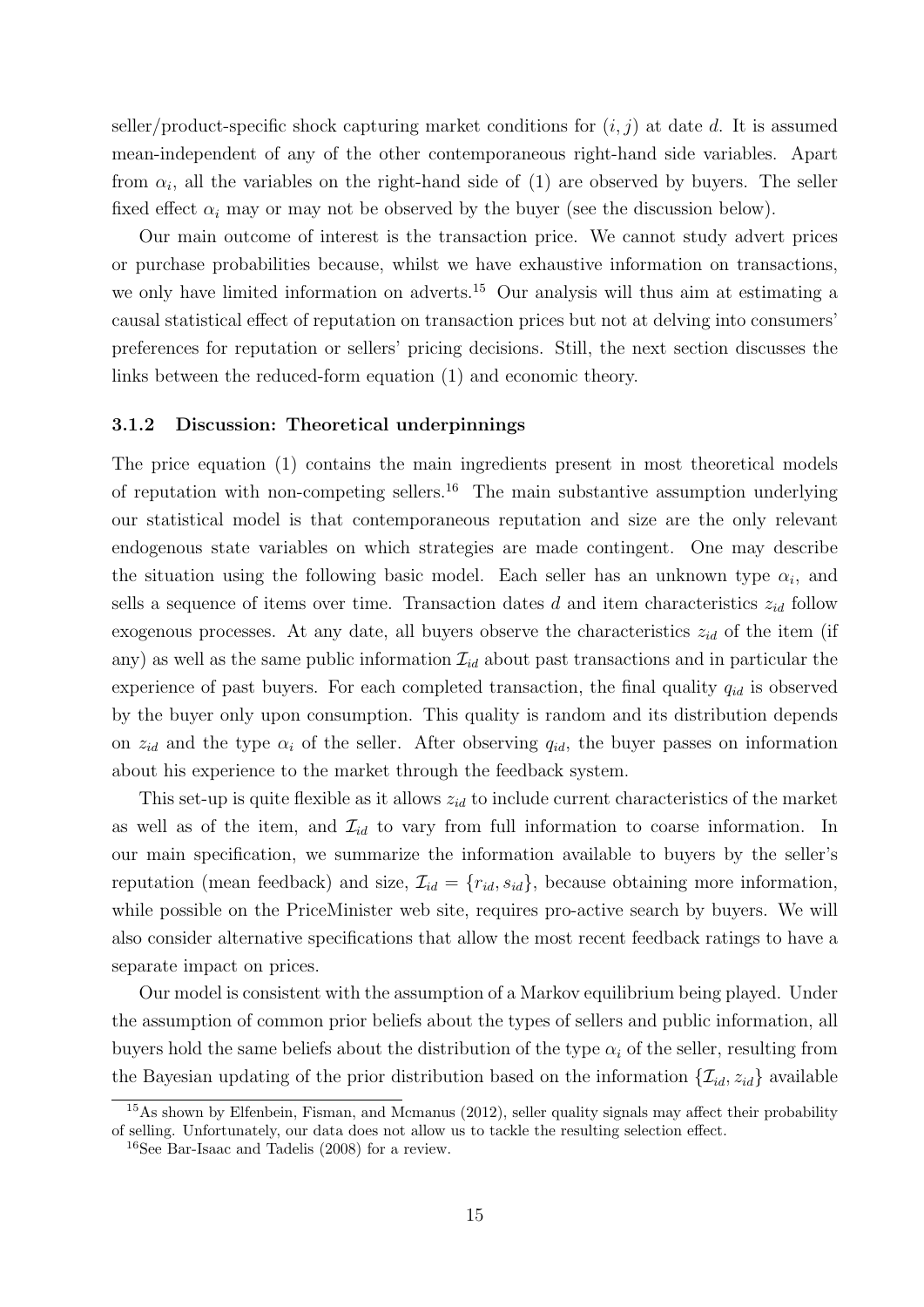at the time of the transaction. These beliefs summarize all the information that is relevant from a buyer perspective. The Markov assumption underlying our econometric specification is then that for any given transaction, the strategy of the seller, hence the price, depends solely on the market information  $\mathcal{I}_{id}$ , the characteristics  $z_{id}$  and the seller's type (if it is known by the seller).<sup>17</sup> This is a common assumption in the literature on reputation, which is particularly appealing in our context, as each seller faces many buyers and buyers see at best the history of feedback ratings, but not the full history of prices and products sold.

Most models of reputation assume that demand exceeds supply so that a seller acts as a monopoly.18 In our context sellers face competition to a variable degree: some items are offered by one seller only, others are offered by many sellers at the same time. Ideally we would want to control for the degree of competition. Unfortunately at the time of writing, we only have data on completed transactions and thus cannot accurately observe the overall supply of each product at all points in time.

Although the literature on reputation in competitive markets is comparatively small, our specification would also be consistent with a situation featuring a large number of competing sellers. For instance, in a simple model of non-strategic Bayesian learning about seller quality, our price equation (1) could be interpreted as an equilibrium hedonic price equation where reputation enters as a vertical attribute of goods (Rosen, 1974). In this case competition between multi-attribute goods equalizes the utility that consumers expect to obtain from all items for sale, where this utility depends on the price and an index of quality that is a function of the attributes. Such a model was analyzed for input goods by Atkeson, Hellwig, and Ordonez (2012).<sup>19</sup> In our model the attributes are  $z_{id}$  and  $E(\alpha_i|\mathcal{I}_{id})$ , and the implied price equation is  $p_{id} - g(\mathcal{I}_{id}) - \alpha_z z_{id} = h_d$ , where  $h_d$  is constant across all items for sales at date d and reflects current aggregate supply and demand conditions.

The price equation (1) could also follow from a theoretical model of imperfect competition in the spirit of Ericson and Pakes (1995), up to some simplifying assumptions ensuring that seller i's optimal price for product j at date d can be expressed as a function of variables pertaining to seller i and product j at date d only (independent of other sellers' characteristics). We thus need to impose that the set of products offered by a seller at any date is exogenous, that sellers work 'product by product' (i.e. treat their pricing decision on one product as independent of that on other products), and that sellers are oblivious of other sellers' pricing decisions. The latter assumption can be related to the concept of *oblivious* equilibria which was introduced by Weintraub, Benkard, and Van Roy (2008) to alleviate the

<sup>&</sup>lt;sup>17</sup>Notice that the dependence on type is captured by the fixed effect  $\alpha_i$ .

<sup>&</sup>lt;sup>18</sup>Many reputation models, for instance Tadelis (1999) or Mailath and Samuelson (2001), assume homogenous demand and prices set at the consumers' reserve price, but our model would also be consistent with elastic demand accounting for the seller's benefits of inducing learning (Bergemann and Välimäki, 1996).

 $19$ Hörner (2002) proposes a competition model where the equilibrium price is an increasing function of reputation (see equation B2, p. 659). However, in his model reputation is not public as only loyal customers observe the seller's history.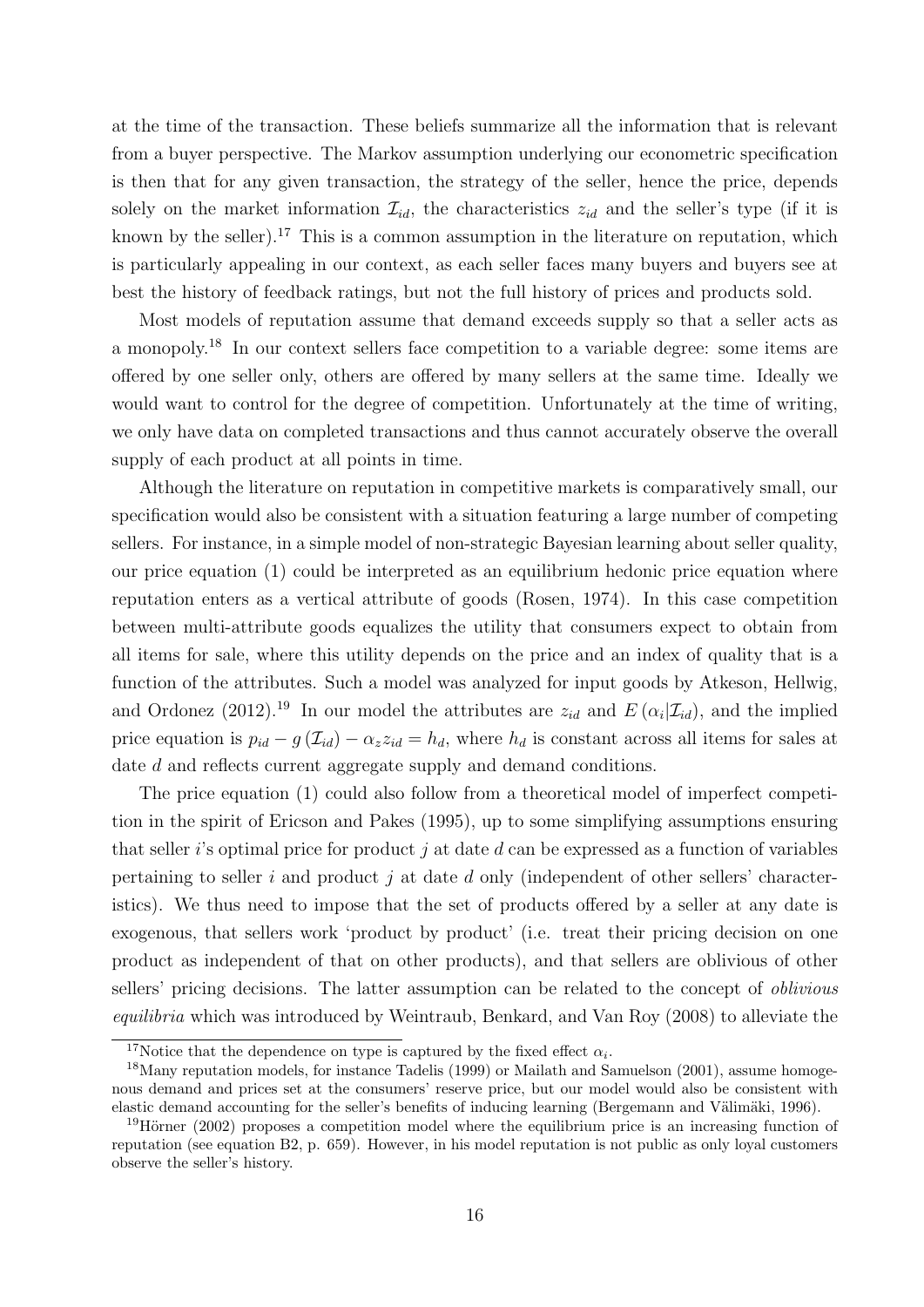computational burden of simulating Markov Perfect Equilibria with a high-dimensional state variable. These assumptions are reasonable for a large online market although there may be some limitations due to loyalty and the endogenous degree of competition. Intuitively, these assumptions are more likely to hold for individual sellers, which is the category we study in our benchmark estimation.

We do not observe seller exit. Exit (or entry) decisions depend in principle on the seller's future prospects, thus on her type, reputation and size (Bar-Isaac, 2003). As the next subsection will show, our identification strategy requires that we observe a seller's price, reputation and size at least for two different goods in a given product category. This means that the sellers who are selected out of the sample have completed at most one transaction for which their reputation was available on the web site before leaving the platform. We think that such 'one-off' sellers are irrelevant for the question investigated in this paper.

We remain agnostic about whether or not a seller's fixed effect  $\alpha_i$  is observed by buyers. Both cases may arise: observable fixed effects may be related to the seller's presentation skills, i.e. the general look and feel of the seller's page on the PriceMinister web site.

#### 3.1.3 Feedback, reputation and size

Our main parameter of interest is the effect of reputation on prices. We are also interested in the effect of a seller's size on prices. Before we turn to the identification and estimation of these effects in our data, it is useful to discuss the flip side of the reputation mechanism, namely the feedback process.

Consider the n<sup>th</sup> transaction for seller i and product j and let  $d^0(i, j, n)$  and  $d^1(i, j, n)$ be the dates when this transaction is initiated (when the buyer purchases the product) and completed (when feedback is received) respectively. Seller i's size at date d is given by:

$$
s_{id} = \# \{ j, n : d^1(i, j, n) \le d \}, \tag{2}
$$

where  $\#\{\cdot\}$  denotes the cardinality of a set.

Let  $f_{i\dot{i}n}$  denote the feedback grade set by the buyer for this transaction. The reputation index  $r_{it}$  of seller i at date d is the rounded average, to the nearest first decimal, of all past feedback (for all completed transaction). Formally:

$$
r_{id} = \lfloor 10 \cdot \overline{f}_{id} + 0.5 \rfloor / 10 \quad \text{where} \quad \overline{f}_{id} = \frac{1}{s_{id}} \cdot \sum_{j,n \colon d^1(i,j,n) \le d} f_{ijn}, \tag{3}
$$

and where  $|\cdot|$  denotes the floor (integer) function.<sup>20</sup>

<sup>&</sup>lt;sup>20</sup>Note that a seller's reputation (and size) may change between the date when an advert for a given product is posted and the transaction date. We use the seller's reputation at the latter date as it is the one seen by the consumers when they purchase the good. Using the limited information we have on adverts, we find that sellers very rarely change their advert price for a given product (most of our sellers are private individuals, not professional sellers).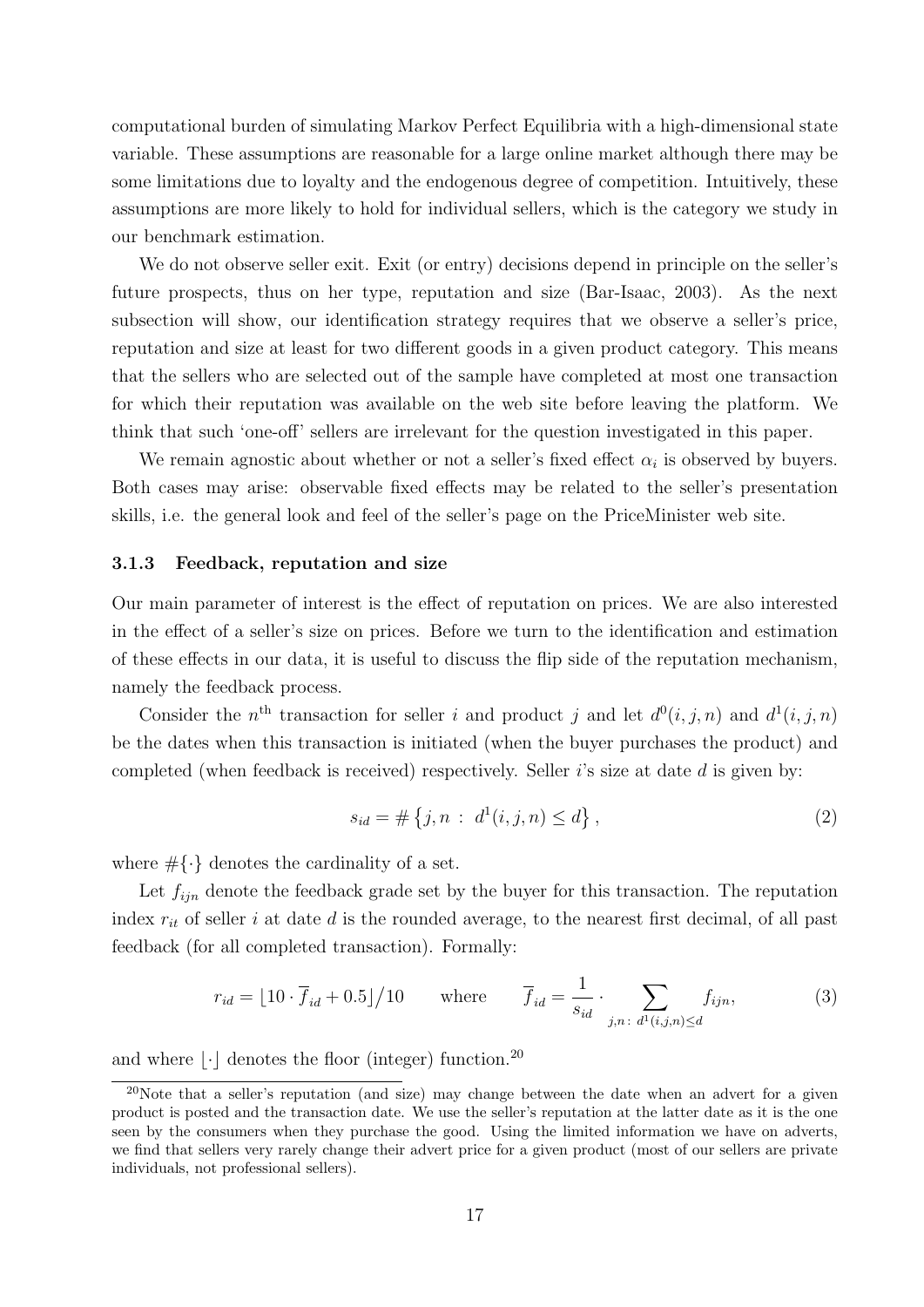We assume that feedback  $f_{ijn}$  is a function of price, reputation, size, all observed or unobserved characteristics at date  $d^0(i, j, n)$  (when the transaction is initiated), of the duration  $d^1(i,j,n) - d^0(i,j,n)$  between the initiation and completion dates of a transaction, and of some unobserved shock affecting buyer satisfaction. We will not derive or estimate this function. Studying the determinants of buyer feedback is an important and interesting question but it is beyond the scope of this paper. Yet, independently of the specific form of that function, this discussion suggests that reverse causality may be an issue in our estimation of the effect of reputation on prices, as the feedback rating  $f_{ijn}$  can be affected by the price  $p_{ijd^0(i,j,n)}$  in any transaction. For instance, a buyer paying a higher price may have higher expectations about quality of service. Moreover high-price and low-price offers may attract consumers with different marginal willingness to pay for quality.

Since reputation is a summary measure of past feedback, it will in general depend on past prices. The reputation variable  $r_{id}$  in equation (1) may thus be correlated with past realizations of the  $\varepsilon$  shocks. The same problem may arise with the size variable. Again, rather than fully specifying the feedback function and estimating the determinants of feedback, we will take a reduced-form approach to tackling reverse causality, as discussed in the next sub-section.

### 3.2 Identification

The main identification problem lies in the presence of seller and product fixed effects, respectively  $\alpha_i$  and  $\mu_j$ , which are not independent of the outcomes of seller *i*'s past transactions, and thus of seller i's reputation  $r_{id}$  and size  $s_{id}$ .

Sellers can change the price they post for a specific item, so that prices do vary within a seller/product pair  $(i, j)$ . However, exploiting this source of variation is problematic for several reasons. First, we observe that only a small fraction of seller/product pairs have transactions at different prices. This is especially true for non-professional sellers who, in the overwhelming majority of cases, sell only one copy of any given good. Second, in order to exploit price changes within seller/product pairs, we need to model the sellers' decision to update their prices and address the resulting selection problem.

We thus choose another route to identify our effects of interest and exploit differences within sellers.<sup>21</sup> While this will take out the unobserved seller effect  $\alpha_i$ , this approach raises two further concerns which we discuss in turn. First, we still have to deal with product unobserved heterogeneity. Second, reputation and size may depend on past  $\varepsilon$  shocks in (1).

 $^{21}$ As discussed in section 2.2, our price variable is net of shipping costs, which depend on the shipping mode chosen by the buyer according to a fixed scale set by PriceMinister. If sellers try to influence buyers' choices of shipping options, our identification approach requires that the resulting strategy does not vary over time within seller in response to reputation or sales shocks.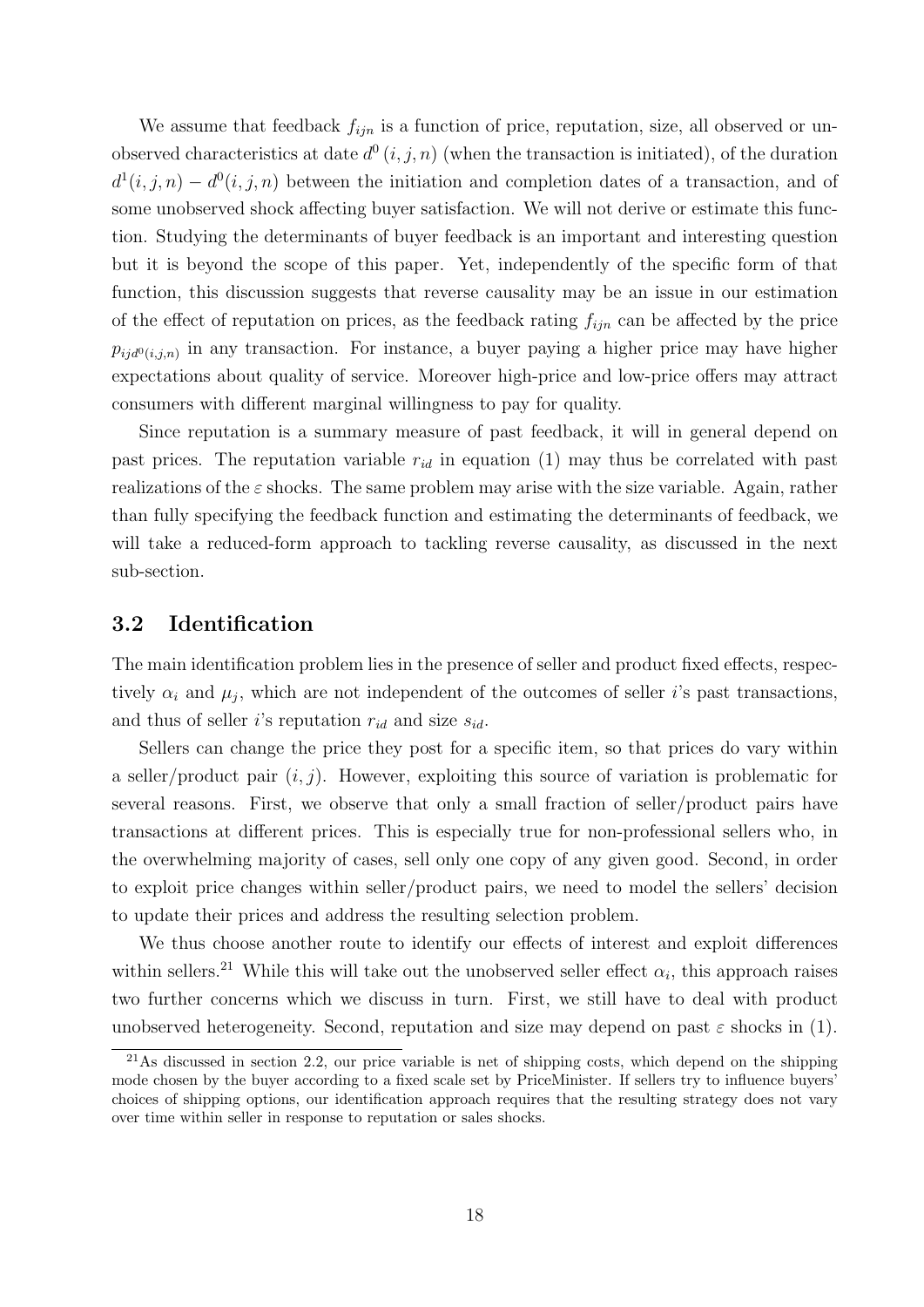#### 3.2.1 First transactions

By definition, when a seller sells a product  $j$  for the first time, she has not yet received any feedback for transactions involving this product. Hence product  $j$ 's characteristics have not yet had any direct effect on the seller's reputation or size. We will use this insight to identify g.

We focus on the *first transaction for each seller/product pair*  $(i, j)$ : for all product  $j$ /seller i pair observed in our initial data set, we only keep the observation corresponding to the first time seller i sells a copy of product j. We then sort these 'first transactions' chronologically for each seller and denote the  $t<sup>th</sup>$  first transaction using the index  $t<sup>22</sup>$ . The product sold by seller i at (first) transaction t is denoted by  $j(i, t)$ . Considering equation (1) for first transactions only thus consists of selecting those observations for which there is a  $t \geq 1$  such that  $d = d^0(i, j(i, t), 1)$ . This allows us to replace the triple index  $(i, j, d)$  by the double index  $(i, t)$  where  $d = d^{0}(i, j(i, t), 1)$ . Rewriting (1) in this fashion, the price equation that we take to the data reads:

$$
p_{it} = g(r_{it}, s_{it}) + \beta \cdot x_{it} + \alpha_i + \mu_{j(i, t)} + \varepsilon_{it}.
$$
\n
$$
\tag{4}
$$

We thus have a panel where sellers are individuals for which we observe a series of 'first transactions', as defined earlier, and where the time dimension is given by the chronological rank of a transaction in a seller's series of first transactions. Taking forward differences between t and  $t + k$ ,  $k \geq 1$ , we get:

$$
p_{it+k} - p_{it} = [g(r_{it+k}, s_{it+k}) - g(r_{it}, s_{it})] + \beta \cdot (x_{it+k} - x_{it}) + \mu_{j(i,t+k)} - \mu_{j(i,t)} + \varepsilon_{it+k} - \varepsilon_{it}, (5)
$$

The seller unobserved effect  $\alpha_i$  has been differenced out but the second line of (5) shows that there are still two unobservables:  $\mu_{j(i,t+k)} - \mu_{j(i,t)}$  and  $\varepsilon_{it+k} - \varepsilon_{it}$ . These two unobserved variables are at the source of both identification issues discussed above: unobserved product heterogeneity and the dependence of reputation and size on past shocks.

#### 3.2.2 Product heterogeneity

At any first transaction  $t$ , the reputation and size posted on the web site for seller i are based on that seller's past transactions, none of which involves product  $i(i, t)$ . Hence, product  $j(i, t)$ 's characteristics have no direct effect on the seller i's size and reputation at transaction t. They may still affect  $r_{it}$  and  $s_{it}$  indirectly through their correlation with the seller's characteristics. We thus need further assumptions.

 $22$ Since individual sellers rarely sell more than one copy of any item (see Table 1), the descriptive statistics shown in 2.3 would not vary much if we computed them on first transactions only. In particular, there would be as much variation in reputation and size across sellers. Descriptive statistics on first transactions are available from the authors upon request.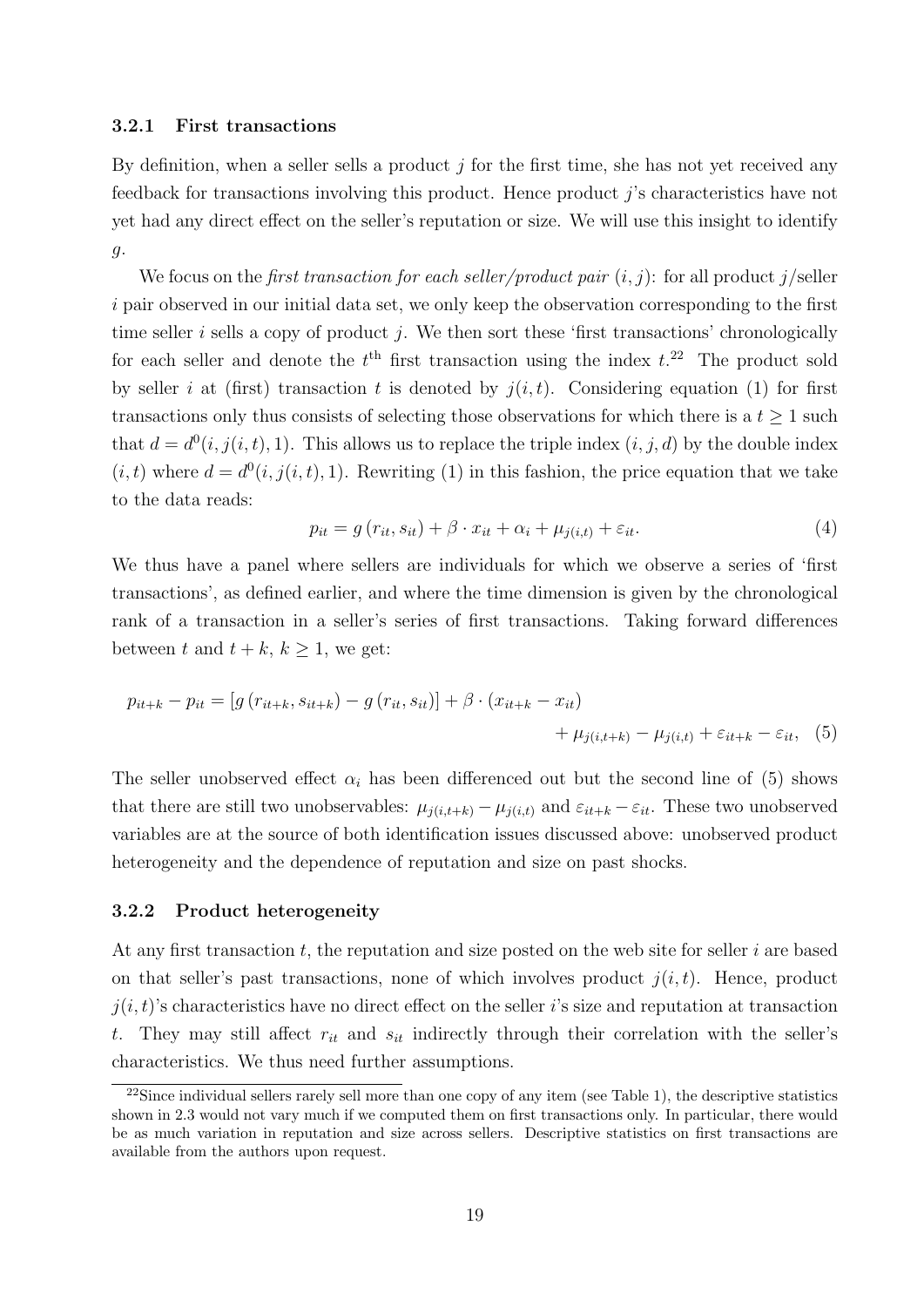Formally, the first assumption we will use to achieve identification and to write our moment conditions is the following mean-independence condition:

$$
E\left[\left(\mu_{j(i,t+k)} - \mu_{j(i,t)}\right)|r_{it-\ell}\right] = E\left[\left(\mu_{j(i,t+k)} - \mu_{j(i,t)}\right)|s_{it-\ell}\right] = 0, \quad \forall i, t, k \ge 1, \ell \ge 0. \tag{6}
$$

In words, condition (6) means that for each seller the change in unobserved product characteristics between two (first) transactions, t and  $t + k$ , is mean independent of the seller's reputation or size at t. We now discuss the validity of this assumption.

First, we observe key product characteristics, namely the product list price, age and condition, which arguably capture a large share of the heterogeneity across products. We should also note that estimation is conducted separately by product category so we do not compare, say, books with video games. If a seller specializes in, say, special collector's editions of certain books, this should be reflected in those books' list prices and will thus be captured by our observed variables.

Residual unobserved heterogeneity may then arise from features not captured by the list price such as whether the book seller specializes in, say, French literature. This could be a problem if equation (6) was written in levels. We would then need a stronger, but easier to interpret, assumption that would rule out any sorting between seller and product unobserved characteristics. Writing (5) in differences however allows for sellers to specialize in an unobserved category with the variation in  $\mu$  within seller coming from iid shocks.

The latter assumption rules out cases where sellers change the (unobserved) type of products they specialize into in response to changes in their reputation. We believe this assumption to be largely uncontroversial for individual sellers (the category we mainly focus on), the majority of whom are private individuals selling whatever products they happen to have purchased at some point and now want to get rid of. It is difficult to believe that those sellers strategically adjust the types of products they sell in response to changes in their reputation. Our assumption, however, may be stronger when applied to professional sellers. It should be stressed, however, that that this assumption only applies to unobserved product characteristics. If, for example, a seller responds to a declining reputation by advertising cheaper, low-margin products, this will be captured by the observed product list price.

Lastly, an alternative approach would have consisted in focusing on a small number of products (see e.g. Cabral and Hortaçsu, 2010) and thus conduct estimation for each product separately. We do not follow this route because we want to evaluate the effects of reputation for a large and varied set of products, which we think is in itself a contribution to the existing literature.

#### 3.2.3 The dynamics of reputation and size

The second issue with the differenced price equation (5) lies in the term  $\varepsilon_{it+k} - \varepsilon_{it}$ . The seller's reputation and size at transaction  $t + k$  are built on past transactions and will thus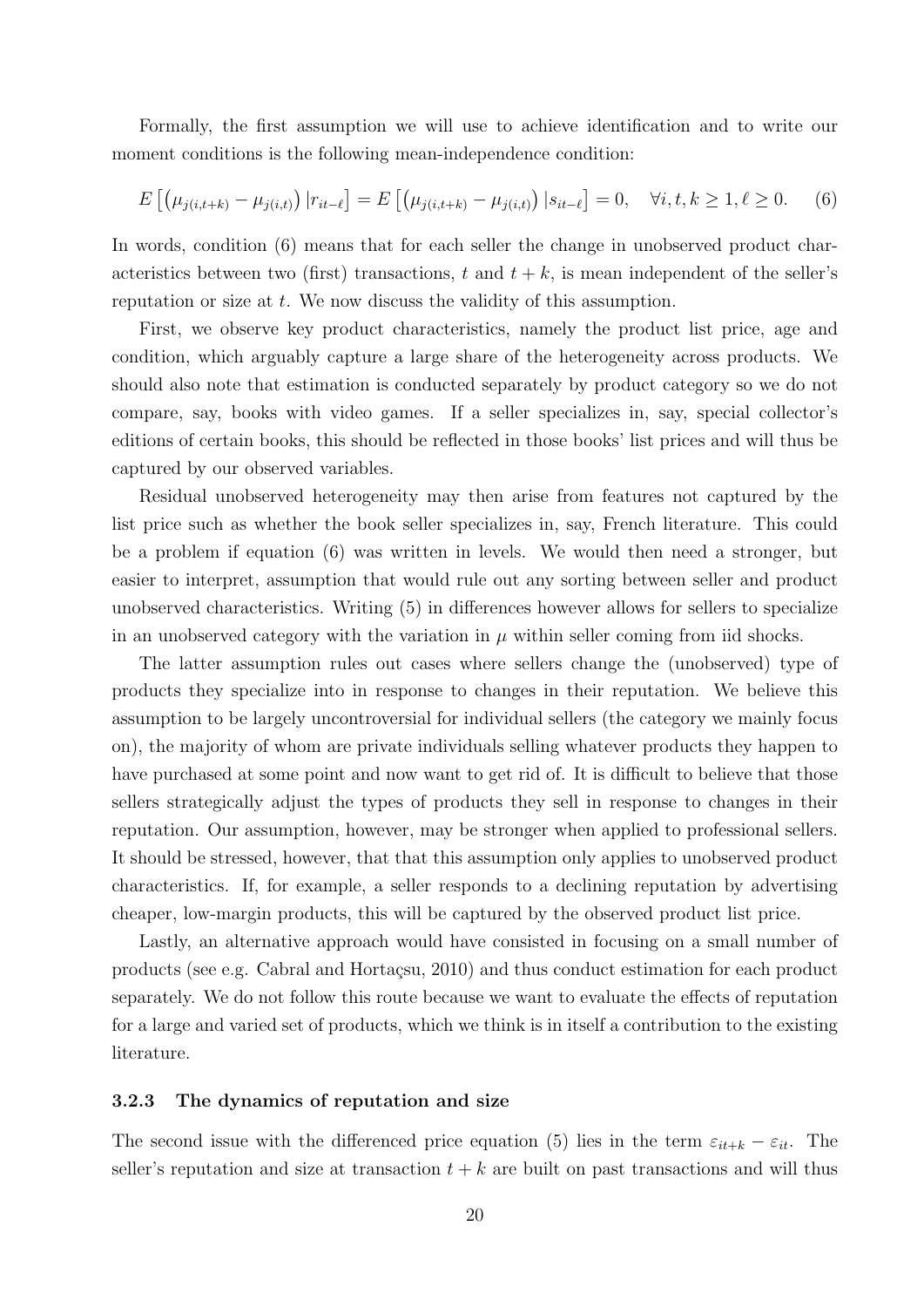be correlated with past prices, including  $p_{it}$  and thus  $\varepsilon_{it}$ , through the feedback mechanism. Since the unobserved price shock  $\varepsilon_{it}$  is orthogonal to the current (or past) reputation and size variables, we can use (any function of)  $r_{it-*l*}$  and  $s_{it-*l*}$ , for *, as instruments. The* corresponding conditional mean independence assumption reads:<sup>23</sup>

$$
E\left[\left(\varepsilon_{it+k} - \varepsilon_{it}\right)|r_{it-\ell}\right] = E\left[\left(\varepsilon_{it+k} - \varepsilon_{it}\right)|s_{it-\ell}\right] = 0, \quad \forall i, t, k \ge 1, \ell \ge 0. \tag{7}
$$

We use conditions  $(6)$  and  $(7)$  to identify and estimate the function g. Before presenting the estimation approach in the next subsection we should point out that we have discussed identification under the assumption of iid price shocks  $\varepsilon$ . While our approach could easily be extended to accommodate some persistence in  $\varepsilon_{it}$ , we will test (and accept) after estimation the assumption of iid shocks.

### 3.3 Estimation

In theory we could use our identifying assumptions (6) and (7) to conduct a nonparametric instrumental regression.24 However we have two potentially endogenous variables, reputation and size, and many exogenous regressors (which we present in detail at the end of this section). We thus take the simpler approach of specifying a functional form for  $g$ , and using a set of instrumental variables and moment equations to estimate the parameters of interest.

All our estimations are based on the following moment equation:

$$
E\left\{ \left[ p_{it+k} - p_{it} - \left( g\left( r_{it+k}, s_{it+k} \right) - g\left( r_{it}, s_{it} \right) \right) - \beta \cdot \left( x_{it+k} - x_{it} \right) \right] \cdot z \right\} = 0, \tag{8}
$$

for all instruments z in a set  $\mathcal{Z}_{it}^g$  and for a given specified function g and a given  $k \geq 1$ . The expectation is taken over all sellers and first transactions, that is over  $(i, t)$  within a given product category. The specification we use for our benchmark estimation results is the following:

$$
g(r,s) = \gamma r + \delta s + \delta_2 s^2, \quad \mathcal{Z}_{it}^g = \left\{ r_{it}, s_{it}, s_{it}^2 \right\} \quad \text{and } k = 1.
$$
 (9)

The main parameter of interest will thus be  $\gamma$ , the effect of an increase in reputation on (log) prices. In all tables below, we will rescale  $\gamma$  as measuring the effect of an increase in reputation of 0.1.25

We will also consider alternative specifications, essentially for two purposes. The first one is to allow for a more flexible relationship between reputation, size and prices. This will be achieved by changing the specification of g. The second purpose is to check the robustness of our results. For this we can consider longer differences in the price equation,  $k > 1$ , and/or

<sup>&</sup>lt;sup>23</sup>Note that these conditions are slightly weaker than assuming conditional independence between  $\varepsilon_{it}$  and  $r_{it-\ell}$  or  $s_{it-\ell}, \ell \geq 1$ .

 $^{24}$ See e.g. Ai and Chen (2003) or Darolles, Fan, Florens, and Renault (2011).

 $^{25}$ Recall that reputation is rounded to the nearest multiple of 0.1 on the PriceMinister web site, so that 0.1 is the minimal variation in reputation that is observable by buyers.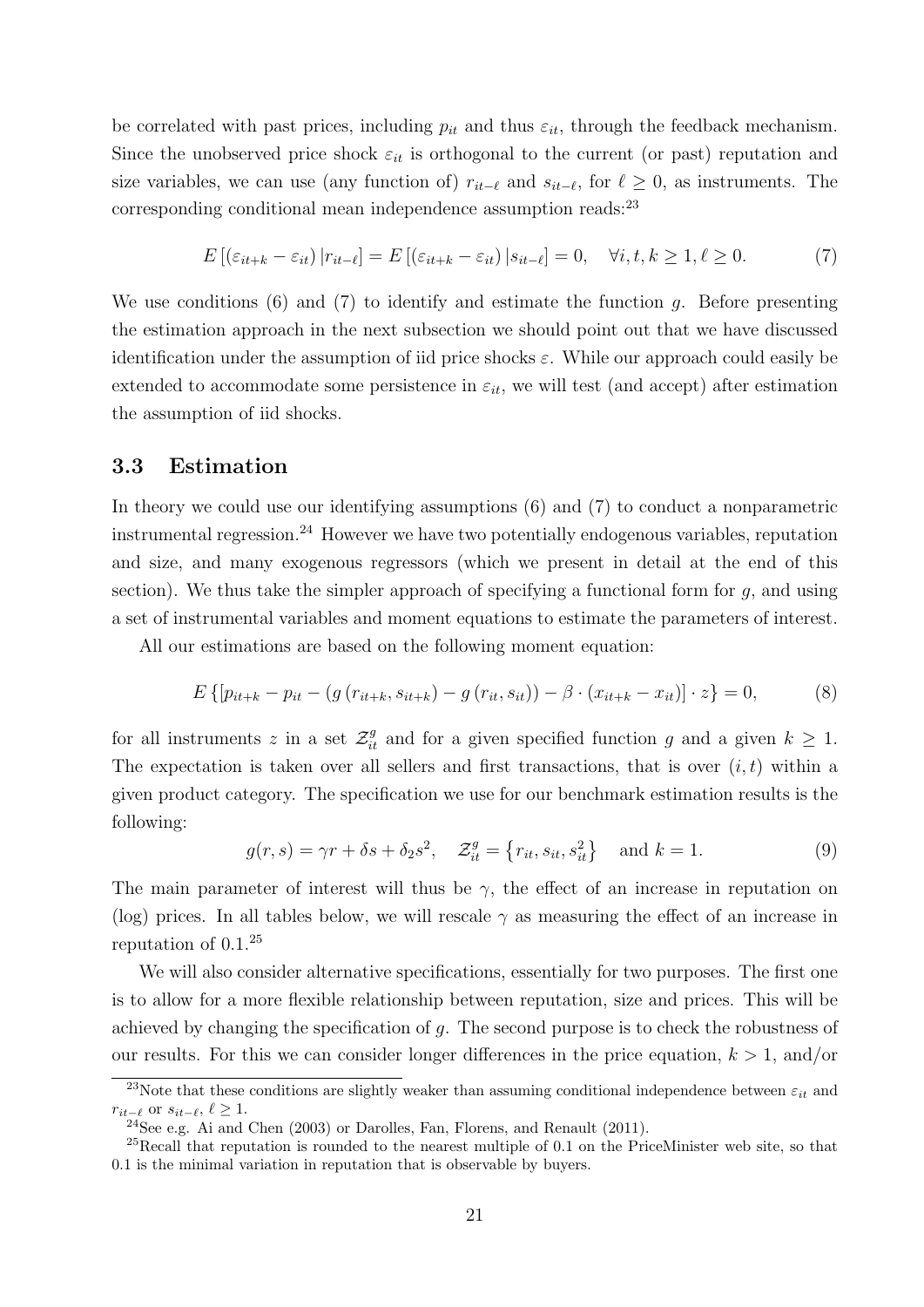a different set of instruments  $\mathcal{Z}_{it}^g$  (for instance including further lags of reputation or size). We will discuss these alternative specifications in Section 4.

For each category of sellers (individual or professional), product (books, CDs, video or games) and product quality (used or new), the sample used for estimation contains the first transaction of each seller/product pair. Sellers who only make one transaction in the product category are thus dropped from the sample. Prices are in logarithms. The strictly exogenous observed covariates  $x_{it}$  are product list price, product age,<sup>26</sup> year  $\times$  quarter dummies and, for used products, dummies indicating the product's advertised condition (as new, very good, good, fair $^{27}$ 

# 4 Results

### 4.1 The effect of reputation and size on prices

We now present and discuss our main estimation results. Unless mentioned otherwise, we will focus on individual sellers and used goods. Results for other types of sellers or goods will be discussed in section 4.3.

For all tables, the coefficients of reputation are divided by 10, and those of size and size<sup>2</sup> are multiplied by  $10^3$  and  $10^6$ , respectively, so one should interpret the numbers as marginal changes in (log) prices following a 0.1-increase in reputation or a increase in size by 1,000 transactions. All standard errors are robust to a within-seller correlation of the residuals  $(\varepsilon_{it})^{28}$ 

#### 4.1.1 Benchmark specification

We first consider specification (9), with a linear effect of reputation and a quadratic effect of size. In Table 4, we show the coefficients of reputation and size estimated by three approaches. The first one simply consists in estimating the price equation (4) by OLS. Estimates thus obtained are likely to suffer from an omitted variable bias because of unobserved seller/product heterogeneity  $(\alpha_i + \mu_{i(i,t)})$ . We then show estimates based on an OLS regression of the first-differenced price equation (5). The resulting estimates, labeled FOLS in the tables, are also likely to be biased because reputation and size may depend on past prices, or because of changes in the unobserved product characteristics  $\mu$ . Finally, our preferred results are based on the GMM estimation of the first-differenced price equation (5) using the moment conditions  $(8)$  and the specification  $(9)$ , as explained in section 3.3.

<sup>26</sup>Our data set contains a variable giving the release date of each product but there are many missing observations. We thus measure the age of a product as the time between the current transaction and the first observed transaction for this product on the web site.

<sup>27</sup>We will also show separate results for each of the four conditions.

<sup>&</sup>lt;sup>28</sup>Recall that we are working under the assumption that  $\varepsilon_{it}$  is iid across sellers and dates, so that, as we estimate the price equation in differences, the difference  $\varepsilon_{i,t+k} - \varepsilon_{it}$  will be autocorrelated within sellers.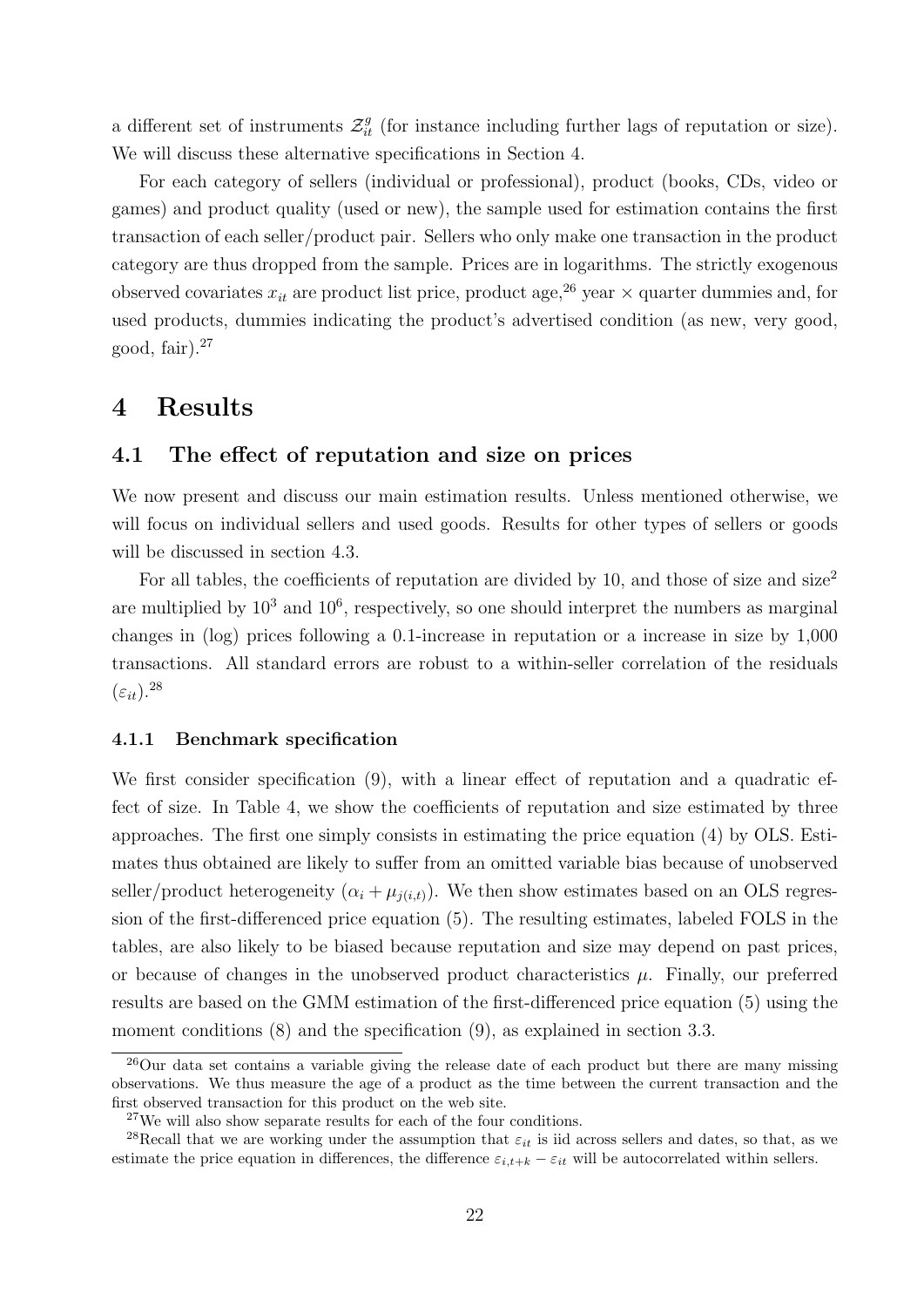|              |             | <b>OLS</b>    |            | <b>FOLS</b>     |       | <b>GMM</b>     |
|--------------|-------------|---------------|------------|-----------------|-------|----------------|
| <b>BOOKS</b> | 0.000612    | (0.0013)      | $-0.00380$ | $(0.00072)$ *** | 0.237 | $(0.0097)$ *** |
| CD           | 0.0153      | (0.0016)      | $-0.00235$ | $(0.00091)$ *** | 0.201 | $(0.013)$ ***  |
| <b>GAMES</b> | 0.000862    | $(0.00051)^*$ | $-0.00359$ | $(0.00059)$ *** | 0.133 | $(0.0062)$ *** |
| <b>VIDEO</b> | $-0.000612$ | (0.0015)      | $-0.00190$ | $(0.00083)$ **  | 0.214 | $(0.0097)$ *** |

Table 4: The effect of reputation - Estimates of  $\gamma$  - GMM benchmark specification (9)

Note: The coefficients are divided by 10 (effect of a 0.1 increase in reputation). Standard errors in parenthesis,  $1/2/3$  stars if estimate significant at the  $10\%/5\%/1\%$  level. For OLS,  $N = 3051759$  (books), 1563542 (CD), 1254995 (games), 2048781 (video). For FOLS/GMM,  $N = 2949281$  (books), 1505925 (CD), 1157709 (games), 1967060 (video). Other regressors (not shown): product age, list price, condition, year/quarter dummies.

Estimation results are in Table 4. We start with the OLS results and find little conclusive evidence of any correlation between reputation and prices in the pooled sample. The estimated coefficient of reputation is positive for books, CDs and games, and negative for videos. In all cases, the magnitude of that coefficient is very small as a 0.1 increase in reputation would change prices by less than 0.1% (except for CDs where the change would be 1.5%). The estimate is not significant (except for video games, at the 10% level).

Turning to the FOLS estimation results, we find a significant yet again very small effect of reputation for all categories, always smaller than 0.4% in absolute value. Unlike with OLS, the FOLS estimates are consistently negative across product categories.

The last column of Table 4 differs markedly from the first two. Our preferred estimates, based on GMM, show a significant, positive and strong effect of reputation on prices. This is the main result of this paper. Once unobserved heterogeneity and the dependence between reputation/size and past shocks are accounted for, we find consistent evidence that a 0.1 increase in a seller's reputation raises prices by a substantial amount (around 20% for books, CDs and videos, 13% for video games). We will show that our results are robust to changes in the instrument set, to the specification of the g function and to the way we difference out the unobserved seller effect. We will also provide evidence that the effect of reputation is also strong for professional sellers. Note that the effect of reputation varies across product categories, it is stronger for books (24%) and weaker, although still substantial, for video games (13%).

It is interesting to note that even on a platform where payments are held until buyers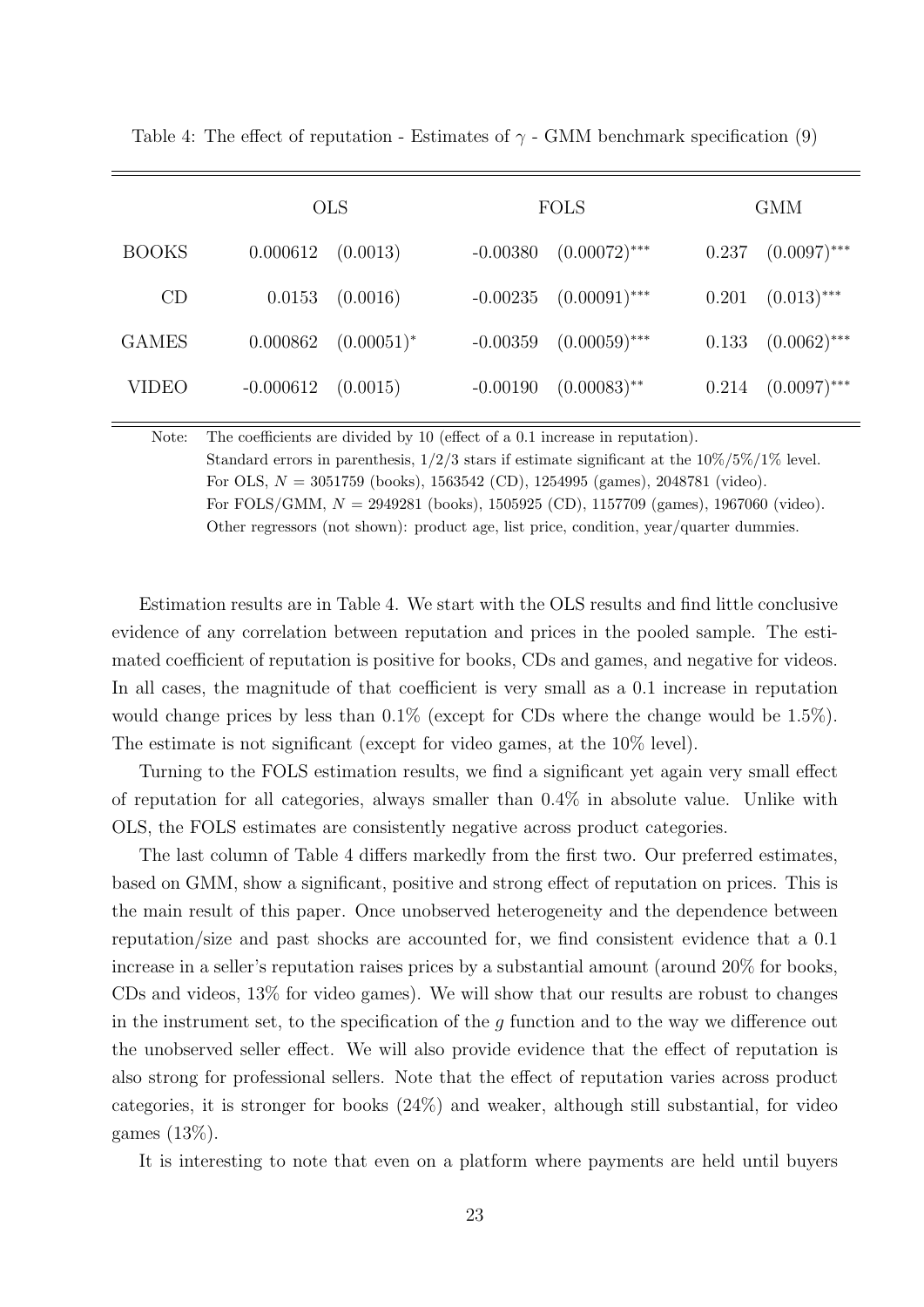confirm that they have received the good, seller reputation can have such a strong impact on prices. A higher reputation can reflect a lower probability of delays in the delivery of the good, of an inaccurate description of the product condition or of any reason why the buyer may want to file a complaint, which is costly (at least in time), especially given the relatively small amounts involved in our analysis. Indeed, the two-digit effect shown in Table 4 is relative to the price of the item which is around  $\infty$  10 on average (see Figure 1).

The difference between the FOLS and GMM estimates partly illustrates the bias due to the dependence of reputation (and size) on past shocks (differences in product heterogeneity may also affect the FOLS estimates). The price at transaction  $t$  can affect the reputation for subsequent transactions so that the shock  $\varepsilon_{it}$  can be correlated with  $r_{it+k}$ . Estimates in Table 4 show that this bias is negative i.e. the FOLS approach underestimates the effect of reputation. One may interpret this bias as evidence that the correlation between current prices and future reputation is positive. This conclusion is not straightforward though, as our price equation features two endogenous variables (reputation and size) which may be correlated. Although this issue would require further investigation, which we leave for a future project on the determinants of buyer feedback, our FOLS and GMM estimates still suggest that high-price transactions tend to receive higher feedback ratings. The interpretation is difficult because of the default rating set at 5 by PriceMinister. Indeed, high-price transactions could come with a better quality of service and this could be known to buyers who are then willing to pay more (the seller could have posted some additional information to that effect on her page). However, given that the default feedback score is 5, it could also be that buyers who pay high prices are less informed or proactive and then just leave the default feedback when completing the transaction.

We now comment on the estimates for the effect of seller size, shown in Table 5. Comparing the estimates across columns, we see again that unobserved heterogeneity and past  $\varepsilon$  shocks create a gap between the OLS/FOLS and the GMM estimates. The last column shows the GMM estimates and points toward a negative and convex effect of seller size on prices. The sign of the effect is constant over the support of seller size: virtually all individual sellers in the sample have fewer than 1,000 transactions by January 2008 (see Table 1) and the turning point (where the marginal effect goes from being negative to positive) is at 6,783 transactions for sellers of video games and even higher for other product categories. Hence, prices decrease with seller size.

To show the magnitude of the effect of size on prices, we consider the marginal effect  $g'_s = \hat{\delta} + 2\hat{\delta}_2 s$  where  $\hat{\delta}$  and  $\hat{\delta}_2$  are the GMM estimates of the marginal effects of size and  $size<sup>2</sup>$  on price (from the third column of Table 5). This marginal effect is essentially constant when s varies between 1 and 1,200 transactions (remember that most individual sellers have completed less than 1,000 transactions by January 2008). If the size of a seller increases by 100 transactions, the price should decrease by around 2.6% (books), 2.8% (CDs), 5% (video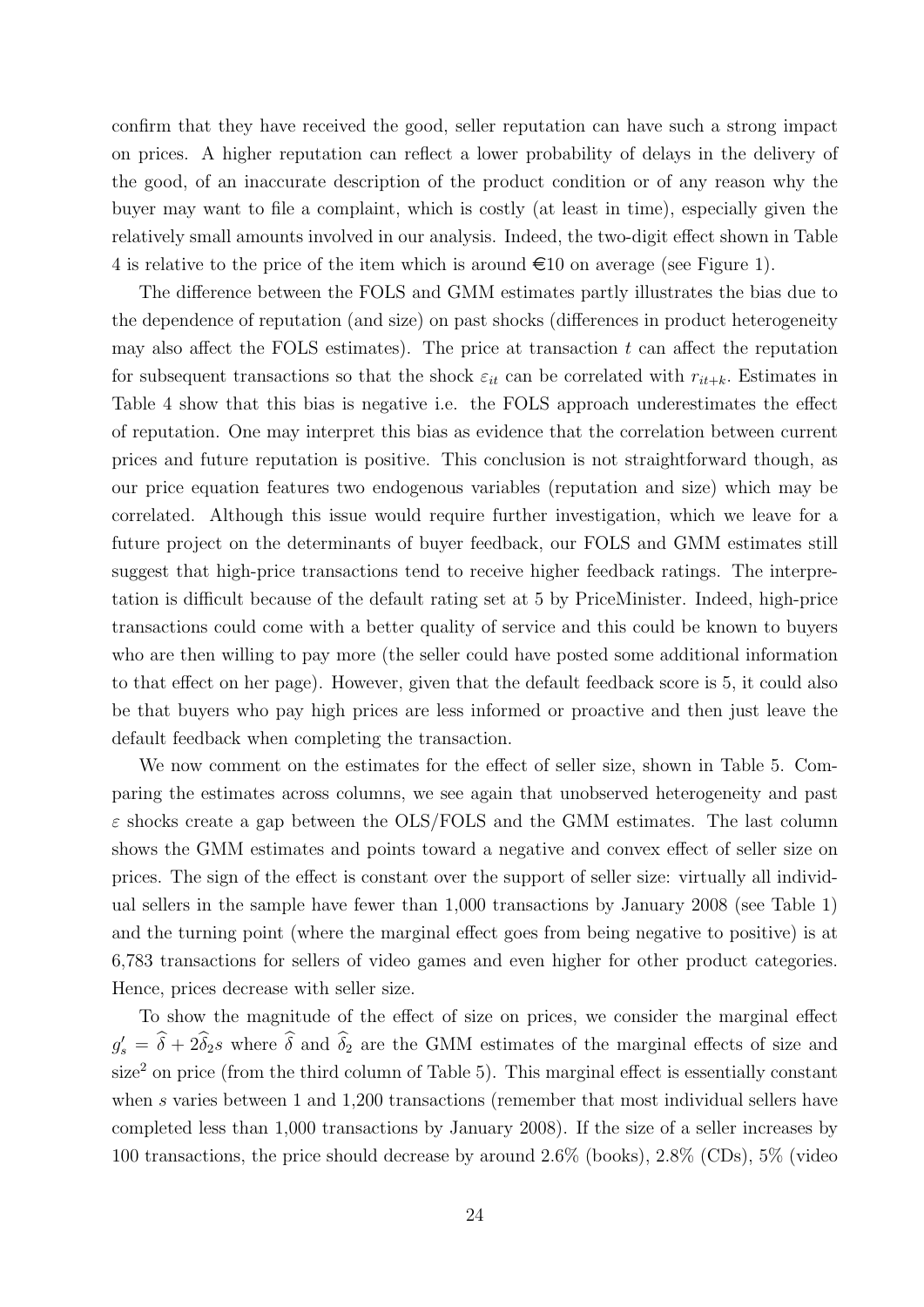|                                           |                      | <b>OLS</b>                      |                      | <b>FOLS</b>                               |                     | <b>GMM</b>                      |
|-------------------------------------------|----------------------|---------------------------------|----------------------|-------------------------------------------|---------------------|---------------------------------|
| <b>BOOKS</b><br>size<br>size <sup>2</sup> | $-0.0912$<br>0.0141  | $(0.024)$ ***<br>$(0.0037)$ *** | $-0.0673$<br>0.00179 | (0.058)<br>(0.0021)                       | $-0.268$<br>0.0116  | $(0.035)$ ***<br>$(0.0038)$ *** |
| CD<br>size<br>size <sup>2</sup>           | 0.0810<br>$-0.0116$  | $(0.028)$ ***<br>$(0.0054)$ **  | $-0.0531$<br>0.0104  | (0.053)<br>$(0.0051)$ <sup>**</sup>       | $-0.283$<br>0.00927 | $(0.11)$ ***<br>(0.025)         |
| <b>GAMES</b><br>size<br>size <sup>2</sup> | 0.000619<br>0.00227  | (0.019)<br>(0.0041)             | 0.136<br>$-0.0361$   | $(0.059)$ **<br>$(0.016)$ **              | $-0.525$<br>0.0387  | $(0.073)$ ***<br>$(0.016)$ **   |
| VIDEO<br>size<br>size <sup>2</sup>        | 0.0516<br>$-0.00755$ | $(0.021)$ **<br>$(0.0020)$ ***  | 0.111<br>$-0.00531$  | $(0.055)$ <sup>**</sup><br>$(0.0020)$ *** | $-0.300$<br>0.00683 | $(0.044)$ ***<br>(0.0059)       |

Table 5: The effect of size - GMM benchmark specification (9)

Note: The coefficients of size and size<sup>2</sup> are multiplied by  $10^3$  and  $10^6$ .

Standard errors in parenthesis,  $1/2/3$  stars if estimate significant at the  $10\%/5\%/1\%$  level. Other regressors (not shown): product age, list price, condition, year/quarter dummies.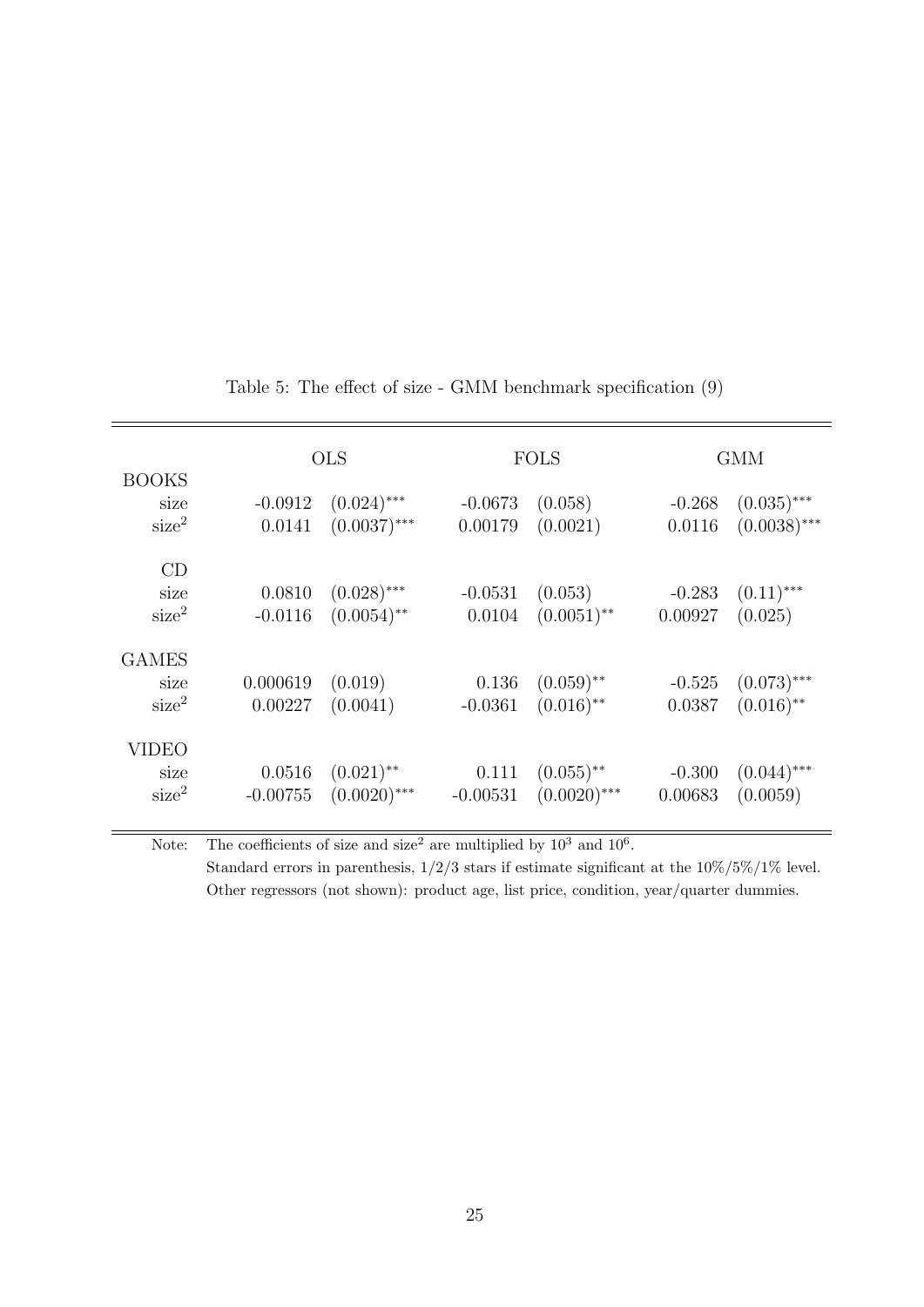games) and  $3\%$  (video).<sup>29</sup>

In short, the effect of an individual seller's size on prices is significant, small, negative, essentially linear and rather similar across product categories (albeit stronger for video games).

Before moving on to an alternative specification of the g function, we take a quick look at coefficient estimates for some variables in the  $x$  vector, still using the benchmark specification (9). These estimates are shown in Table 6. We do not show the estimates for the year  $\times$ quarter dummies.

We first note that all the variables in Table 6 have a significant effect on prices. The age of a product has a negative effect on prices, from -20% for books and CDs to -66% for video games. This is intuitive as we expect demand for a given video game to fall more quickly over time than demand for a book or a CD. The effect of list price, positive and significant, is also in line with intuition. Lastly, product condition has a strong and positive effect on prices. Moreover, we note that when the condition goes up by one level (from 'fair' to 'good' or from 'very good' to 'as new'), the price increase is almost constant, around 11% for books, 13% for CDs, 12-14% for video games and 7-8% for videos.

To conclude the analysis of our benchmark estimation, we should mention that the autocorrelation of residuals from the first-differenced price equation (5) is estimated around −0.45 at the first order and drops to around 0.01 to 0.015 at higher orders for all product categories, thus indicating that our assumption of iid shocks  $\varepsilon_{it}$  (which are thus  $MA(1)$  in first differences) is borne out by the data.

#### 4.1.2 Does the effect of reputation depend on size?

We now consider a different specification for g and add an interaction term between size and reputation to the piecewise-linear function in (9). Formally, the specification is the following:

$$
g(r,s) = \gamma r + \phi rs + \delta s + \delta_2 s^2, \quad \mathcal{Z}_{it}^g = \left\{ r_{it}, r_{it} \cdot s_{it}, s_{it}, s_{it}^2 \right\} \quad \text{and } k = 1. \tag{10}
$$

GMM estimates are in Table 7. They show that reputation still has a significant, positive and strong effect on prices. The coefficient capturing the linear effect of reputation is in line with the one we found with our benchmark specification (cf. Table 4). The main insight from Table 7 is that the effect of reputation on prices depends on the seller's size, the estimated coefficient of rs is always significant and positive. This means that the positive impact of reputation on prices is stronger for larger sellers. After 10 completed transactions, the marginal effect of reputation on prices increases by 0.87% for books, 0.76% for CDs, 0.42% for video games and 0.65% for videos. This positive interaction between reputation and size is consistent with a Bayesian model of learning which predicts that the weight attached to the average performance increases over time while the weight attached to the prior decreases.

<sup>&</sup>lt;sup>29</sup>These numbers come from taking the average of the function  $\hat{\delta} + 2\hat{\delta}_2 s$  in the interval [1, 1200].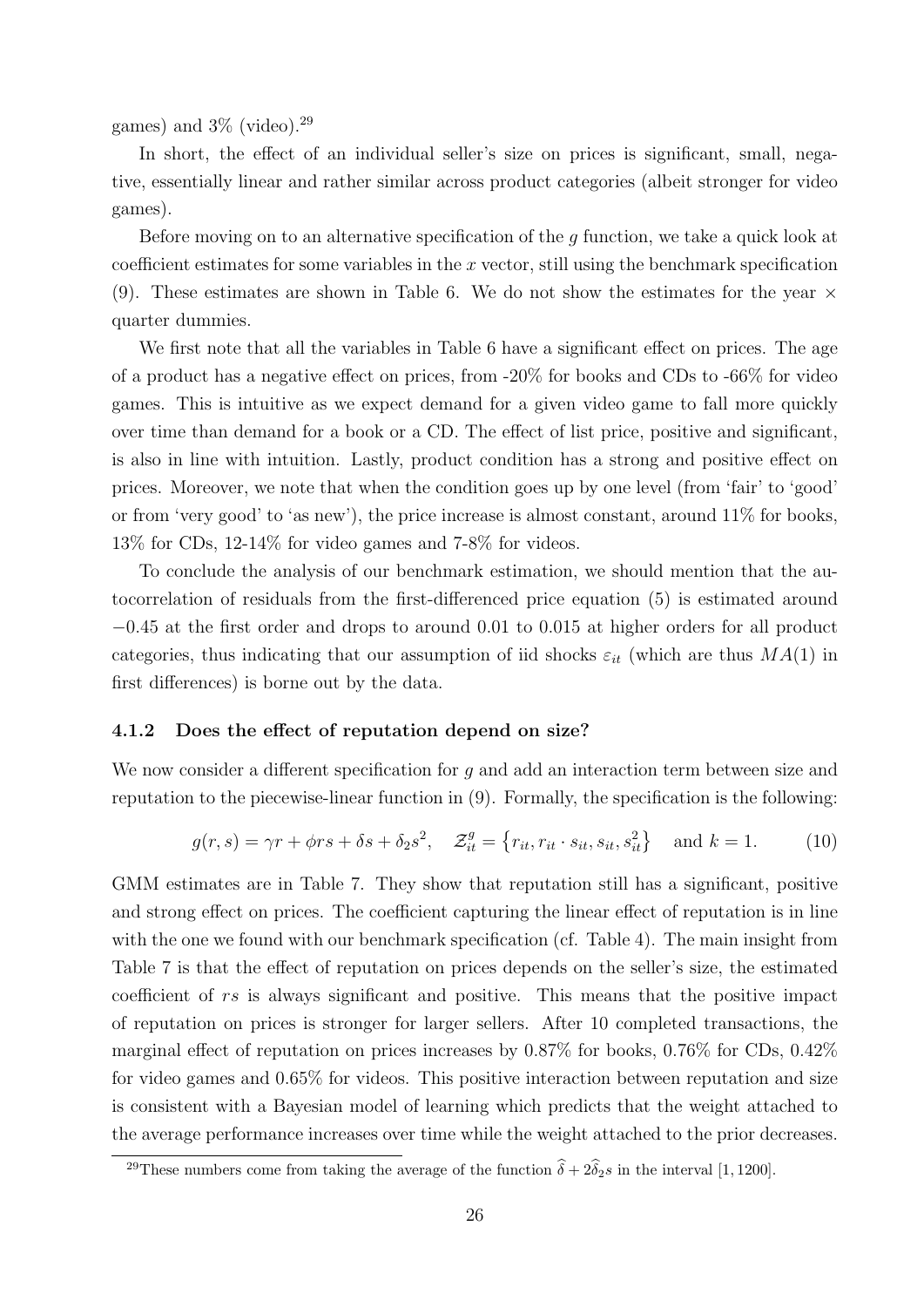|                                                                                 |       | <b>BOOKS</b>                   |       | 8                                                 |       | <b>GAMES</b>                                 |       | VIDEO                         |
|---------------------------------------------------------------------------------|-------|--------------------------------|-------|---------------------------------------------------|-------|----------------------------------------------|-------|-------------------------------|
| Product age<br>List price                                                       | 0.259 | $-0.072$ $(0.0007)$<br>(0.001) |       | $-0.072$ $(0.0007)$<br>0.072 $(0.001)$<br>(0.001) |       | $-0.240$ (0.001)<br>0.147 (0.002)<br>(0.002) | 0.150 | $-0.130$ $(0.001)$<br>(0.002) |
| ion:<br>Product conditi                                                         |       |                                |       |                                                   |       |                                              |       |                               |
| $-$ good                                                                        | 0.115 | (0.003)                        | 0.132 | (0.006)                                           | 0.137 | (0.006)                                      | 0.080 | (0.008)                       |
| - very good                                                                     | 0.220 | (0.004)                        | 0.266 | (0.007)                                           | 0.280 | (0.006)                                      | 0.153 | (0.009)                       |
| $-$ as new                                                                      | 0.329 | (0.004)                        | 0.387 | (0.007)                                           | 0.401 | (0.006)                                      | 0.223 | (0.009)                       |
|                                                                                 |       |                                |       |                                                   |       |                                              |       |                               |
| Note: All estimates significant at the 1% level. Standard errors in parenthesis |       |                                |       |                                                   |       |                                              |       |                               |
| Product age is measured in years.                                               |       |                                |       |                                                   |       |                                              |       |                               |
| The reference for product condition is 'fair'.                                  |       |                                |       |                                                   |       |                                              |       |                               |

Table 6: The effect of strictly exogenous covariates  $(x)$  - GMM benchmark specification (9) Table 6: The effect of strictly exogenous covariates  $(x)$  - GMM benchmark specification  $(9)$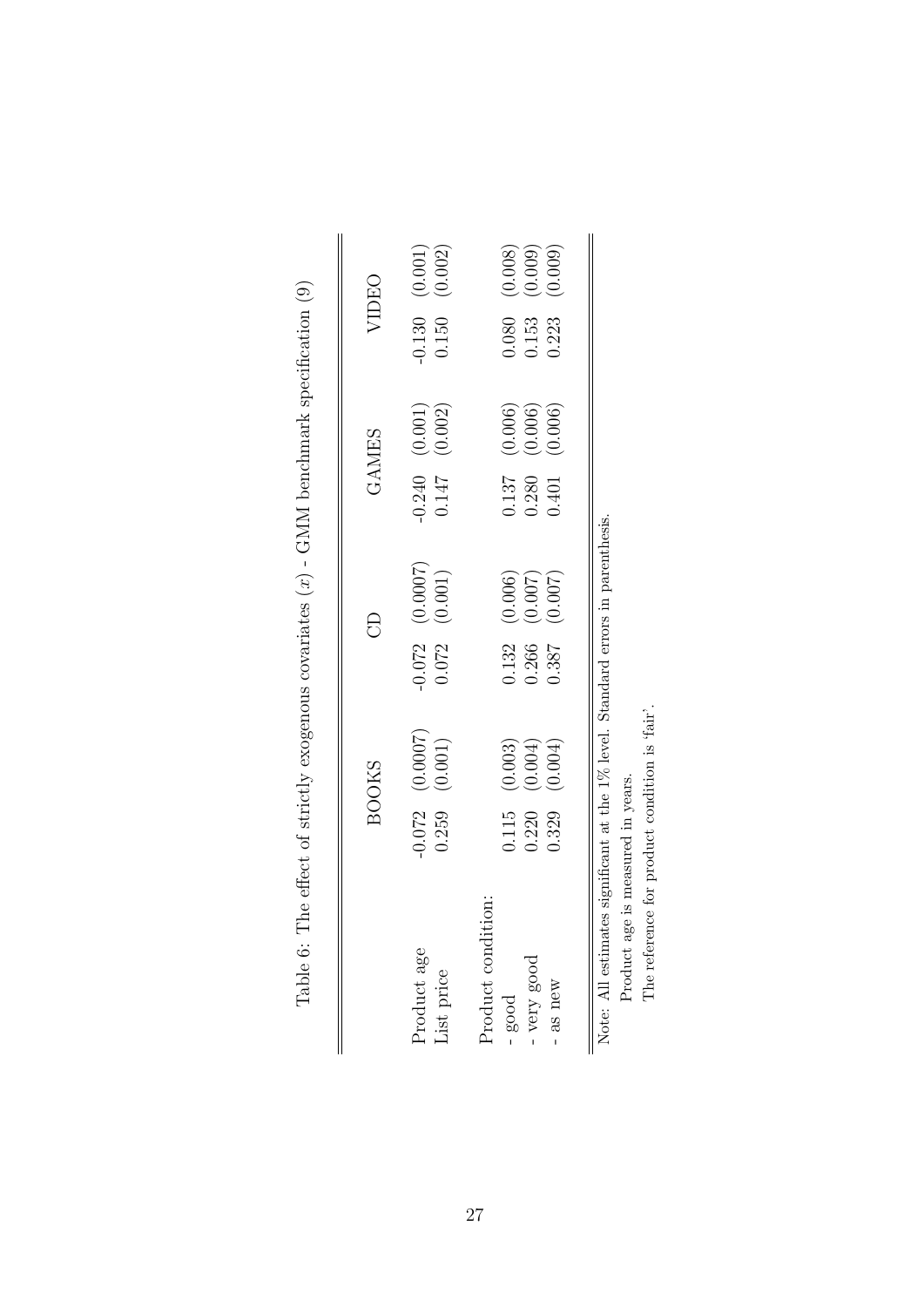|                  |          | <b>BOOKS</b>             |                   | CD                       | <b>GAMES</b>                    | <b>VIDEO</b>             |
|------------------|----------|--------------------------|-------------------|--------------------------|---------------------------------|--------------------------|
| $\boldsymbol{r}$ |          | $0.248$ $(0.01)$ ***     |                   | $0.195 \quad (0.01)$ *** | $0.126$ $(0.01)$ ***            | $0.215$ $(0.01)$ ***     |
| r s              |          | $0.871 \quad (0.29)$ *** |                   | $0.767 \quad (0.19)$ *** | $0.424 \quad (0.11)$ ***        | $0.650 \quad (0.14)$ *** |
| $\boldsymbol{S}$ |          | $-42.03$ $(13.9)***$     |                   | $-37.1$ $(8.95)$ ***     | $-20.85$ $(5.05)$ ***           | $-31.37$ $(6.5)$ ***     |
| $s^2$            | $-0.022$ | (0.02)                   | $0.0001$ $(0.03)$ |                          | $0.053$ $(0.026)$ <sup>**</sup> | $-0.024$ $(0.013)^*$     |

Table 7: Interaction between reputation and size, specification (10) - GMM estimates

Note: Standard errors in parenthesis, 1/2/3 stars if estimate significant at the 10%/5%/1% level. The coefficient of r is divided by 10, those for rs, s and  $s^2$  are multiplied by  $10^2$ ,  $10^3$  and  $10^6$ . Other regressors (not shown): product age, list price, year/quarter dummies.

We showed in Table 1 that the median size of individual sellers active in January 2008 was 29 for books, 48 for CDs, 28 for video games and 38 for videos. If we then use the estimates in Table 7 to compute the effect of reputation at these median levels of seller size, we find that a 0.1 increase in reputation raises prices by 27% for books  $(27\% \approx 0.248 + 0.871 \times 0.029)$ , 23% for CDs, 14% for video games and 24% for videos. These numbers are qualitatively consistent with those we found with our benchmark specification (9) (see Table 4). We will thus mostly use our benchmark specification in the following sections, except when we focus on professional sellers, as the support of seller size is different for those sellers.

### 4.2 Results by product condition

Our benchmark analysis focuses on individual sellers, who may only sell used products. Those products can be advertised as being in one of four conditions: 'as new', 'very good', 'good' or 'fair'. We already know from Table 6 that product condition has a significant effect on prices. As discussed in section 2.2, we do not tackle the challenging problem of manipulation of product condition by sellers. In this subsection, however, we check whether the estimated effect of reputation is different for different advertised product conditions. To this end, we estimate our linear specification (9) separately for each product condition. Results are in Table 8.

We first note that for any advertised product condition and category, the effect of reputation is significant, positive and large. Taking a closer look at the effect of reputation across product conditions, we see that the main pattern emerging from Table 8 is that the effect of reputation on price increases in magnitude when the advertised condition of the product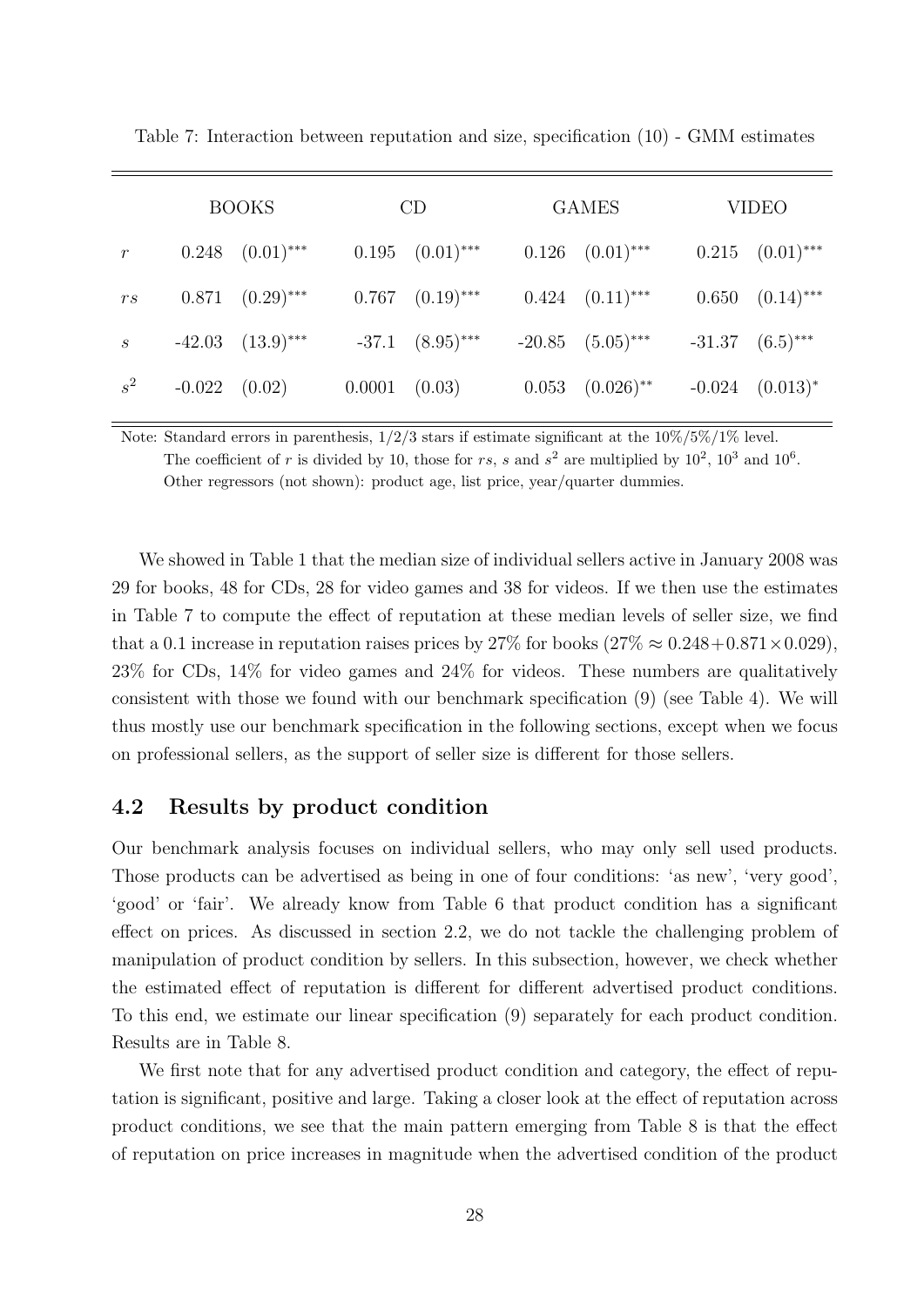|              | As new           | Very good         | Good              | Fair              |
|--------------|------------------|-------------------|-------------------|-------------------|
| <b>BOOKS</b> | 0.240<br>(0.012) | 0.293<br>(0.016)  | $0.312$ $(0.022)$ | $0.317$ $(0.037)$ |
| CD           | 0.180<br>(0.016) | $0.214$ $(0.014)$ | $0.301$ $(0.026)$ | 0.514<br>(0.086)  |
| <b>GAMES</b> | 0.106<br>(0.007) | $0.152$ $(0.009)$ | $0.214$ $(0.018)$ | 0.375<br>(0.052)  |
| VIDEO        | 0.192<br>(0.011) | 0.282<br>(0.018)  | 0.420<br>(0.045)  | 0.510<br>(0.13)   |
|              |                  |                   |                   |                   |

Table 8: Effect of reputation by product condition - GMM benchmark specification (9)

Note: All estimates significant at the 1% level. Standard errors in parenthesis. The coefficient is divided by 10.

Other regressors (not shown): size, size<sup>2</sup>, product age, list price, year/quarter dummies.

deteriorates. This is true for all four product categories.

If the information asymmetry only revolved around dimensions such as delays, care and delivery, we would expect the effect of reputation to be unaffected by the condition or to be larger for products advertised as being 'as new' or in a 'very good' condition. An alternative interpretation is that consumers are also concerned about the quality of the good itself, which seems consistent with the results. First, there is more variation of quality within the category 'fair' than within the category 'as new' (the latter is more specific). Second, seller reputation also reflects the confidence that buyers have in the description of the good (Jullien and Park, 2011) and there may be more disagreement on the accuracy of the description for poorer conditions.30 Hence reputation might well convey information beyond the seller's propensity to report product condition accurately.31

# 4.3 Results for professional sellers and new/used goods

So far, we have focused on individual sellers and used goods. In this subsection, we show how reputation and size affect prices for professional sellers (i.e. those listed in the official register of French corporations) selling used or new goods. We use specification (10), thereby allowing for an interaction term between reputation and size, and estimate the model by GMM. We think it important to allow for an interaction between reputation and size when comparing professional and individual sellers, as the support of size is very different between these two populations. Table 9 shows the estimation results for professional sellers and new

<sup>30</sup>Note that the issue of misclassification of a damaged/out-of-order product as 'fair' may arise.

<sup>&</sup>lt;sup>31</sup>The importance of an accurate description of the product's condition is supported by the estimates in Table 6 which showed a strong positive effect of product condition on prices.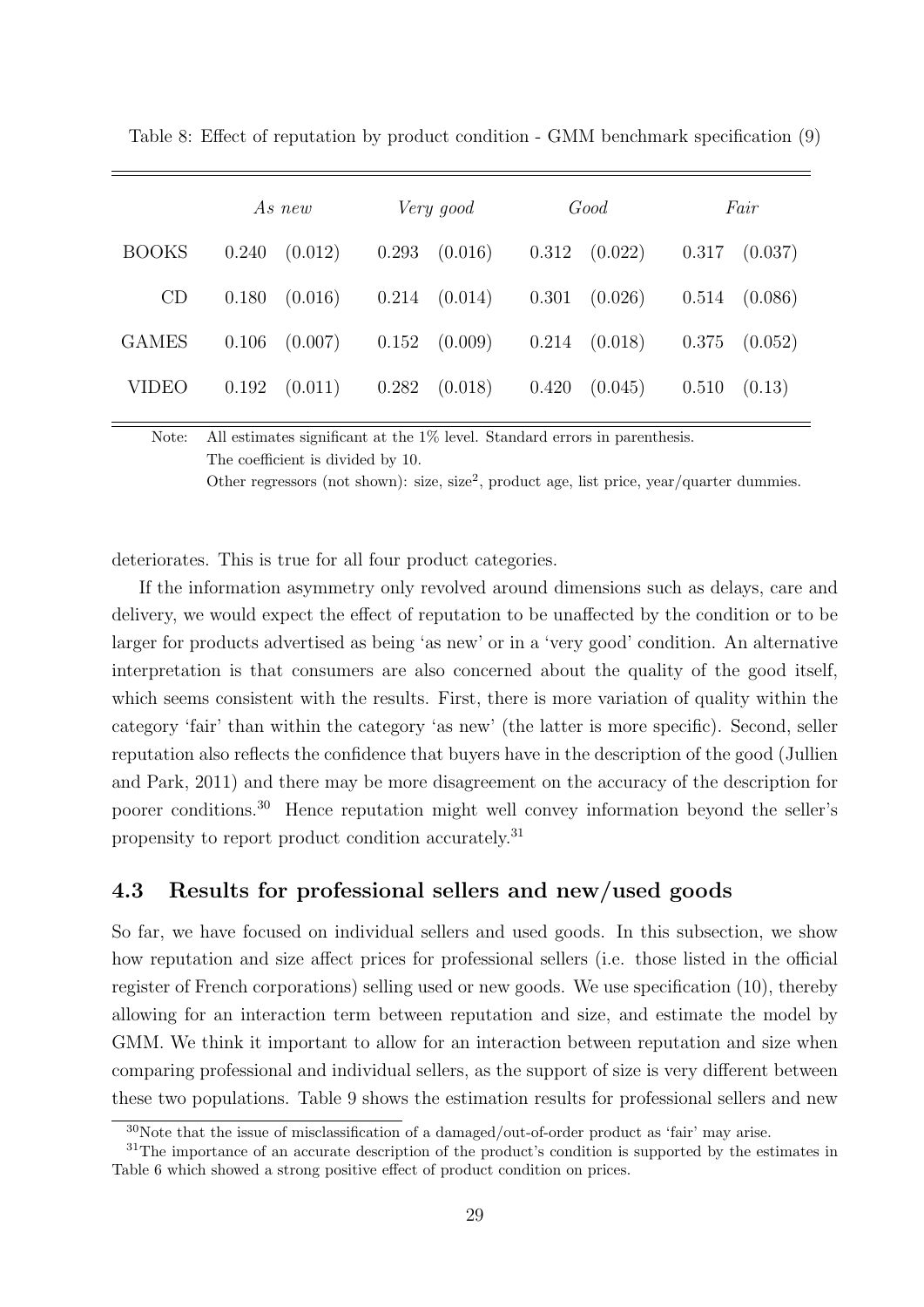| <b>BOOKS</b>                           | $Pro$ - $New$                                          | $Pro$ - Used                                         | Individual                                       |
|----------------------------------------|--------------------------------------------------------|------------------------------------------------------|--------------------------------------------------|
| reputation<br>reputation $\times$ size | (0.077)<br>0.0206<br>(0.00028)<br>0.000287             | $(0.090)$ **<br>0.229<br>(0.0058)<br>0.00383         | $(0.012)$ ***<br>0.248<br>$(0.29)$ ***<br>0.871  |
| CD                                     | $Pro$ - $New$                                          | $Pro$ - Used                                         | Individual                                       |
| reputation<br>reputation $\times$ size | (0.094)<br>0.0478<br>(0.00014)<br>$-0.0000716$         | $(0.22)$ <sup>**</sup><br>0.438<br>(0.062)<br>0.0774 | $(0.013)$ ***<br>0.195<br>$(0.19)$ ***<br>0.767  |
| <b>GAMES</b>                           | $Pro$ - $New$                                          | $Pro$ - Used                                         | Individual                                       |
| reputation<br>reputation $\times$ size | $(0.10)$ <sup>**</sup><br>0.202<br>(0.0035)<br>0.00339 | $(0.070)$ ***<br>0.193<br>(0.016)<br>0.0147          | $(0.0066)$ ***<br>0.126<br>$(0.11)$ ***<br>0.424 |
| <b>VIDEO</b>                           | $Pro$ - $New$                                          | $Pro$ - Used                                         | Individual                                       |
| reputation<br>reputation $\times$ size | $(0.081)^*$<br>0.158<br>(0.0049)<br>0.00442            | $(0.088)$ ***<br>0.256<br>$(0.018)^*$<br>0.0306      | $(0.011)$ ***<br>0.215<br>$(0.14)$ ***<br>0.650  |

Table 9: Professional and individuals sellers - GMM estimates - Linear specification (9)

Note: The coefficients for reputation/reputation  $\times$  size is divided by 10/multiplied by 10<sup>2</sup>.

Standard errors in parenthesis,  $1/2/3$  stars if estimate significant at the  $10\%/5\%/1\%$  level.

For Pro/Used,  $N = 350190$  (books), 162880 (CD), 131300 (games), 161662 (video).

For Pro/New,  $N = 203311$  (books), 198505 (CD), 59616 (games), 217629 (video).

Regressors not shown: size, size<sup>2</sup>, product age, list price, condition (if used), year/quarter dummies.

goods, professional sellers and used goods and, for comparison, also includes the estimates for individual sellers and used goods (from Table 7).

We first consider used goods only and compare results between professional and individual sellers. Consistently with what we found for individual sellers, reputation has a significant, positive and strong impact on transaction prices for transactions involving professional sellers and used goods (although for used CDs, the standard error is large). Point estimates suggest that the prices of used games and videos respond more to reputation for professional than for individual sellers. Although these differences in point estimates should be taken with caution, given the less-than-ideal precision with which they are estimated, they may indicate that professional/individual seller status and seller reputation are not used by buyers as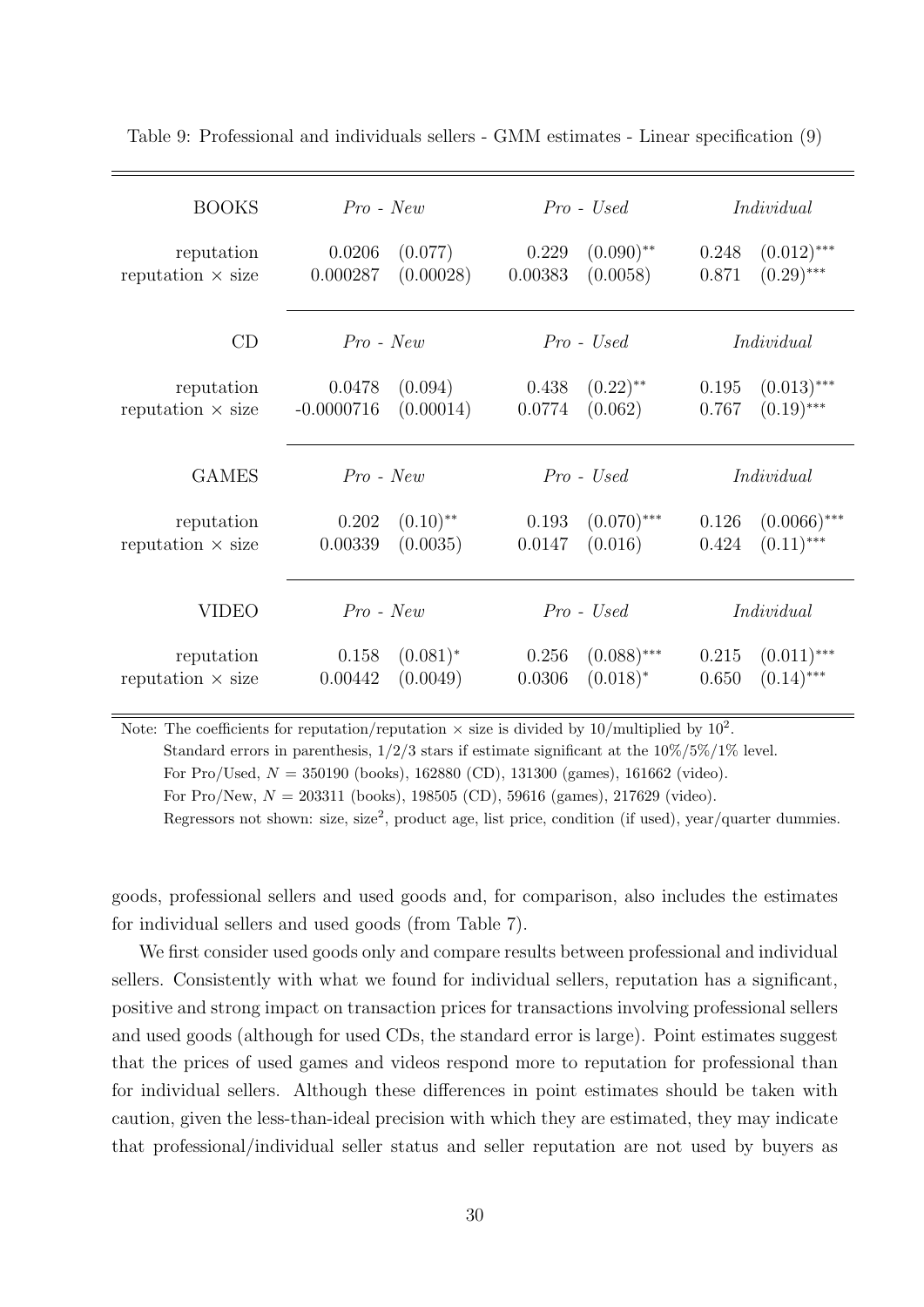complementary pieces of information to predict the quality of a transaction. If they were, and if professional status was perceived as a positive signal of quality, we would expect reputation to have a smaller effect on price for professional sellers. A more rigorous interpretation of these differences would require a structural model.

For professional sellers, the effect of reputation is not affected by size. This is different from what we find with individual sellers whose reputation had a stronger impact on prices as size increased. It is interesting to see that the 'professional seller' status, meaning that the seller is registered with the French ministry of commerce, seems to make the effect of reputation independent of size. Moreover, individual sellers of CDs, video games or videos need to make many transactions (respectively 317, 158 and  $63$ )<sup>32</sup> before the impact of their reputation on prices becomes as strong as that of professional sellers.

Next focusing on professional sellers only and comparing results for new and used goods, we first note that the effect of reputation is always significant, positive and strong except for new books and CDs. The former reflects an institutional feature of the market for new books in France. The price of a new book is fixed by the publisher, printed on the book and during the first two years after publication, no one is allowed to offer more than a 5% discount on that regulated price. This law does not apply to used books. It is therefore not surprising to find a non-significant effect of reputation on the prices of new books. The small and non-significant effect estimated for new CDs is more puzzling. It may reflect that there is less scope for inaccurate product description with new CDs than with, say, new videos, and thus seller reputation may matter less for that product category. We should also mention that the market for new CDs on PriceMinister seems to be more concentrated than for other product categories. Indeed, the seller with the highest number of transactions of new CDs accounts for almost a third (31%) of total transactions in this product category. The second largest seller only accounts for 3.5% of total transactions. If we look at other new product categories, the largest and second largest sellers make up respectively 12.7% and 6.3% of all transactions for books, 8.5% and 5.5% for video games and 6.6% and 5.8% for videos.

The effect of reputation for the other two product categories, video games and videos, is strongly positive. Point estimates indicate that it is larger than the effect found for used goods (although, here again, we should point out that precision is a concern). From a qualitative standpoint, we take these results for new goods as evidence that in the case of professional sellers, the information asymmetry does not only pertain to the condition of the good but also to the accuracy of its description on the web site (e.g. subtitles for a DVD) and/or to the quality of service (e.g. delivery time, quality of packaging, etc.).

<sup>&</sup>lt;sup>32</sup>These numbers come from the estimates in Table 9. For CDs:  $317 \approx (0.438 - 0.195)/0.767 \times 1000$ .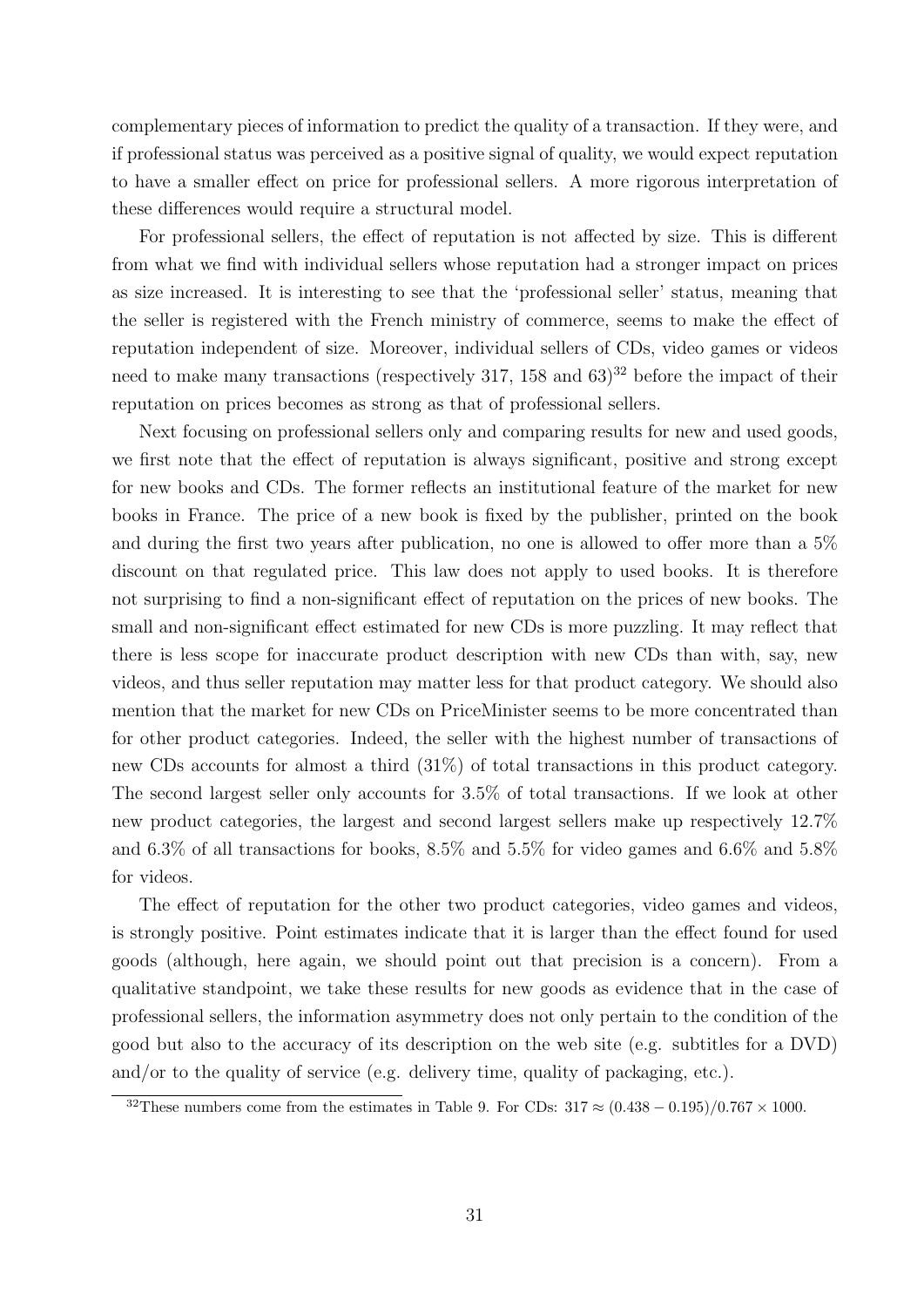#### 4.4 Prices, reputation and recent feedback history

So far we have focused on average feedback as the measure of reputation. This is motivated by the design of the PriceMinister web site, where the information immediately available to buyers about a given advert consists of the price, the product's condition and the seller's name, reputation and size. However, buyers who want to learn more about a seller can look at her feedback history, where previous feedback ratings and comments are presented in chronological order (pooling all types of product and displaying the outcomes of around 10 transactions per page). A relevant empirical question is then whether this additional information may affect prices.

This issue is also motivated by economic theory. From a Bayesian learning perspective, buyers should attach more weight on recent feedback if seller quality is subject to stochastic changes (Mailath and Samuelson, 2001, Cripps, Mailath, and Samuelson, 2004). In particular, with moral hazard, if sellers exert less effort, they may lose some of their reputation, which further weakens their incentives to exert effort.<sup>33</sup> In this case, buyers would care more about a seller's recent history than about average feedback, as a recent stream of negative feedback would be indicative of a likely drop in quality.

We look at two different types of additional measures of a seller's reputation. First, we consider a seller's average feedback score  $\overline{f}_n$  over the last n transactions, where  $n =$ 5, 10, 20.34 This indicator captures the information collected by consumers who look at the seller's recent history but do not go further than the first two pages that the buyer sees. We estimate the effect of this indicator using the benchmark specification  $(9)$  where r is replaced by  $f_n$ . We then run another estimation with the same specification except that both r and  $f_n$  enter (linearly) the g function and the set of instruments. GMM results are reported in Table 10. For comparison, the first row replicates benchmark estimates of the effect of reputation, from Table 4.

We first consider the middle panel of Table 10, where the average of recent feedback scores is the only measure of reputation. The estimates show that recent feedback history matters and has a significant, positive and strong effect on prices. This effect is stronger as average feedback is taken over a larger number of transactions. For instance, if we look at CDs, a 0.1 rise in average recent feedback increases prices by 4.8%, 9.9% or 16.3% when the average includes the last 5, 10 or 20 transactions. This pattern is consistent across product categories.

In the third panel of Table 10, we allow for prices to depend on both the average feedback score over all completed transactions (our benchmark measure of reputation), and average

 $33$ See Klein and Leffler (1981), Shapiro (1982) or Cabral and Hortaçsu (2010).

<sup>&</sup>lt;sup>34</sup>We consider feedback pertaining to the last n completed transactions at the date when transaction t is initiated. This captures the information actually shown on the web site when the consumer commits to buying the product. If at that time the seller has completed  $n' < n$  transactions, we consider the average feedback over these  $n'$  transactions.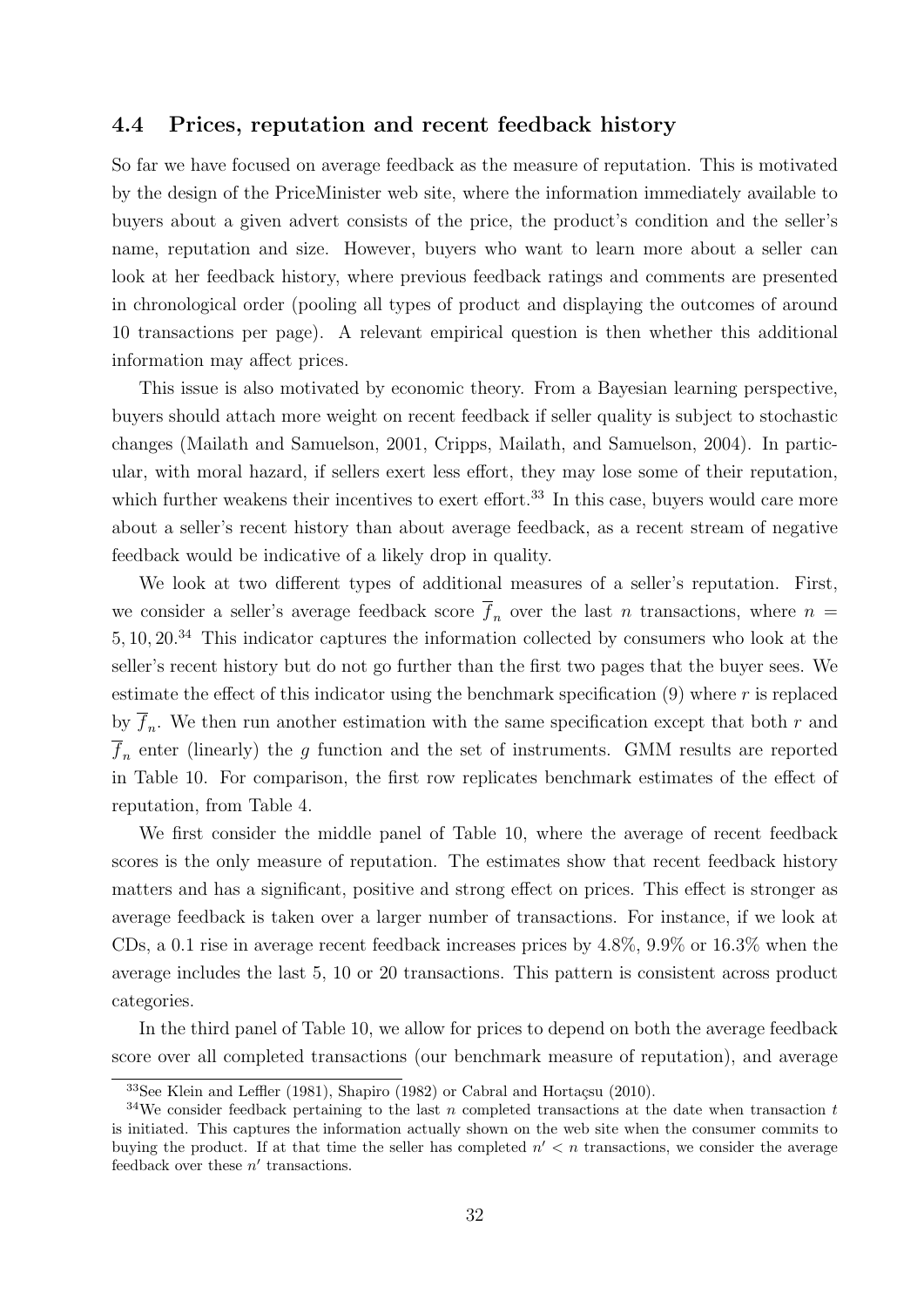|                     |        |              |        |          | Benchmark specification                           |              |        |              |
|---------------------|--------|--------------|--------|----------|---------------------------------------------------|--------------|--------|--------------|
|                     |        | <b>BOOKS</b> |        | CD       |                                                   | <b>GAMES</b> |        | <b>VIDEO</b> |
| $\boldsymbol{r}$    | 0.237  | (0.01)       | 0.201  | (0.01)   | 0.133                                             | (0.01)       | 0.214  | (0.01)       |
|                     |        | <b>BOOKS</b> |        | CD       | Replacing reputation with recent feedback average | <b>GAMES</b> |        | <b>VIDEO</b> |
| $\overline{f}_5$    | 0.0572 | (0.0023)     | 0.0483 | (0.0032) | 0.0524                                            | (0.0026)     | 0.0508 | (0.0023)     |
| $\overline{f}_{10}$ | 0.117  | (0.0048)     | 0.0989 | (0.0065) | 0.0897                                            | (0.0045)     | 0.106  | (0.0048)     |
| $\overline{f}_{20}$ | 0.188  | (0.0080)     | 0.163  | (0.011)  | 0.116                                             | (0.0059)     | 0.174  | (0.0082)     |

Table 10: Reputation and recent feedback - GMM estimates

Allowing for both reputation and recent feedback average

|                     |        | <b>BOOKS</b> |         | CD       |        | <b>GAMES</b> |        | <b>VIDEO</b>        |
|---------------------|--------|--------------|---------|----------|--------|--------------|--------|---------------------|
| $\,r$               | 0.322  | (0.015)      | 0.258   | (0.018)  | 0.186  | (0.0098)     | 0.282  | (0.014)             |
| $\overline{f}_5$    | 0.0035 | (0.0005)     | 0.00242 | (0.0005) | 0.0018 | (0.0005)     |        | $0.0022$ $(0.0005)$ |
| $\,r$               | 0.318  | (0.015)      | 0.254   | (0.018)  | 0.183  | (0.0097)     | 0.278  | (0.014)             |
| $\overline{f}_{10}$ | 0.0082 | (0.0009)     | 0.0061  | (0.001)  | 0.0049 | (0.0009)     | 0.0061 | (0.0009)            |
| $\,r$               | 0.312  | (0.015)      | 0.251   | (0.018)  | 0.181  | (0.0096)     | 0.274  | (0.014)             |
| $\overline{f}_{20}$ | 0.016  | (0.002)      | 0.012   | (0.002)  | 0.0080 | (0.0012)     | 0.012  | (0.002)             |

Note: All estimates significant at the 1% level. Standard errors in parenthesis.

All coefficients are divided by 10.

 $\overline{f}_n$  is the average feedback over the last  $n$  transactions.

Other regressors (not shown): size, size<sup>2</sup>, product age, list price, year/quarter dummies.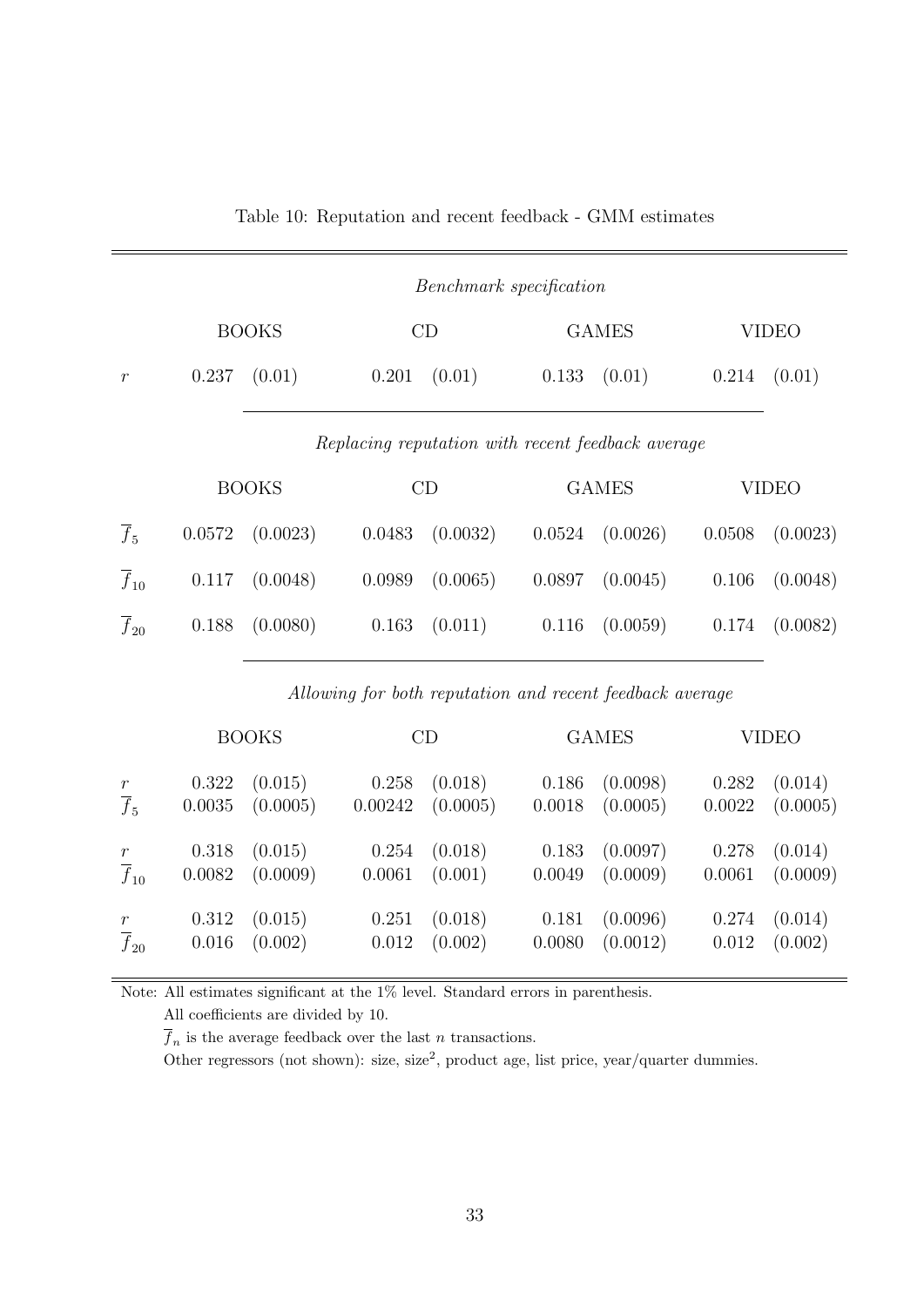recent feedback. That is, we allow for recent feedback to have a separate effect on prices, which comes in addition to the overall effect of reputation. Before commenting on these results, a note of caution is in order: many individual sellers only have few completed transactions (recall that the median size in January 2008 is below 50), so that taking the average feedback over a large number of recent transactions may produce a variable that is strongly correlated with overall seller reputation. The following set of estimates should thus be interpreted with caution and we will only draw qualitative conclusions. The main pattern is that, while both indicators have a significant and positive effect on prices, only overall seller reputation has a strong impact: the additional effect of average recent feedback is no larger than 1.6%. This suggests that a seller's recent feedback history has a small, yet positive, impact on prices once the seller's reputation has been taken into account.

We would need a structural model to interpret this result in terms of buyer search strategy. One possible explanation is that buyers do not actually care much about recent history and only look at reputation. Another would be that buyers do care about both indicators but only those with a low search cost take the time to browse the seller's full history. In this case the estimates shown in Table 10 would capture a population average effect.

We confirm the results of Cabral and Hortaçsu  $(2010)$  in that recent feedback matters, but we find that it matters less than the average seller score (reputation) readily displayed on the web site. This, of course, does not say what would be the effect of recent feedback if average recent feedback was shown by default together with (or instead of) total average feedback.

We can also construct other indicators of a seller's recent feedback history. In line with Cabral and Hortacsu  $(2010)$ , we can for instance see whether prices are affected by extreme values of recent feedback scores. To this end, we consider two alternative types of indicators. We first construct a dummy equal to 1 if none of the last 5 (or 10) feedback scores was lower than 2 (out of 5), which indicates that none of the seller's recent transactions was rated very unsatisfactory by the buyer. We also consider a dummy equal to 1 if all of the last 5 (or 10) feedback ratings were equal to 5 (the maximum score). We then estimate specification (9) replacing reputation r by each of these new indicators in turn. Results are in Table 11.

The first two columns of Table 11 show that having recently received a low feedback score has a strong, significant and negative effect on the price (since the effect of having received no low feedback is positive). This effect weakens slightly as one looks at the last 10 feedback ratings instead of the last 5, which is consistent with negative feedback having a more averse effect when it is more recent. Looking at the last two columns of Table 11, we note that having the maximum score in all of the last 5 or 10 transactions has a significant and positive effect on prices. However, the magnitude of the estimates, around 1-2%, is much lower than that of the effect of recent negative feedback.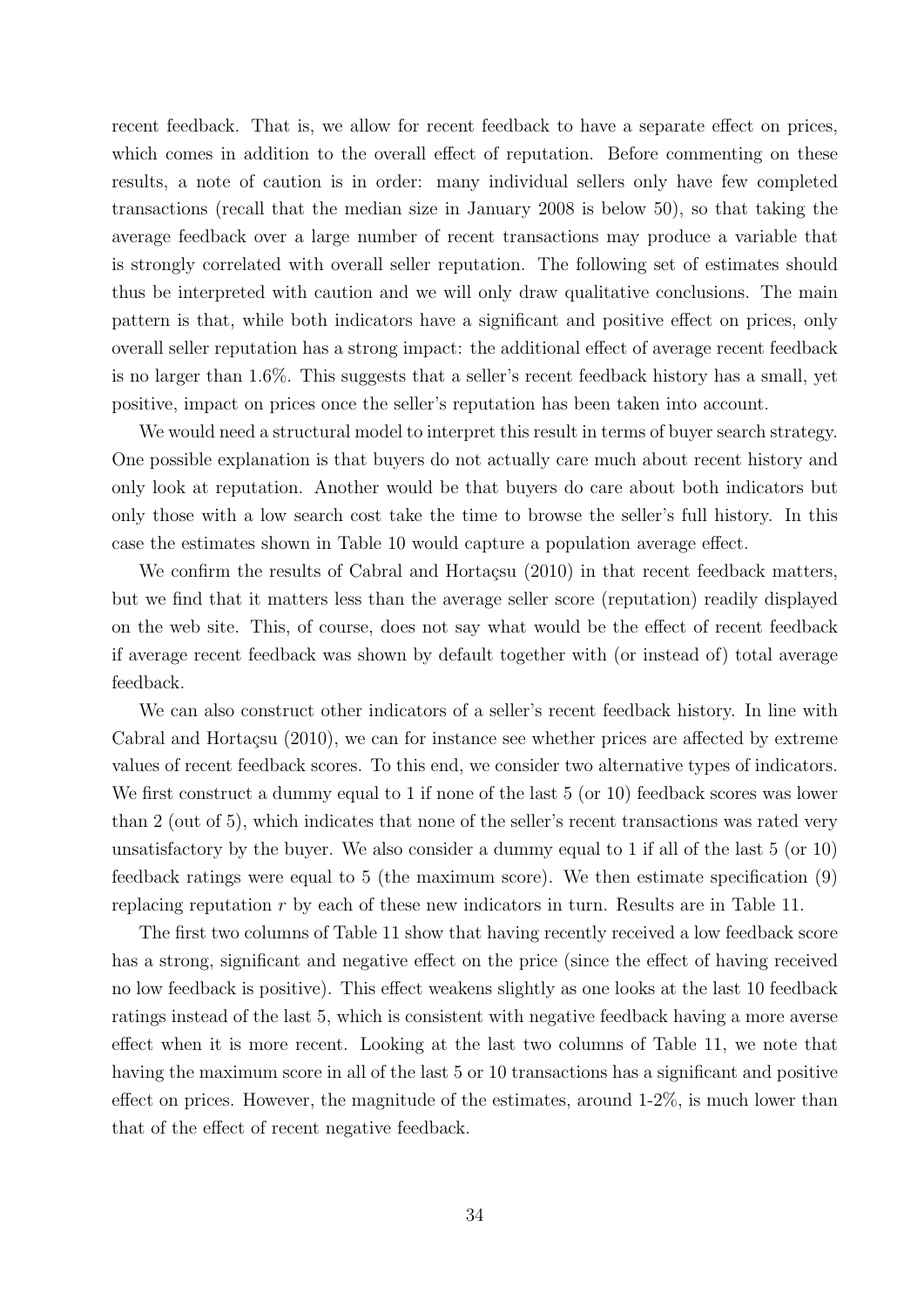|              | 1 $\{\min(f_5) > 2\}$ | 1 { $\min(f_{10}) > 2$ } | 1 $\{\min(f_5) = 5\}$ | 1 $\{\min(f_{10}) = 5\}$ |
|--------------|-----------------------|--------------------------|-----------------------|--------------------------|
| <b>BOOKS</b> | (0.0084)              | 0.112                    | (0.0024)              | 0.0159                   |
|              | 0.157                 | (0.0076)                 | 0.0189                | (0.0026)                 |
| CD           | (0.011)               | 0.089                    | (0.0028)              | 0.0131                   |
|              | 0.127                 | (0.0094)                 | 0.0132                | (0.0030)                 |
| <b>GAMES</b> | 0.136                 | (0.0091)                 | (0.0032)              | 0.0220                   |
|              | (0.0096)              | 0.111                    | 0.0150                | (0.0036)                 |
| <b>VIDEO</b> | (0.0078)              | (0.0070)                 | (0.0026)              | (0.0027)                 |
|              | 0.130                 | 0.098                    | 0.0167                | 0.0169                   |

Table 11: Alternative indicators - Recent feedback - GMM estimates

Note: All estimates significant at the 1% level. Standard errors in parenthesis.

 $\min(f_n)$  is the minimum of the last n feedback scores.

Other regressors (not shown): size, size<sup>2</sup>, product age, list price, year/quarter dummies.

### 4.5 Robustness checks

We now report a series of robustness check. First we want to ensure that our results are not driven by a specific choice of instruments and/or by our approach to differencing out the unobserved seller effect. To this end, we consider a series of modified versions of our benchmark specification (9) and estimate the effect of reputation by GMM. The results are in Table 12 where, for comparison, the first row replicates the benchmark estimates from Table 4. As we will see, the main message from Table 12 is that the conclusions we have drawn throughout this section are qualitatively robust to changes in specification: reputation has a significant, positive and strong effect on prices (stronger for books and videos than for CDs and video games).

Alternative forward differences. The second panel of Table 12, labeled "forward differences" shows the estimates we obtain when using longer forward differences to transform the price equation and difference out the seller fixed effect. We see that except for video games, point estimates are not substantially affected. The change is more marked for video games as the estimates goes from 13% to 4-7%, still positive, significant and far from being negligible.

Using further lags as instruments. In the next two panels, labeled "instrument set", we consider alternative instrumentation strategies. The first series of estimates ("further lags") are exploiting the assumption that not only the current but also any past value of reputation and size qualifies as an instrument. We thus re-estimate our price equation using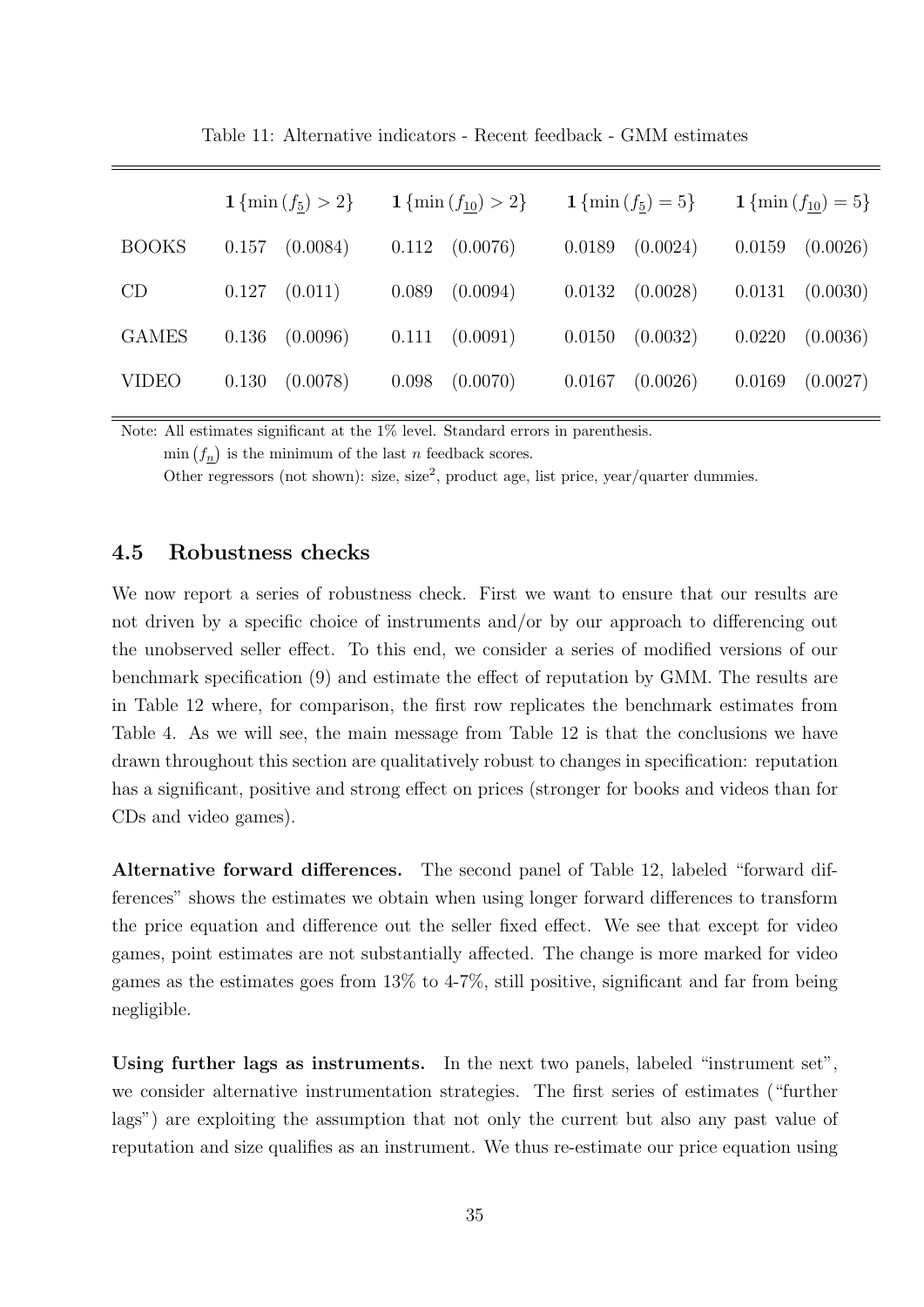|                                                                                                                                                                  |                | <b>BOOKS</b>       |                | CD                 |                | <b>GAMES</b>       |                | <b>VIDEO</b>       |
|------------------------------------------------------------------------------------------------------------------------------------------------------------------|----------------|--------------------|----------------|--------------------|----------------|--------------------|----------------|--------------------|
| Specification $(9)$                                                                                                                                              | 0.237          | (0.01)             | 0.201          | (0.01)             | 0.133          | (0.01)             | 0.214          | (0.01)             |
| Alternative specifications:                                                                                                                                      |                |                    |                |                    |                |                    |                |                    |
| - forward differences:<br>$k=5$<br>$k=10$                                                                                                                        | 0.252<br>0.282 | (0.009)<br>(0.012) | 0.179<br>0.177 | (0.009)<br>(0.010) | 0.070<br>0.039 | (0.005)<br>(0.005) | 0.206<br>0.206 | (0.012)<br>(0.021) |
| - instrument sets $\mathcal{Z}_{it}^g$ :                                                                                                                         |                |                    |                |                    |                |                    |                |                    |
| further lags<br>$\left\{ r_{it-\ell}, s_{it-\ell}, s_{it-\ell}^2 \right\}_{\ell=0,3,5}$ $\left\{ r_{it-\ell}, s_{it-\ell}, s_{it-\ell}^2 \right\}_{\ell=0,5,10}$ | 0.176<br>0.123 | (0.009)<br>(0.011) | 0.165<br>0.125 | (0.009)<br>(0.010) | 0.122<br>0.111 | (0.006)<br>(0.008) | 0.174<br>0.139 | (0.009)<br>(0.011) |
| mean recent feedback<br>$\frac{\left\{r_{it},\overline{f}_{it5},s_{it},s^2_{it}\right\}}{\left\{r_{it},\overline{f}_{it10},s_{it},s^2_{it}\right\}}$             | 0.283<br>0.232 | (0.017)<br>(0.027) | 0.224<br>0.192 | (0.021)<br>(0.023) | 0.178<br>0.157 | (0.010)<br>(0.012) | 0.266<br>0.242 | (0.014)<br>(0.015) |
| - $x_{it}$ vector:<br>controlling for $s_{it}$                                                                                                                   | 0.236          | (0.010)            | 0.213          | (0.013)            | 0.0860         | (0.010)            | 0.234          | (0.010)            |

## Table 12: Robustness checks - Effect of reputation - GMM estimates

Note: All estimates significant at the 1% level. Standard errors in parenthesis.

Coefficients divided by 10.

 $\overline{f}_{itn}$  is the average of the  $n$  feedbacks received by seller  $i$  before transaction  $t.$ 

 $s_{jt}$  is the number of sales for product  $j$  realized before transaction date  $t.$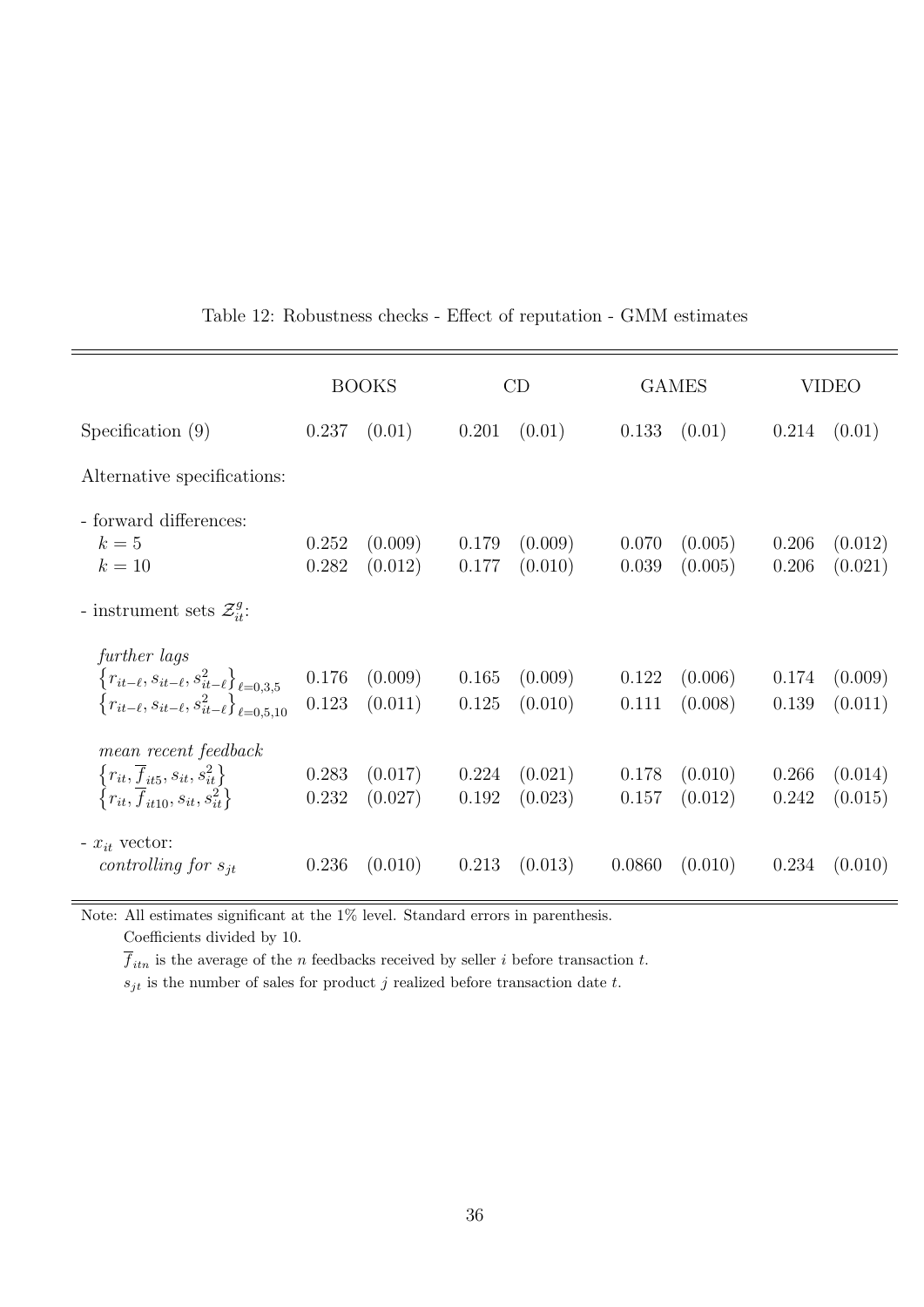two different augmented instrument sets that include the current values,  $r_{it}$  and  $s_{it}$ , but also the lagged values  $t-3$  and  $t-5$  (respectively  $t-5$  and  $t-10$ ) in  $\mathcal{Z}_{it}^g$ . We keep the current values in the instrument set in order to avoid a possible selection bias stemming from very small sellers being excluded from the estimation. We note that adding these lagged values reduces the point estimates although the effect of reputation remains significant, positive and large. This decrease in the point estimates may come from the well-known fact that adding more instruments will get the GMM estimate closer to the OLS estimate (in this case the FOLS estimate), which we found to be essentially 0 (see Table 4).

Using recent feedback scores as instruments. Moving to the next series of estimates ("mean recent feedback"), we see that adding another, potentially strong, instrument in  $\mathcal{Z}_{ii}^g$ it yields estimates relatively close to the benchmark ones (if anything the former are larger, pointing toward stronger effects of reputation). The motivation for using the mean of most recent feedback scores is the following. The instruments aim at explaining a change in reputation (and size) between two consecutive first transactions,  $r_{it+1}-r_{it}$ . In the benchmark estimation, we use  $r_{it}$  and thus instrument differences with levels. It is realistic to assume that the recent stream of feedback received by the seller contains relevant information to predict a change in reputation in the short term whereas, following from our assumptions on price shocks, it should have no direct effect on future price changes. It is thus reassuring to see in Table 12 that our conclusions are robust to changes in the instrument set that are not solely based on exploiting the panel dimension (i.e. on using further lags of reputation and size).

Product heterogeneity. The last row of Table 12 pertains to product heterogeneity. Our identification strategy requires us to control for enough product heterogeneity so that, conditionally on reputation and size, the expected difference in unobserved product characteristics between two consecutive first transactions is equal to 0, see (6). We emphasized the role of the product list price in ensuring that this assumption will hold. We now want to see whether our estimates are sensitive to adding one more product attribute in the  $x$  vector, namely the number of sales observed for this product on the web site before transaction t. Note that none of these sales are made by seller  $i$  since we are estimating the model only on first transactions for each seller/product pair. The estimation results in Table 12 show that the effect of reputation once again remains qualitatively similar to what we found with our benchmark specification.

Using both longitudinal and cross-sectional variation. Our estimation is based on differencing the price equation (4) within sellers and then instrumenting changes in reputation and size to account for the dynamics of these seller characteristics. We are thus essen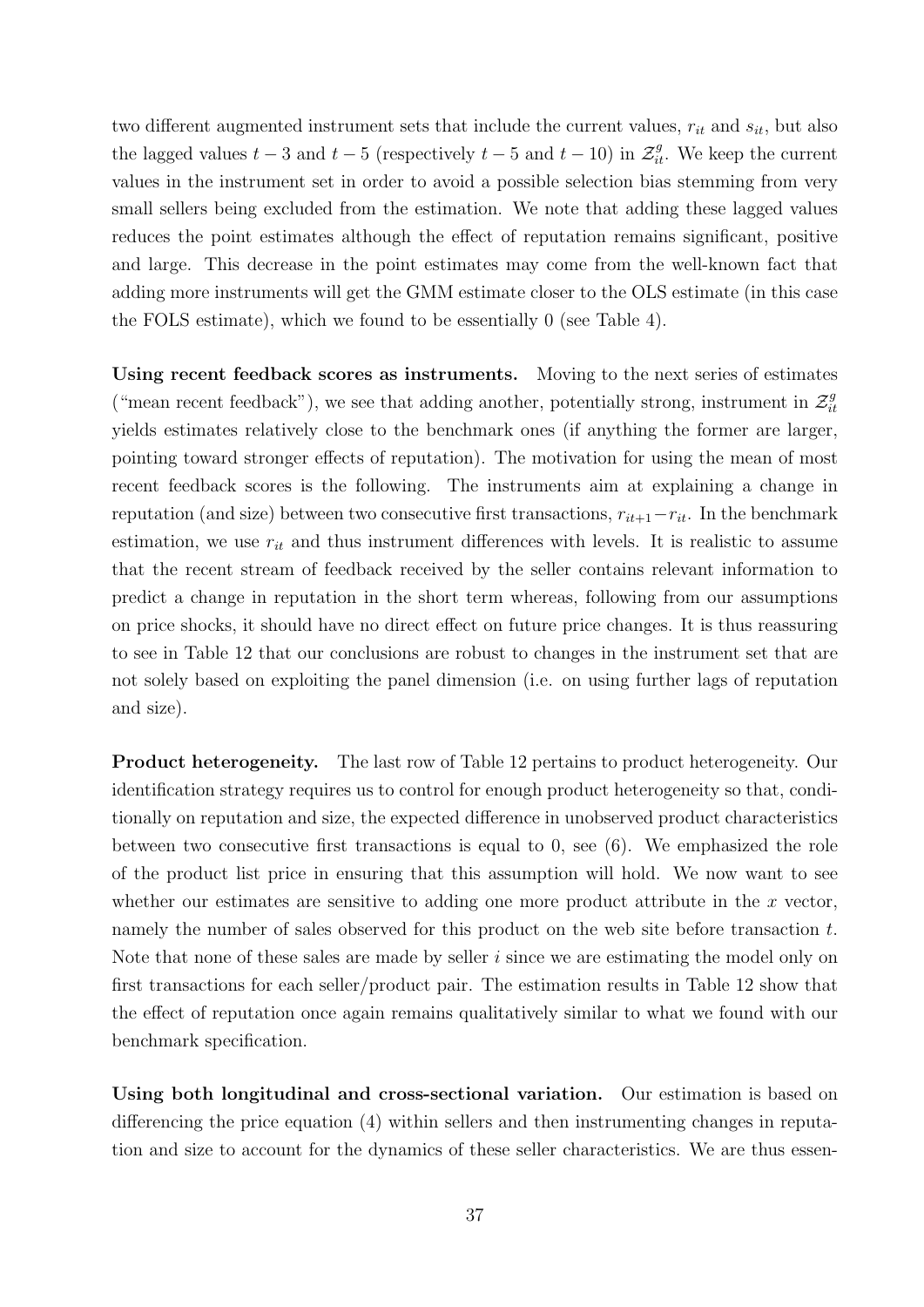tially using within-seller variation in reputation and size. One may then question whether a seller's reputation still varies after a large number of transactions. Indeed, if the reputation mechanism aims to reveal the seller's type, it should converge to a value reflecting the average quality of the seller's transactions. In that case, reputation should not vary much anymore past a certain number of transactions. Our estimates would then essentially be exploiting variations in reputation for transactions with a small seller size while future transactions may not bring much information for the identification of the effects of interest.

To check that our results are not solely driven by transactions with a small seller size, we need to exploit the cross-sectional variation for large sellers. The problem is that part of this variation is due to the unobserved seller effect  $\alpha_i$ . Our approach consists of first estimating this seller fixed effect by running our GMM estimation on the differenced price equation (5) using only on the first transactions for each seller, for instance when  $t \leq T$  where  $T = 5$  or 10, from which we then obtain an estimate  $\hat{\alpha}_i$  of each seller fixed effect. We can then take this effect out of the price equation (4) and estimate the parameters by OLS. Indeed, the seller fixed effect is controlled for and, if we assume away sorting between unobserved seller and product characteristics,<sup>35</sup> the unobserved product effect  $\mu_j$  is not correlated with reputation and size when the first transaction for this seller/product pair takes place. We can run OLS for  $t \leq T$ , which should yield the same estimates as the GMM estimates obtained on  $t \leq T$ , and for  $t > T$ . This will show whether the cross-sectional variation for large size transactions is consistent with the longitudinal variation within sellers. Results are in Table 13.

Note that the standard errors for our OLS estimates would need to be corrected for the variability in the first-stage estimate of the seller fixed effect. We only show the uncorrected standard errors, which as one expects are very small, and we will draw comparisons only based on the point estimates.

First, we note that all estimates in Table 13, whether obtained by GMM or by "OLS", are in line with our benchmark GMM estimates (see Table 4). Although all estimates are significant, positive and large, there is a small discrepancy with Table 4 as the point estimates in Table 13 are 15-20% lower (except for videos where the difference is larger). Still, the qualitative conclusions stand.

If we are to compare estimates across the columns of Table 13, we find that the longitudinal variation (used to produce the GMM estimates) is consistent with the cross-sectional variation (used in the last two columns). Moreover, we find that the estimates in the last column, for  $t > T$ , are systematically slightly larger than the ones in the second column, for  $t \leq T$ . This may indicate that seller size positively but weakly influences the effect of reputation on prices. This is consistent with the results we found in Table 7, where we allowed for an interaction between reputation and size and estimated this interaction to be significant,

 $35$ Note that this is a stronger assumption than the one we used, assumption  $(6)$ , for our benchmark GMM estimation.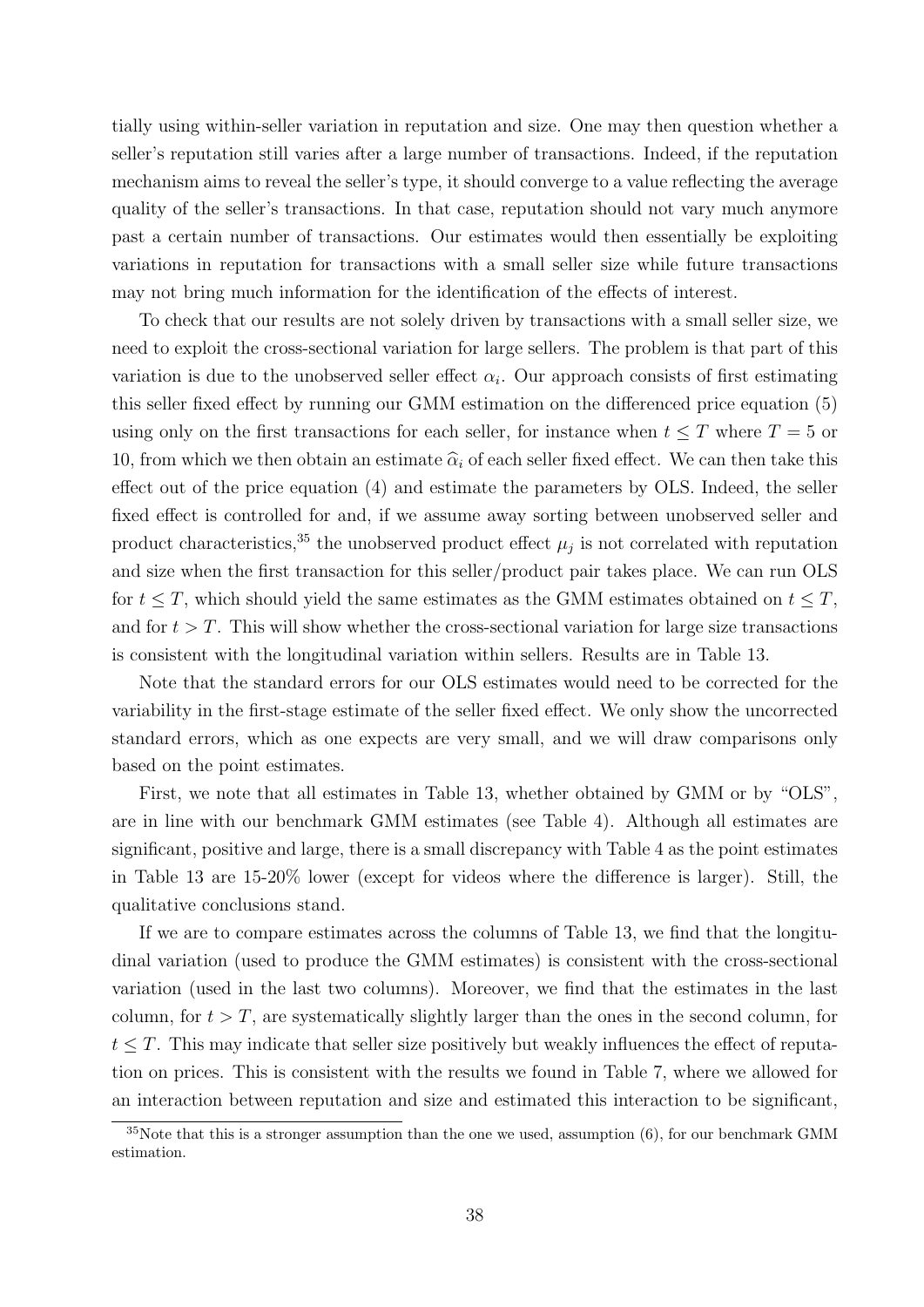|              | GMM, $t \leq 5$  | $OLS(\widehat{\alpha}), t \leq 5$  | $OLS(\widehat{\alpha}), t > 5$  |  |  |
|--------------|------------------|------------------------------------|---------------------------------|--|--|
| <b>BOOKS</b> | (0.011)          | (0.0002)                           | (0.001)                         |  |  |
|              | 0.209            | 0.200                              | 0.199                           |  |  |
| CD           | (0.011)          | (0.0002)                           | (0.001)                         |  |  |
|              | 0.178            | 0.170                              | 0.172                           |  |  |
| <b>GAMES</b> | (0.0064)         | (0.0002)                           | 0.111                           |  |  |
|              | 0.120            | 0.110                              | (0.001)                         |  |  |
| <b>VIDEO</b> | (0.012)          | (0.0002)                           | (0.003)                         |  |  |
|              | 0.147            | 0.136                              | 0.142                           |  |  |
|              |                  |                                    |                                 |  |  |
|              | GMM, $t \leq 10$ | $OLS(\widehat{\alpha}), t \leq 10$ | $OLS(\widehat{\alpha}), t > 10$ |  |  |
| <b>BOOKS</b> | (0.0091)         | (0.0002)                           | 0.193                           |  |  |
|              | 0.203            | 0.193                              | (0.001)                         |  |  |
| CD           | (0.0098)         | (0.0002)                           | 0.173                           |  |  |
|              | 0.180            | 0.171                              | (0.001)                         |  |  |
| <b>GAMES</b> | (0.0057)         | (0.0002)                           | (0.001)                         |  |  |
|              | 0.112            | 0.101                              | 0.103                           |  |  |
| <b>VIDEO</b> | (0.0091)         | (0.0003)                           | (0.002)                         |  |  |
|              | 0.164            | 0.149                              | 0.155                           |  |  |
|              |                  |                                    |                                 |  |  |

Table 13: Comparing cross-sectional and longitudinal variation

Note: All GMM estimates significant at the  $1\%$  level.

Standard errors in parenthesis (uncorrected for OLS estimates). GMM based on  $(8)-(9)$ .

 $OLS(\hat{\alpha})$  based on (4) where  $\alpha_i$  is taken out of the left- and right-hand sides.

Other regressors (not shown): size, size<sup>2</sup>, product age, list price, year/quarter dummies.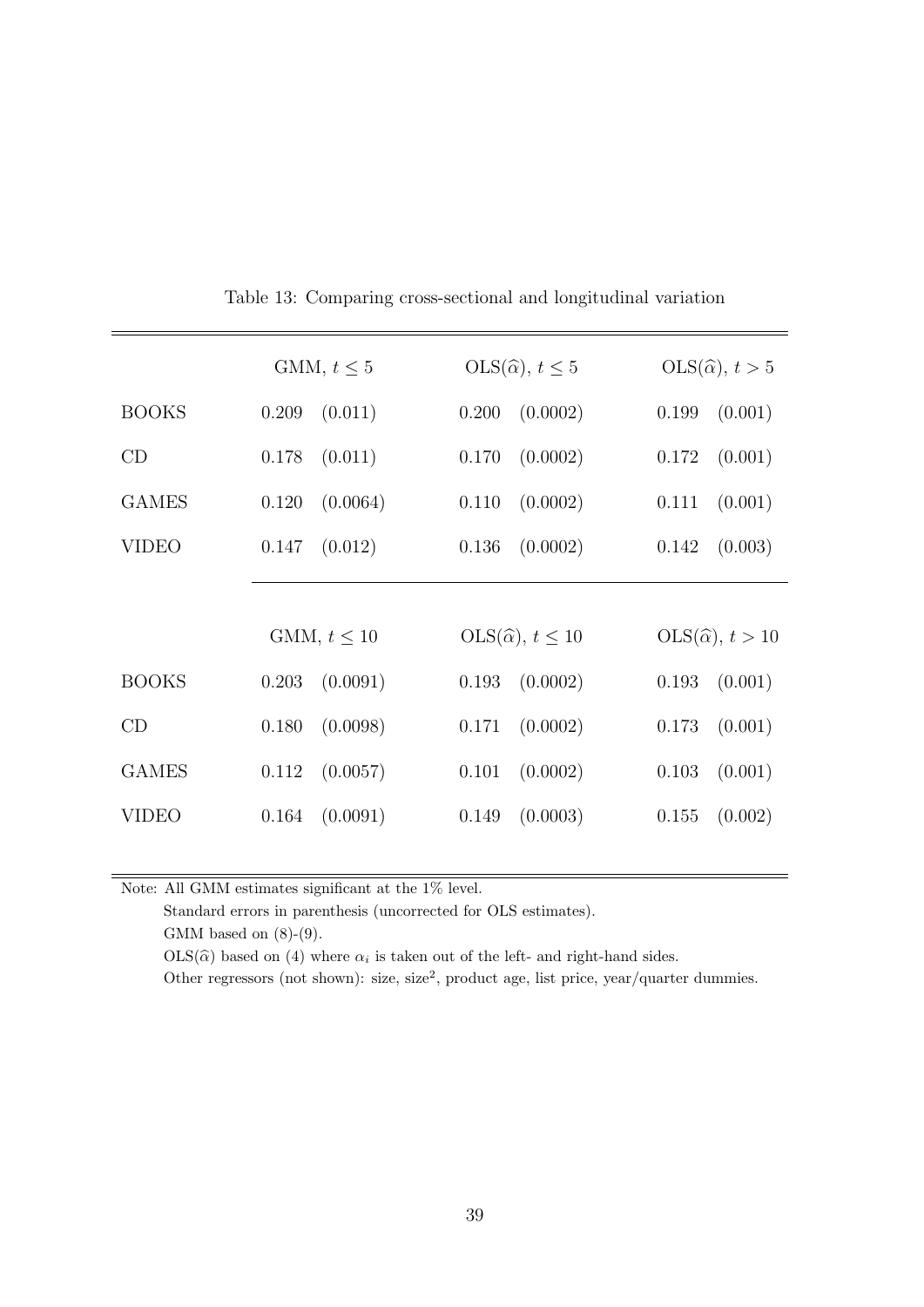positive but small (below  $0.1\%$ ) when the number of transactions was low (around 10).

### 4.6 Comparison with the existing literature

Our results show large-scale evidence of a strong and positive effect of seller reputation on transaction prices. Our analysis contributes to the existing literature on online seller reputation along at least two dimensions. First, we explicitly account for unobserved seller heterogeneity and for the dynamics of reputation and prices. Second, we estimate the effect of reputation on prices for a large and varied set of products, product conditions, and types of sellers.

The existing empirical evidence of a causal effect between reputation and price has been based on controlled field experiments (Resnick, Zeckhauser, Swanson, and Lockwood, 2006), on structural models (Bajari and Hortaçsu, 2003), or on reduced-form regressions. Due to data limitations, the latter category (which includes Bajari and Hortaçsu, 2004 and Cabral and Hortaçsu, 2010) cannot fully account for unobserved seller heterogeneity and/or for dynamics of reputation and size. More recently, the contribution by Lei (2011), based on eBay data, tackles the issue of product heterogeneity by looking at one very specific product (Gmail invitations) and indirectly controls for sellers' skills by using the auction title as a regressor.

As we mention in the Introduction, two recent papers by Anderson and Magruder (2012) and Luca (2011) have also made significant contributions, albeit in a very different setting from ours. Indeed we use price as the outcome (they look at restaurant bookings or revenues) and our data come from a web site where feedback is systematic and unilateral. One interesting feature of those two papers is that they exploit a discontinuity in the feedback mechanism, namely the fact that the score posted on-line is a rounded average of past feedback ratings. Seller reputation on PriceMinister is constructed in the same way, so that in principle, the PriceMinister data could lend itself to such a regression discontinuity design approach (RDD hereafter). However the distance to the cutoff point (the cutoff point between, e.g., a posted reputation of 4.5 and one of 4.6 being 4.55) depends on seller size which is also an endogenous variable. Indeed, it will take more additional feedback to take a seller's average score from, say, 4.54 to 4.56 (thus changing that seller's reputation from 4.5 to 4.6) if this seller's size is large than if it is small. Directly importing the RDD idea of Anderson and Magruder (2012) and Luca (2011) into our context thus seems problematic, and we therefore resort to panel-data techniques to provide large-scale evidence of the effect of both reputation and size on prices (the latter effect could not be estimated with an RDD approach).

The recent paper by Fan, Ju, and Xiao (2013) uses a 14-month panel with information about a group of sellers on a large e-commerce platform in China (Taobao). These authors estimate the effects of last month's reputation indicators on some seller outcomes such as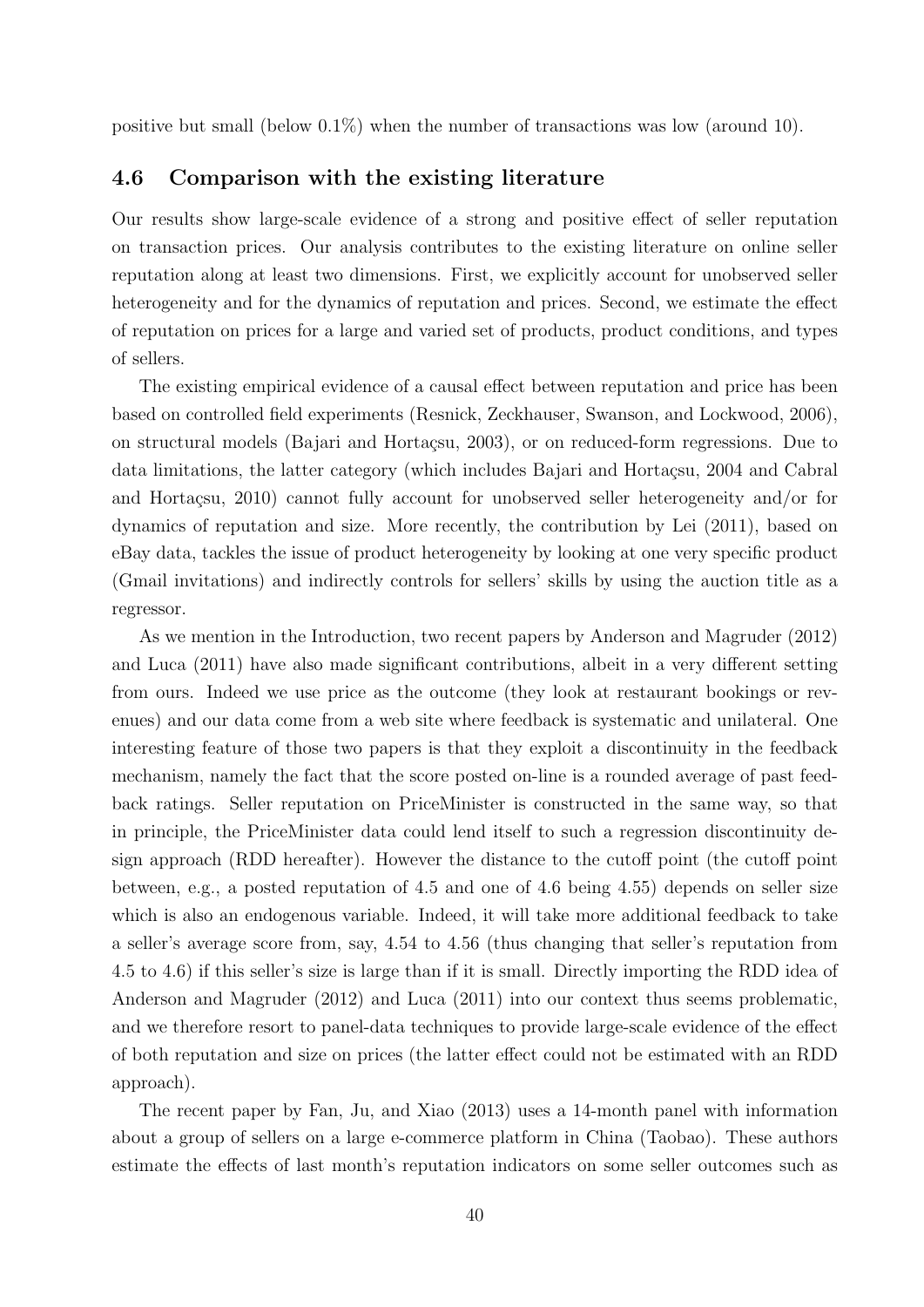revenue and sales. Their approach revolves around linear regressions with a seller fixed effect and instrumental variables. The endogeneity that they consider arises from a potential correlation between last month's reputation and an unobserved and persistent quality shock. Their instrumentation strategy exploits the fact that sellers can also be buyers and thus uses variables pertaining to sellers' history as buyers. Our paper differs from theirs in several ways. First, we observe the sellers' entire histories and focus on transaction prices (which are not directly observed in Fan, Ju, and Xiao, 2013). We look at the effect of those seller characteristics (reputation and size) that were displayed on the web site at the exact time each transaction took place, not at a monthly frequency. This allows us to study the effect of reputation for a wider set of products and product conditions. Lastly, the source of endogeneity we consider is different as it arises from a dynamic effect of transaction prices on future reputation through the feedback mechanism. We can thus exploit structural assumptions on the dynamics of shocks to instrument for reputation and size.

We now turn to the article by Cabral and Hortaçsu  $(2010)$  on eBay data. We use a richer data set, which helps us tackle important identification issues. Moreover, the web site we use for our analysis has a different design than eBay: price-posting (no auctions), and a unilateral feedback mechanism (little scope for retaliation), make the relationship between reputation and prices more straightforward to interpret. Cabral and Hortaçsu (2010) have transaction data for three specific products sold on eBay. They find that the proportion of negative feedback affects prices negatively. OLS estimates show an effect of around 9% in magnitude, which becomes non significant when one accounts for within-seller correlation. Moreover, this effect disappears when the authors control for a large-seller dummy, in an effort to account for seller heterogeneity. An interesting feature of the Cabral and Hortacsu  $(2010)$  analysis is that they can also exploit a change in the design of the eBay web site which affected the feedback information passed on to bidders. Using this change as a natural experiment, they show that negative feedbacks can influence prices. Unfortunately their data did not allow them to exploit any longitudinal variation for the estimation of their price equation.

Our results bring about additional evidence of a significant effect of seller reputation on transaction prices. We consider a wide range of products (at the cost of some assumptions on sorting), and our very rich longitudinal data set allows us to address explicitly unobserved heterogeneity and the dynamic relationship between reputation and past prices. Our OLS results shown in Table 4 are consistent with Cabral and Hortaçsu (2010) and previous work finding a weak, slightly positive and significant relationship between reputation and prices in cross-sections. The effect vanishes once the unobserved seller effect is differenced out. By contrast, our preferred GMM estimates, shown in Table 4 point toward a significant, positive and strong effect of reputation on prices, in accordance with Cabral and Hortacsu  $(2010)$ 's natural experiment results.

In our data, the main effect goes through the seller's average score, although recent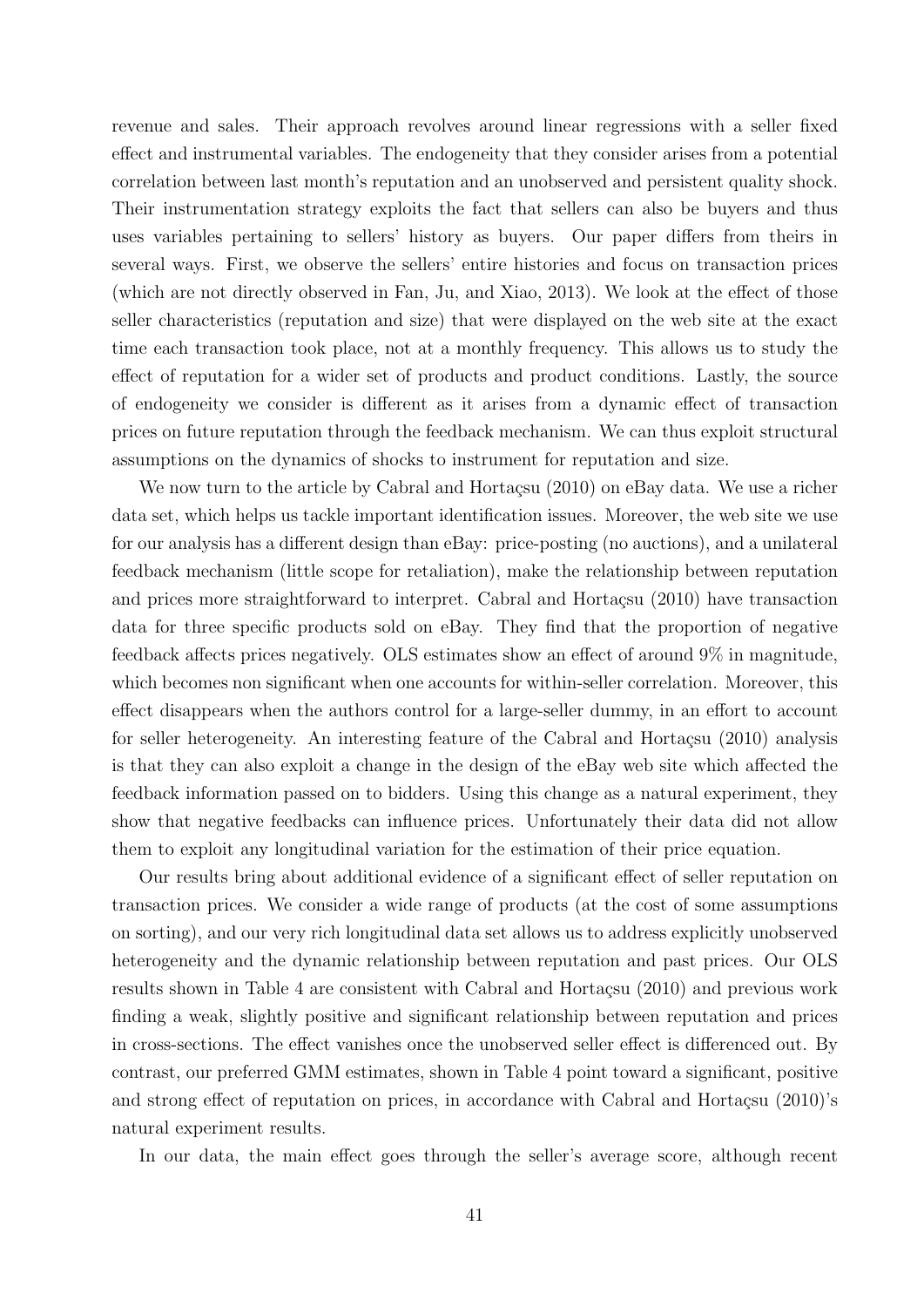feedback may also matter (see Table 10). Comparing this with the result from Cabral and Hortaçsu (2010) that the first negative feedback on eBay has a strong effect on sales suggests that framing matters, an issue that should be further investigated (see Nosko and Tadelis, 2014 for work in this direction). Finally we confirm that the effect of reputation interact with the seller's size (see Table 7).

# 5 Conclusion

In this paper, we have used a unique exhaustive data set from a large e-commerce web site to study the effect of on-line seller reputation and size on transaction prices. Our first contribution is methodological as our data allow us to explicitly account for seller unobserved heterogeneity. There, we highlight, and overcome, the bias arising from the dependence of reputation on past prices. Our second contribution is descriptive as we provide empirical evidence of a significant, positive and strong effect of seller reputation on transaction prices for a large and varied group of product categories (books to video games), product conditions (used or new) and types of seller (individual or professional). We thus provide new results on the determinants of the reputation effect induced by feedback scores. As far as we know, such large-scale evidence of an empirical relationship between prices and reputation was not available prior to this study.

The next step would now be to delve into the causal statistical link between reputation and prices that we uncovered in this paper. This requires a structural model of price formation on an on-line platform. There are many issues to be tackled with a more structural approach, each of which motivating an interesting project for which the PriceMinister data would be useful. First, we can study the dynamic strategies of sellers who may want to manipulate prices over time in order to build up or milk their reputation. Secondly, one may be interested in the reverse causality mechanism and study how consumers' feedbacks are formed. Another interesting research question is how the vast degree of price dispersion observed on the web site results from seller differentiation (through e.g. reputation) and/or through search frictions. In particular, this latter project will shed light on whether the strong positive effect of reputation on prices we found in this paper reflects consumers' preferences and/or of other features of on-line markets.

# References

Ai, C., and X. Chen (2003): "Efficient Estimation of Models with Conditional Moment Restrictions Containing Unknown Functions," Econometrica, 71, 1795–1843.

ANDERSON, M., AND J. MAGRUDER (2012): "Learning from the Crowd: Regression Dis-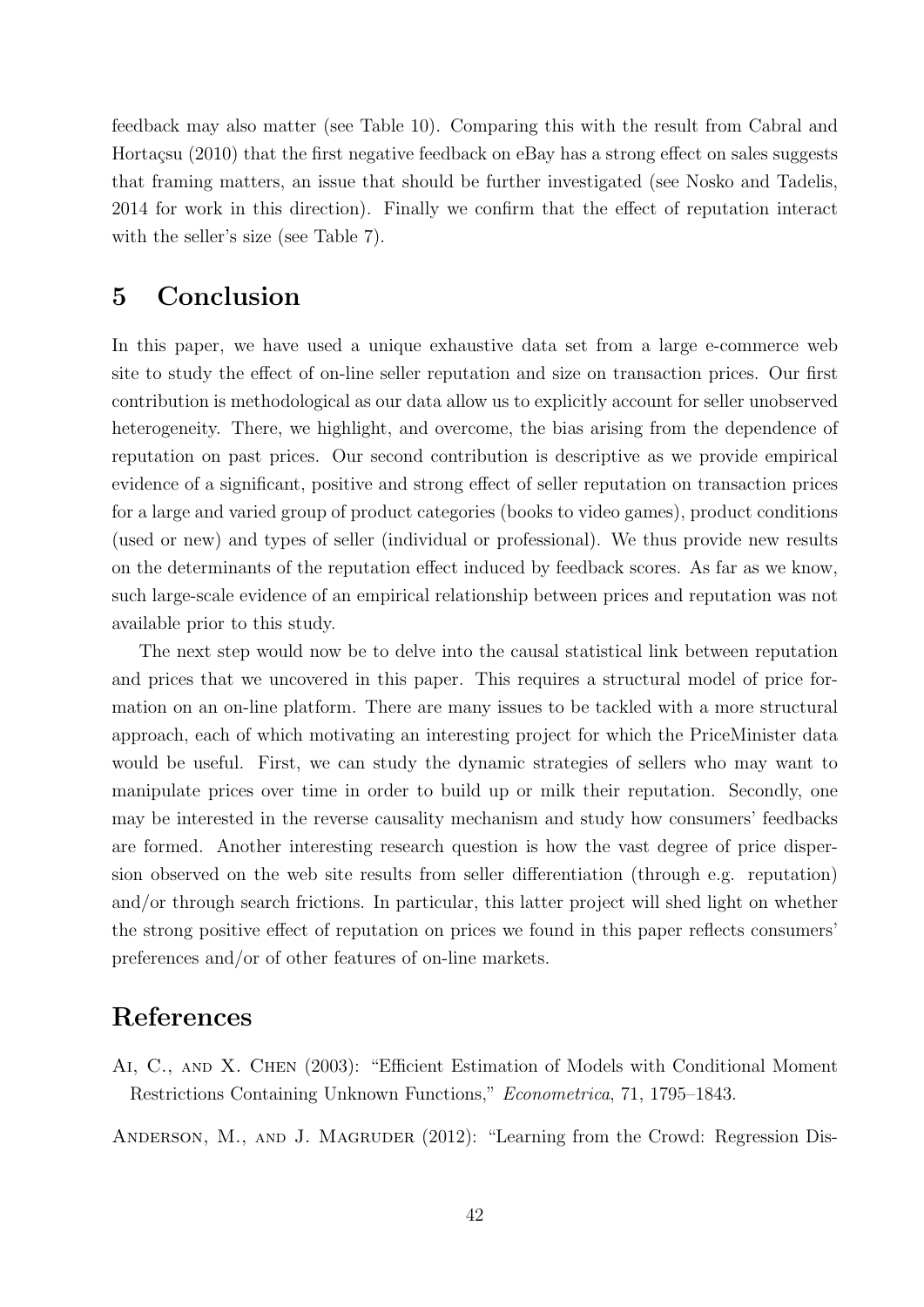continuity Estimates of the Effects of an Online Review Database," Economic Journal, forthcoming.

- Armstrong, M., and J. Zhou (2011): "Paying for Prominence," Economic Journal, 121, F368–F395.
- Atkeson, A., C. Hellwig, and G. Ordonez (2012): "Optimal Regulation in the Presence of Reputation Concerns," Nber working paper.
- BAJARI, P., AND A. HORTAÇSU (2003): "The Winner's Curse, Reserve Prices, and Endogenous Entry: Empirical Insights from eBay Auctions," Rand Journal of Economics, 34, 329–55.
- (2004): "Economic Insights from Internet Auctions," Journal of Economic Literature, 42, 457–86.
- Bar-Isaac, H. (2003): "Reputation and Survival: Learning in a Dynamic Signalling Model," Review of Economic Studies, 70(2), 231–251.
- BAR-ISAAC, H., AND S. TADELIS (2008): "Seller Reputation," Foundations and Trends in Microeconomics, 4(4), 273–351.
- BAYE, M., J. MORGAN, AND P. SCHOLTEN (2004): "Price Dispersion in the Small and in the Large: Evidence from an Internet Price Comparison Site," Journal of Industrial Economics, 52(4), 463–496.
- BERGEMANN, D., AND J. VÄLIMÄKI  $(1996)$ : "Learning and Strategic Pricing," *Economet*rica,  $64(5)$ ,  $1125-1149$ .
- CABRAL, L. (2012): "Reputation on the Internet," in The Oxford Handbook of the Digital Economy, ed. by M. Peitz, and J. Waldfogel, chap. 13, pp. 343–354. Oxford University Press.
- CABRAL, L., AND A. HORTAÇSU (2010): "The Dynamics of Seller Reputation: Evidence from e-Bay," Journal of Industrial Economics, 58(1), 54–78.
- Cai, H., G. Jin, C. Liu, and L.-A. Zhou (2013): "More Trusting, Less Trust? An Investigation of Early e-Commerce in China," Nber working paper.
- Cripps, M., G. Mailath, and L. Samuelson (2004): "Imperfect Monitoring and Impermanent Reputations," Econometrica, 72(2), 407–432.
- DAROLLES, S., Y. FAN, J. FLORENS, AND E. RENAULT (2011): "Nonparametric Instrumental Regression," Econometrica, 79(5), 1541–1565.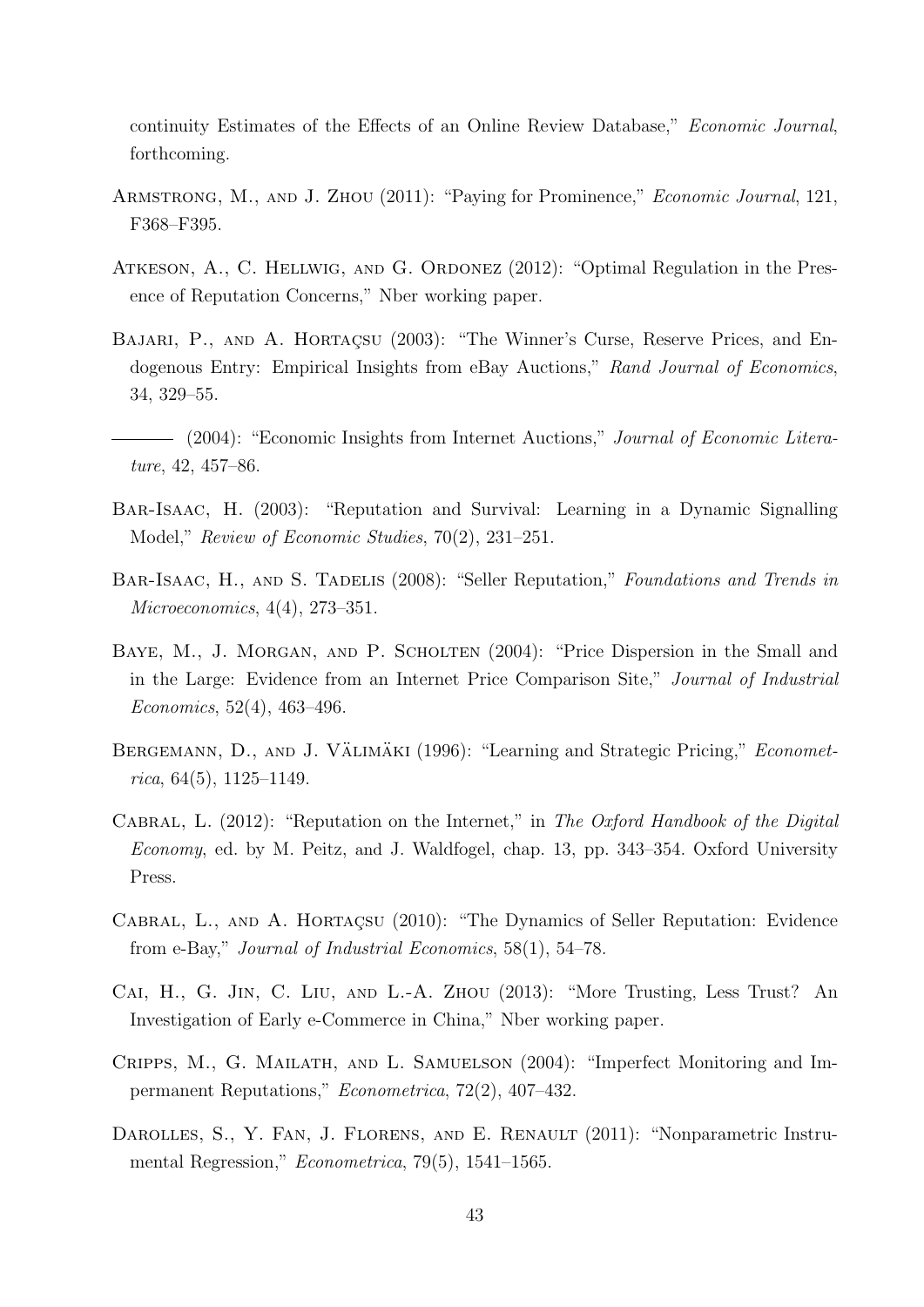- DELLAROCAS, C. (2006): "Reputation Mechanisms," in Handbook on Information Systems and Economics, ed. by T. Hendershott, chap. 13, pp. 629–660. Elsevier.
- DEWALLY, M., AND L. EDERINGTON (2006): "Reputation, Certification, Warranties, and Information as Remedies for Seller-Buyer Information Asymmetries: Lessons from the Online Comic Book Market," Journal of Business, 79(2), 693–729.
- Dewan, S., and V. Hsu (1995): "Adverse Selection in Electronic Markets: Evidence from Online Stamp Auctions," Journal of Industrial Economics, 52(1), 497–516.
- DURHAM, Y., M. ROELOFS, AND S. STANDIFIRD (2004): "eBay's Buy-It-Now function: Who, when, and How," Topics in Economic Analysis and Policy, 4(1), 1–22.
- Einav, L., T. Kuchler, J. Levin, and N. Sundaresan (2013): "Learning from Seller Experiments in Online Markets," Nber working paper.
- Elfenbein, D., R. Fisman, and B. Mcmanus (2012): "Charity as a Substitute for Reputation: Evidence from an Online Marketplace," Review of Economic Studies, 79(4), 1141–68.
- Ericson, R., and A. Pakes (1995): "Markov-Perfect Industry Dynamics: A Framework for Empirical Work," Review of Economic Studies, 62(1), 53–82.
- Fan, Y., J. Ju, and M. Xiao (2013): "Losing to Win: Reputation Management of Online Sellers," mimeo.
- HÖRNER, J. (2002): "Reputation and Competition," American Economic Review, 92(3), 644–663.
- Houser, D., and J. Wooders (2006): "Reputation in auctions: Theory, and evidence from eBay," Journal of Economics and Management Strategy, 15(2), 353–370.
- JULLIEN, B., AND I.-U. PARK (2011): "Seller Reputation and Trust in Pre-Trade Communication," mimeo.
- KLEIN, B., AND K. LEFFLER (1981): "The Role of Market Forces in Assuring Contractual Performance," Journal of Political Economy, 89(4), 615–641.
- KLEIN, T., C. LAMBERTZ, AND K. STAHL (2013): "Market Transparency, Adverse Selection, and Moral Hazard," mimeo.
- Lei, Q. (2011): "Financial Value of Reputation: Evidence from the eBay Auctions of Gmail Invitations," Journal of Industrial Economics, 59(3), 422–456.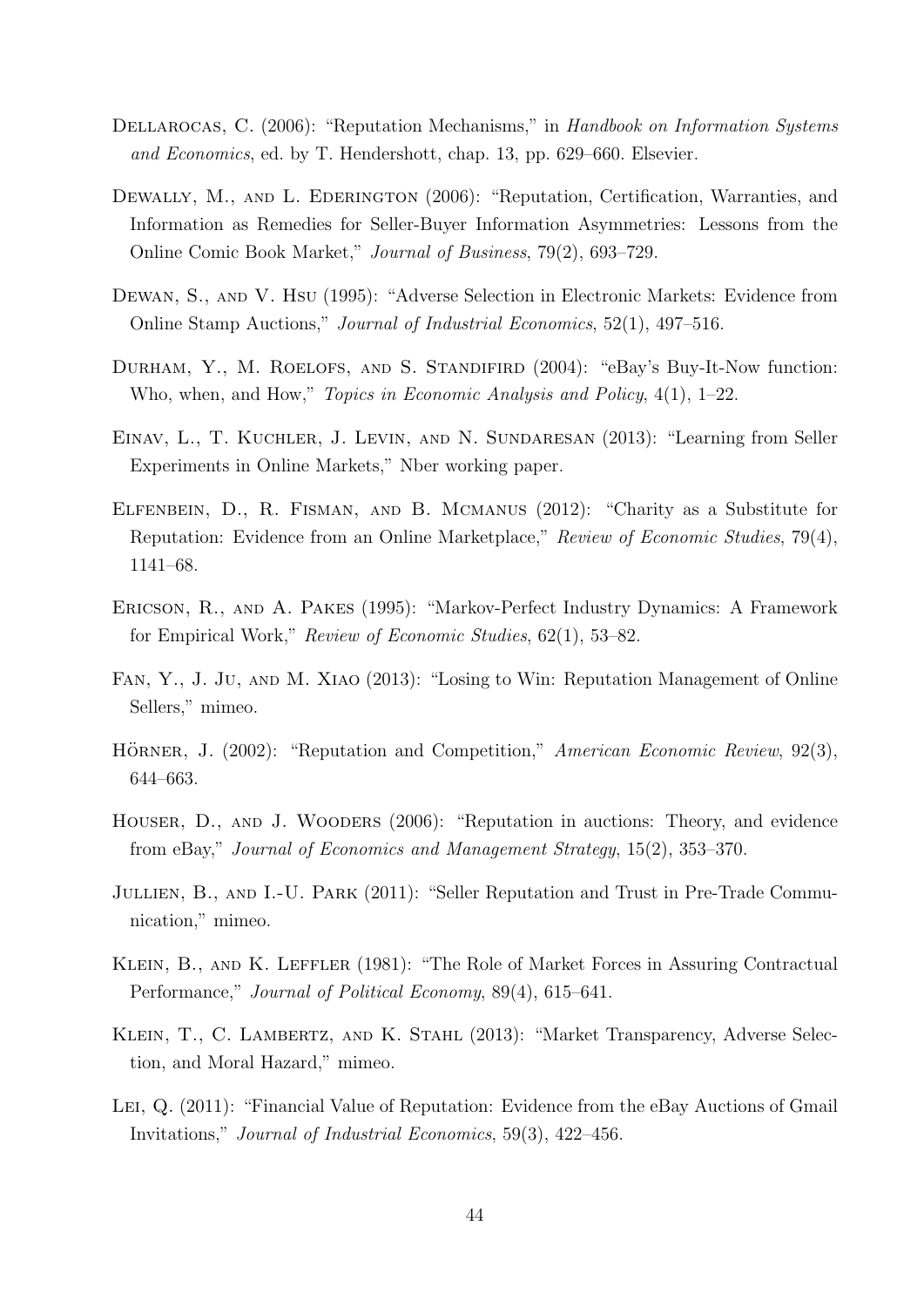- Livingston, J. (2005): "How Valuable Is a Good Reputation? A Sample Selection Model of Internet Auctions," Review of Economics and Statistics, 87(3), 453–465.
- Luca, M. (2011): "Reviews, Reputation, and Revenue: The Case of Yelp.com," mimeo.
- Lucking-Reiley, D., D. Bryan, N. Prasad, and D. Reeves (2007): "Pennies from Ebay: The Determinants of Price in Online Auctions," Journal of Industrial Economics, 55(2), 223–233.
- MACLEOD, B. (2007): "Reputations, Relationships, and Contract Enforcement," Journal of Economic Literature, 45(3), 597–630.
- MAILATH, G., AND L. SAMUELSON (2001): "Who Wants a Good Reputation?," Review of Economic Studies, 68(2), 415–441.
- McDonald, C., and C. SLAWSON (2002): "Reputation in an Internet Auction Market," Economic Inquiry, 40(3), 633–650.
- Melnick, M., and J. Alm (2002): "Does a Seller's Ecommerce Reputation Matter? Evidence from eBay Auctions," Journal of Industrial Economics, 50(3), 337–49.
- NOSKO, C., AND S. TADELIS (2014): "Quality Externalities and the Limits of Reputation," mimeo.
- RESNICK, P., AND R. ZECKHAUSER (2002): "Trust Among Strangers in Internet Transactions: Empirical Analysis of eBay's Reputation System," in The Economics of the Internet and E-Commerce, ed. by M. Baye, pp. 127–157. Elsevier.
- Resnick, P., R. Zeckhauser, J. Swanson, and K. Lockwood (2006): "The Value of Reputation on eBay: A Controlled Experiment," Experimental Economics, 9, 79–101.
- Rosen, S. (1974): "Hedonic Prices and Implicit Markets: Product Differentiation in Pure Competition," Journal of Political Economy, 82(1), 34–55.
- Shapiro, C. (1982): "Consumer Information, Product Quality, and Seller Reputation," Bell Journal of Economics, 13(1), 20–35.
- TADELIS, S. (1999): "What's in a Name? Reputation as a Tradeable Asset," American Economic Review, 89, 548–563.
- Weintraub, G., L. Benkard, and B. Van Roy (2008): "Markov Perfect Industry Dynamics with Many Firms," Econometrica, 76(6), 1375–411.